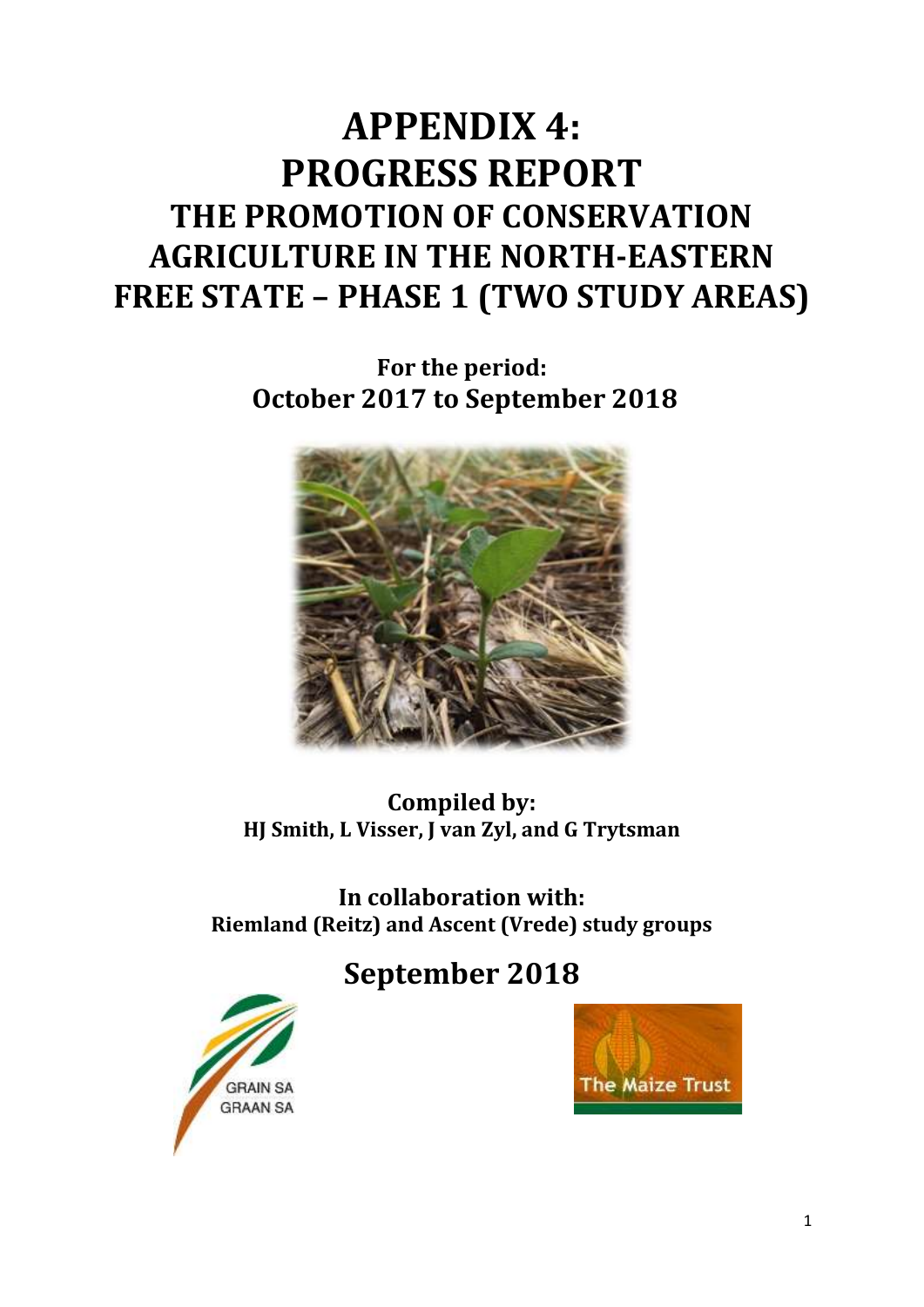### **TABLE OF CONTENTS**

| 1. |        |                                                                                    |  |
|----|--------|------------------------------------------------------------------------------------|--|
| 2. |        |                                                                                    |  |
| 3. |        |                                                                                    |  |
| 4. |        |                                                                                    |  |
|    | 4.1.   |                                                                                    |  |
| 5. |        |                                                                                    |  |
|    | 5.1.   |                                                                                    |  |
|    | 5.2.   |                                                                                    |  |
|    | 5.3.   |                                                                                    |  |
|    | 5.4.   |                                                                                    |  |
| 6. |        |                                                                                    |  |
| 7. |        | <b>IMPLEMENTATION OF WORK PLAN FROM OCTOBER 2017 TO SEPTEMBER 2018 - SUMMARY 8</b> |  |
| 8. |        | IMPLEMENTATION OF WORK PACKAGES FROM OCTOBER 2017 TO SEPTEMBER 2018  9             |  |
|    | 8.1.   |                                                                                    |  |
|    | 8.2.   |                                                                                    |  |
|    | 8.3.   |                                                                                    |  |
|    | 8.4.   |                                                                                    |  |
|    | 8.4.1  |                                                                                    |  |
|    | 8.4.2. |                                                                                    |  |
|    | 8.5.   |                                                                                    |  |
|    |        |                                                                                    |  |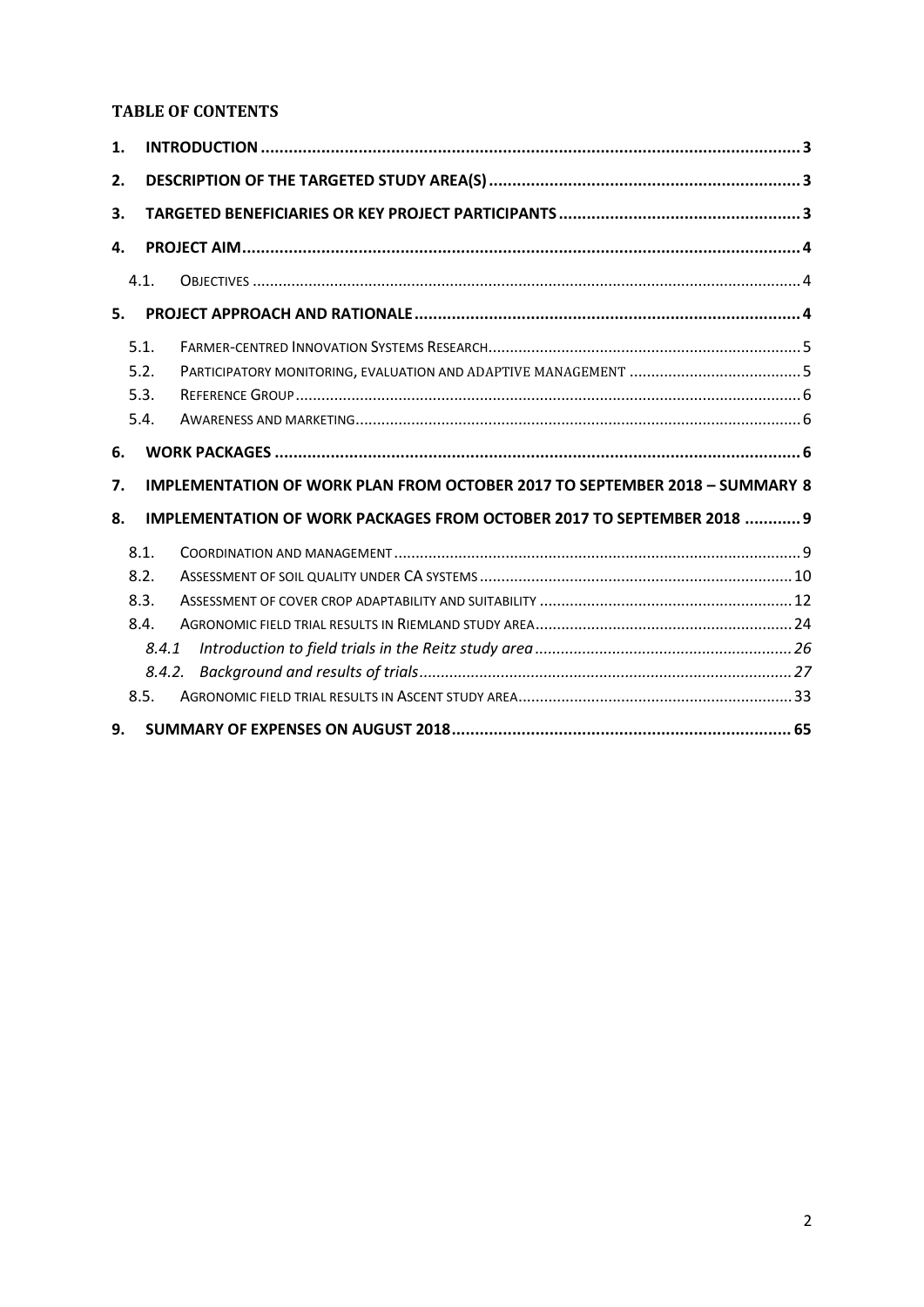### <span id="page-2-0"></span>**1. Introduction**

This progress report covers the period of October 2017 to September 2018 of the implementation of a project funded by The Maize Trust (MT)**,** which will assist to scale out Conservation Agriculture (CA) to grain farmers in the north-eastern Free State Province. The north-eastern and eastern parts of the Free State are seen as key grain producing areas and have very suitable conditions (soil and climate) to practice CA, however, the area still has a very low adoption percentage of farmers practising CA. Consequently, this area has been identified by Grain SA's CA Farmer Innovation Programme (CA-FIP) as a target area to promote CA among farmers in order to improve their sustainability and profitability. The Grain SA CA-FIP uses innovative, well organised and interested farmers and/or their structures (e.g. study groups, clubs, associations, etc.) as platform to launch projects and scale out CA to the surrounding farming communities. In this respect two active study groups, namely Ascent (Vrede district) and Riemland (Reitz district) have agreed to serve as platforms to launch projects in these two study areas. The study groups have consequently been engaged in various planning and implementation activities for the 2015/16 season, which have all been included in various work packages that serve as the framework for this proposal.

### <span id="page-2-1"></span>**2. Description of the targeted study area(s)**

The two study areas identified (listed below) were described in detail (Grain SA, March 2015).

**The Frankfort-Vrede Plain** occupies most of the northern half of the study area, south of the Vaal River. The underlying geology is mainly mudstone and sandstone of the Adelaide Formation, Beaufort Group with, in the north-east, shale of the Volksrust formation, Ecca Group. Dolerite intrusions occur frequently. The soils are mainly dark, swelling clays of the Arcadia form along with duplex soils (sandy, often bleached topsoil abruptly overlying gleyed clay) of the Estcourt and Kroonstad forms, especially in the north-west.

**The Bethlehem-Reitz Basin**, in the west of the area, is underlain mainly by mudstone and sandstone of the Tarkastad Formation, Beaufort Group. The soils here are mainly grey and yellow, sandy loam to sandy clay loam soils with grey, mottled plinthic subsoils, belonging to the Avalon, Westleigh and Longlands forms. Duplex soils, as well as shallow, rocky soils of the Mispah form, are also present.

### <span id="page-2-2"></span>**3. Targeted beneficiaries or key project participants**

Two separate farmer-centred Innovation Platforms (IP's) or project study areas have been established around the Ascent and Riemland farmer study groups, which will target farming communities in the following Grain SA regions (and districts): Region 15 (Heilbron, Frankfort and Vrede) and Region 18 (Reitz and Lindley). Each of these two regions constitute fairly homogeneous agro-ecological conditions, which will facilitate the scaling out of CA practices from the representative project sites and trials on selected (or volunteering) farmers' fields (in the Vrede and Reitz districts).

It is envisaged that the IP's will be able to create a general awareness and innovation capacity among the farming communities in these regions and even beyond their borders. A small percentage of grain producers (<5%) follow CA practices, although a substantial (but unknown) percentage do follow some form of reduced tillage practice. The reasons for the poor adoption of CA is not well-understood, but are most probably and primarily due to a lack of information and awareness of the principles, practices and long term benefits of CA on farming. It is of utmost importance to break this cycle of ignorance and empower farmers with a truly sustainable farming system.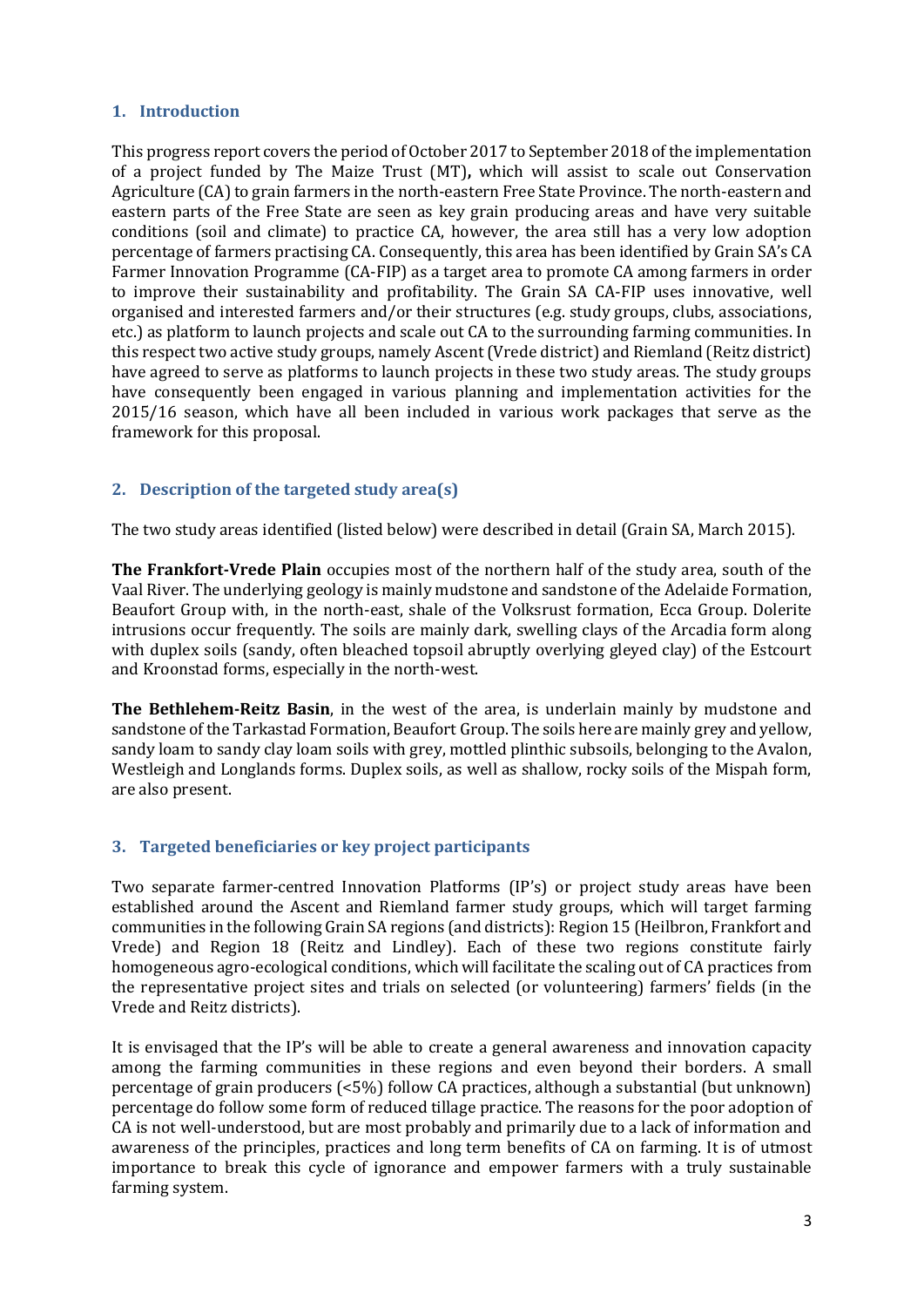### <span id="page-3-0"></span>**4. Project aim**

### *The aim of the project is:*

To promote conservation agriculture in key grain producing areas of the North-eastern Free State through a farmer-centred innovation process.

### <span id="page-3-1"></span>**4.1. Objectives**

The following short-term objectives will assist the project in achieving its aim:

- a) To establish and facilitate on-farm trials around two local farmer structures (i.e. the Ascent and Riemland study groups)
- b) To monitor and analyse a series of on-farm, farmer-led trials on selected farmers' fields
- c) To create wider awareness and innovation capacity in local farming communities on the practices and benefits of locally adapted CA systems.
- d) To support farmer facilitation, administration and reporting processes.

In order to effectively implement the above short-term objectives, a number of cross-cutting **work packages** were designed with each having a designated person or institution to implement and manage the specific activities and budget (see Section 11 below for detailed discussion of work packages). **Table 1** shows the different work packages and responsible champions in each project:

|    | <b>Work Package</b>              | Lead partner - Riemland  | <b>Lead partner - Ascent</b> |
|----|----------------------------------|--------------------------|------------------------------|
|    | Coordination and                 | Danie Slabbert (Riemland | Paul Zietsman (Ascent        |
|    | management                       | study group)             | study group)                 |
| 2. | Assessment of soil quality       | Lientjie Visser (ARC);   | Paula Lourens (Vermi         |
|    | under CA systems                 | Willie Pretorius (Soil   | Solutions), Willie Pretorius |
|    |                                  | <b>Health Solutions)</b> | (Soil Health Solutions)      |
|    | 3. Assessment of cover crop      | Gerrie Trytsman (ARC-    | Gerrie Trytsman (ARC-API)    |
|    | adaptability and suitability     | API)                     |                              |
| 4. | Agronomic field trial            | Willem Killian (ARC-SG)  | Willem Killian (ARC-SG)      |
|    | planning, analyses and           |                          |                              |
|    | reporting                        |                          |                              |
|    | 5. Coordination and facilitation | Jacques van Zyl (VKB)    | Jacques van Zyl (VKB)        |
|    | of project activities among      |                          |                              |
|    | farmer participants              |                          |                              |

**Table 1:** Work packages and lead partners in Riemland and Ascent projects

### <span id="page-3-2"></span>**5. Project approach and rationale**

In the original Grain SA proposal submitted in March 2015, the development and implementation of *Innovation Systems (IS)* to adapt CA principles to local (farmer) conditions has been well motivated and approved. Accordingly, and at the very least, the emphasis has to be on on-farm research and the inescapable experiential learning that this generates; both of which critically place the farmer in the central role.

Since the commencement of the implementation process in 2015, several 'actors' that influence the 'working' of the innovation process around the two project study areas, *have been 'formally' and effectively integrated with the IP's in the form of work packages and related responsibilities*. The CA FIP is confident that these two local IP's have their focus on **farmer empowerment**, i.e.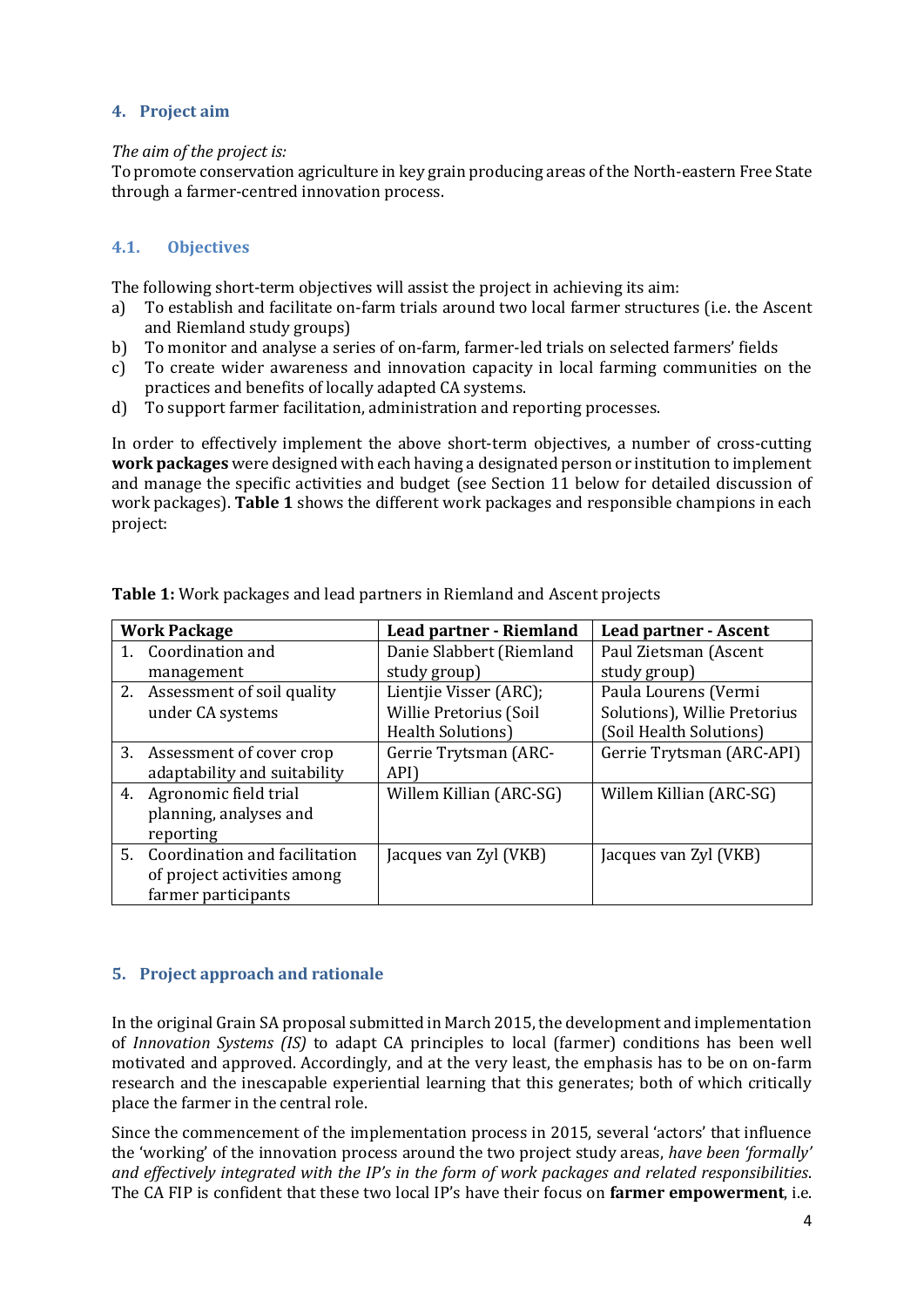ensuring that farmers are recognised, accepted, rewarded and used as independent innovators (or researchers). Proper facilitation and coordination of this farmer-led innovation process and its various activities is crucial and in the light of this IS philosophy, local resources (people) took up these responsibilities quite effectively. The CA facilitator at Grain SA (Dr Hendrik Smith), who manages and implements the CA-FIP, fulfils an overarching role in this respect. Another prominent local stakeholder, namely VKB, is playing a vital role at both sites as project or farmer facilitators, as well as implementing and monitoring field trials and other activities.

The key elements of the CA-FIP project approach are as follows:

### <span id="page-4-0"></span>**5.1. Farmer-centred Innovation Systems Research**

CA is defined by three key principles that have to be applied simultaneously and adapted to each farm ecosystem, namely minimal mechanical soil disturbance, permanent organic soil cover and crop diversity. The inescapable consequence of this is that farmers have to function as applied ecologists who have to fine-tune (adapt) universal principles to their own social, economic and ecological circumstances. As mentioned above, farmers are the adopters, the adapters and often the innovators of new farming techniques through an **on-farm, farmer-led research** process.

A series of selected on-farm, farmer-led trials, where farmers are lead or equal partners (in identifying research needs, designing, implementing and evaluating experiments), will give farmers independence, ownership and control. Experiments were well designed with appropriate treatments and sufficient replications spread over the entire agro-ecological zone and/or on a sufficient number of farms (see trial designs and layouts attached). Data from properly designed experiments will provide a much stronger starting point for discussion and investigation of a farmer's claims or problems. Hence, scientifically valid data are being generated and strengthened through the involvement of agricultural scientists in group problem solving and onfarm research (through the different work packages).

### <span id="page-4-1"></span>**5.2. Participatory monitoring, evaluation and adaptive management**

There are several purposes in the use of PM&E within the CA FIP, for example to enhance shared understandings (i.e. to offer a forum that allows different stakeholders to articulate their perspectives); to increase participants' engagement, sense of ownership, and self-determination; to strengthen organizations and promote institutional learning; to encourage institutional reform towards more participatory structures; etc. In this context PM&E is regarded less as an instrument of reporting and auditing, and more as a means of *enabling organizations and groups to keep track of their progress, build on their successes, and enhance their capacities for selfreflection, learning, and responsiveness (or adaptability)*. Thus, PM&E is used in a more transformative / empowerment way to support learning and adaptive management among those involved.

The following indicators were identified and are being measured and monitored by and through the different work packages:

| <b>INDICATOR</b> | YES /          | <b>MEASUREMENT</b>                                       | <b>WHO</b>  | <b>WHO</b>  |
|------------------|----------------|----------------------------------------------------------|-------------|-------------|
|                  | N <sub>O</sub> |                                                          | (Ascent)    | (Riemland)  |
| Compaction       |                | Root evaluation; bulk density;<br>penetration resistance | Facilitator | Facilitator |
| Wind erosion     |                | Ground cover after plant (per                            | Farmers &   | Farmers &   |
|                  |                | Monitoring form)                                         | Facilitator | Facilitator |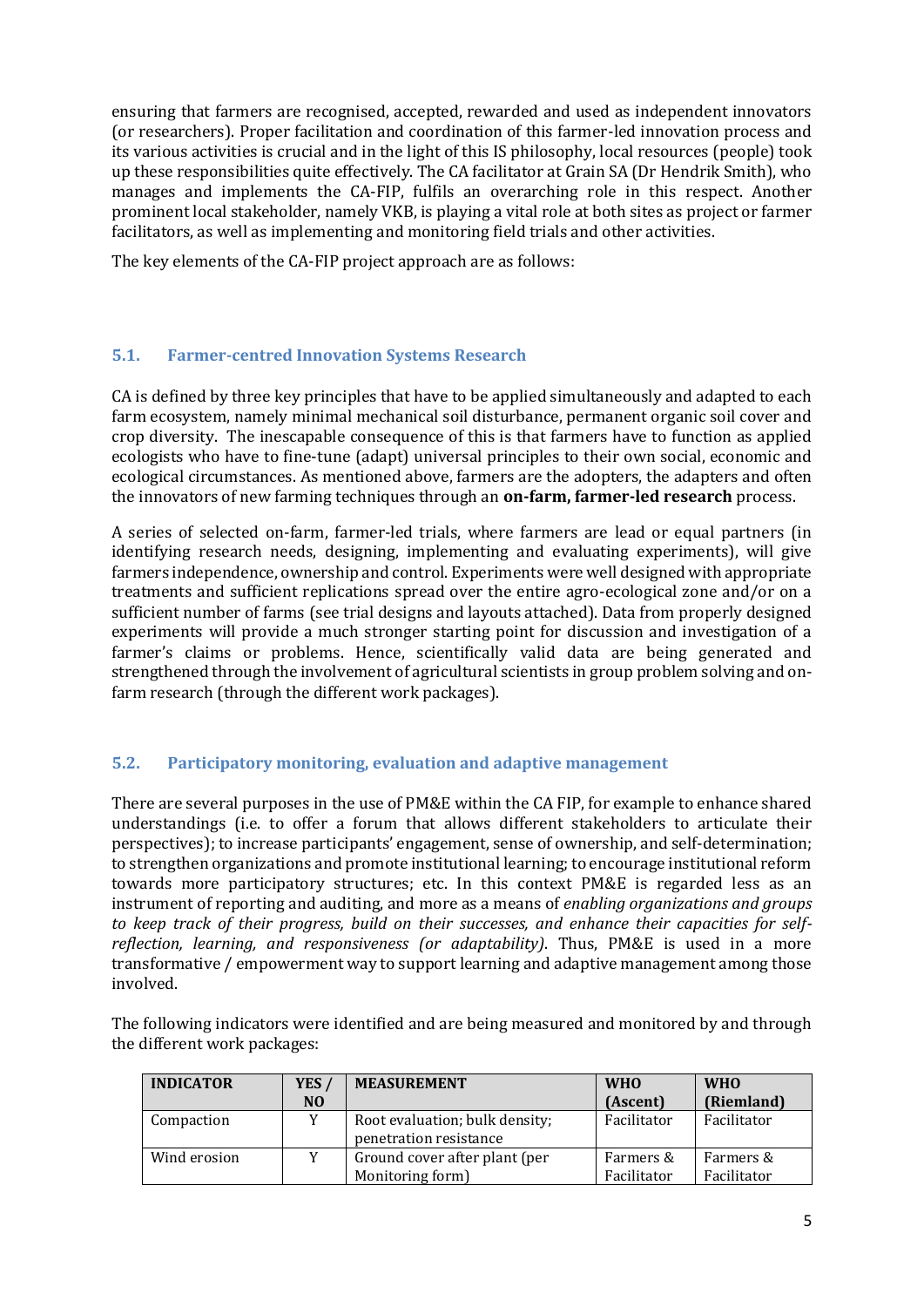| Soil fertility      | Y | Haney soil health test           | Vermi       | Agrisol     |
|---------------------|---|----------------------------------|-------------|-------------|
|                     |   |                                  | Solutions   |             |
| Soil biology / Soil | Y | Haney soil health test           | Vermi       | Soil Health |
| structure           |   | PLFA tests for soil health       | Solutions   | Solutions   |
| Rainfall            | Y | Per event / 24 hour              | Rain gauge  | Rain gauge  |
| Pests               | Y | Monitoring form                  | Farmers &   | Farmers &   |
|                     |   |                                  | Facilitator | Facilitator |
| Diseases (soil-     | N | Root rot counts                  | ARC         | ARC         |
| borne)              |   |                                  |             |             |
| Nematodes           | N | Nematode counts                  | <b>NA</b>   | <b>NA</b>   |
| Biodiversity        | Y | Dung beetles, etc                | ARC.        | ARC         |
| Production          | Y | Yield; kg/mm; kg/kg NPK; biomass | Farmers &   | Farmers &   |
|                     |   |                                  | Facilitator | Facilitator |
| Weeds               | Y | Weed counts; keep plots clear of | Farmers &   | Farmers &   |
|                     |   | weeds; weed control / herbicide  | Facilitator | Facilitator |
|                     |   | programme                        |             |             |
| Mico-toxins         | N |                                  |             |             |
| Economy             | Y | Gross margin / savings of        | Farmers &   | Farmers &   |
|                     |   | treatments / systems economy     | Facilitator | Facilitator |
| Grain quality       | Y | Grading                          | <b>VKB</b>  | <b>VKB</b>  |
| Record keeping      | Y | Description of all physical and  | Farmers     | Farmers     |
|                     |   | chemical practices on treatments |             |             |
| Water content       | Y | Soil moisture probes             | Facilitator | Facilitator |

### <span id="page-5-0"></span>**5.3. Reference Group**

A Reference Group will be coordinated for the project by Grain SA. The Reference Group (comprising key, concerned and capable persons) is tasked to provide the project team with guidance and to assist the CA-FIP in monitoring progress and evaluating deliverables. The Reference Group is only required to act in an advisory capacity. At this stage the Grain SA CA working group or CA forum fulfils this role.

Reference Group (or CA working group) meetings are scheduled at least once a year (February and August). Progress reports for the preceding period and work programmes for the following cycle are tabled and discussed at these meetings.

### <span id="page-5-1"></span>**5.4. Awareness and marketing**

General awareness (or sensitisation) has been experienced as particularly important to stimulate farmers getting involved with further learning activities, such as experimentation. The whole CA farmer innovation process usually needs an 'impulse' or an injection of energy (knowledge) to start or to speed-up the momentum and mostly it is a specific awareness event or sensitisation that achieves that. The CA-FIP sees three distinct awareness raising activities as key events during the entire CA innovation process:

- Organise cross-visits or Look & Learn visits to other successful CA communities or farmers
- Develop/distribute posters, pamphlets, videos/dvd's and other material to support the awareness raising events/campaign.
- <span id="page-5-2"></span>• Organise/support major or annual information days, workshops or conferences.

### **6. Work packages**

As discussed above, a number of key stakeholders, who could play a role in the implementation of the project, were identified and involved at the start of the project. These stakeholders were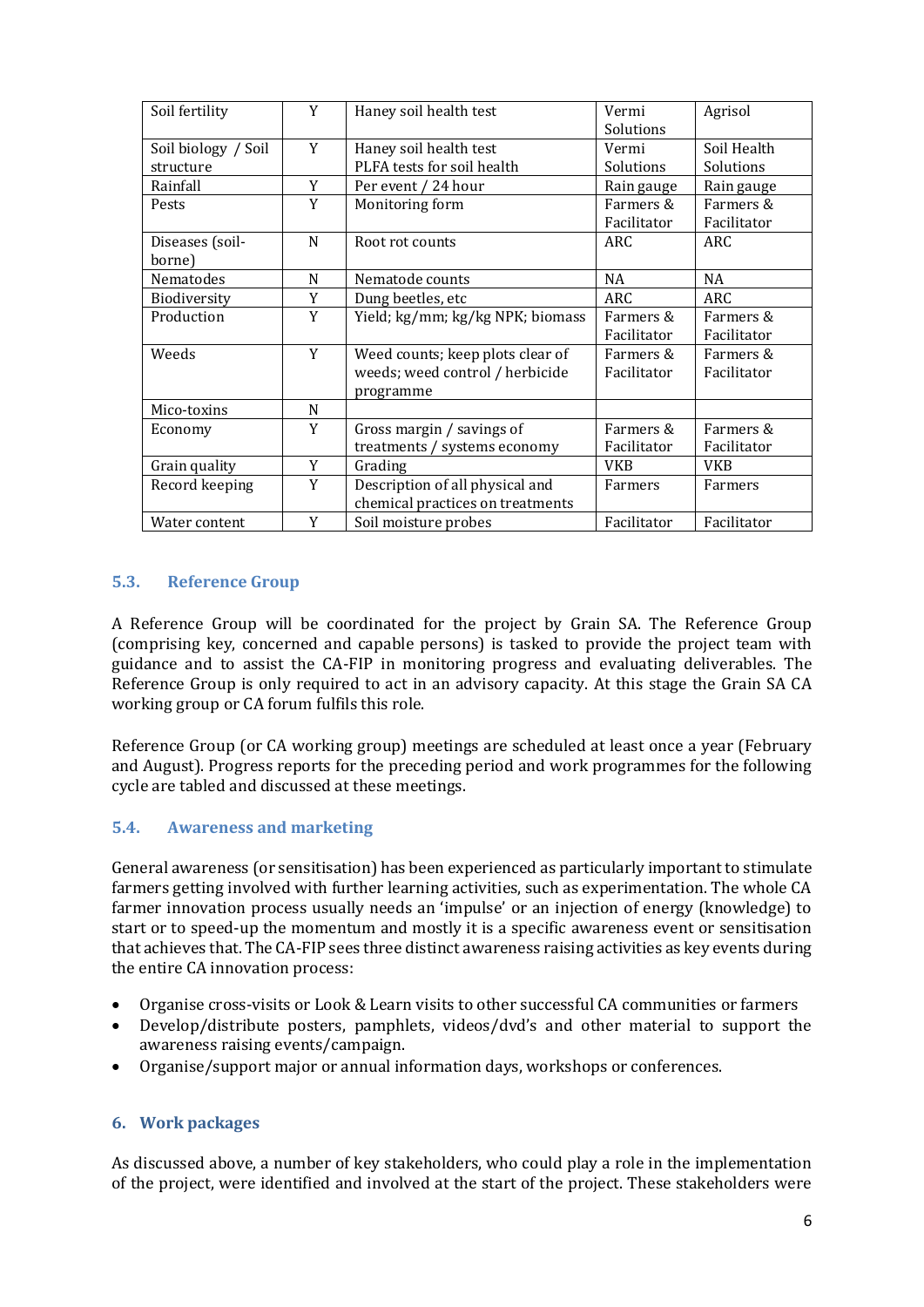invited to a planning workshop where they took part in a participatory brainstorm, identifying and prioritizing problems and solutions, consequently leading to the design of a number of Work Packages (WPs) to be implemented by selected stakeholders who were identified through these meetings. The project budget was consequently developed around these WPs, linked to various activities and deliverables. The implementation of these WPs is collectively monitored and managed through the project team, especially during site visits and monthly meetings. The onfarm trials form the basis of all the other activities in the project and will run through a number of seasons. Emphasis will be placed on data collection, interpretation, reporting and awareness.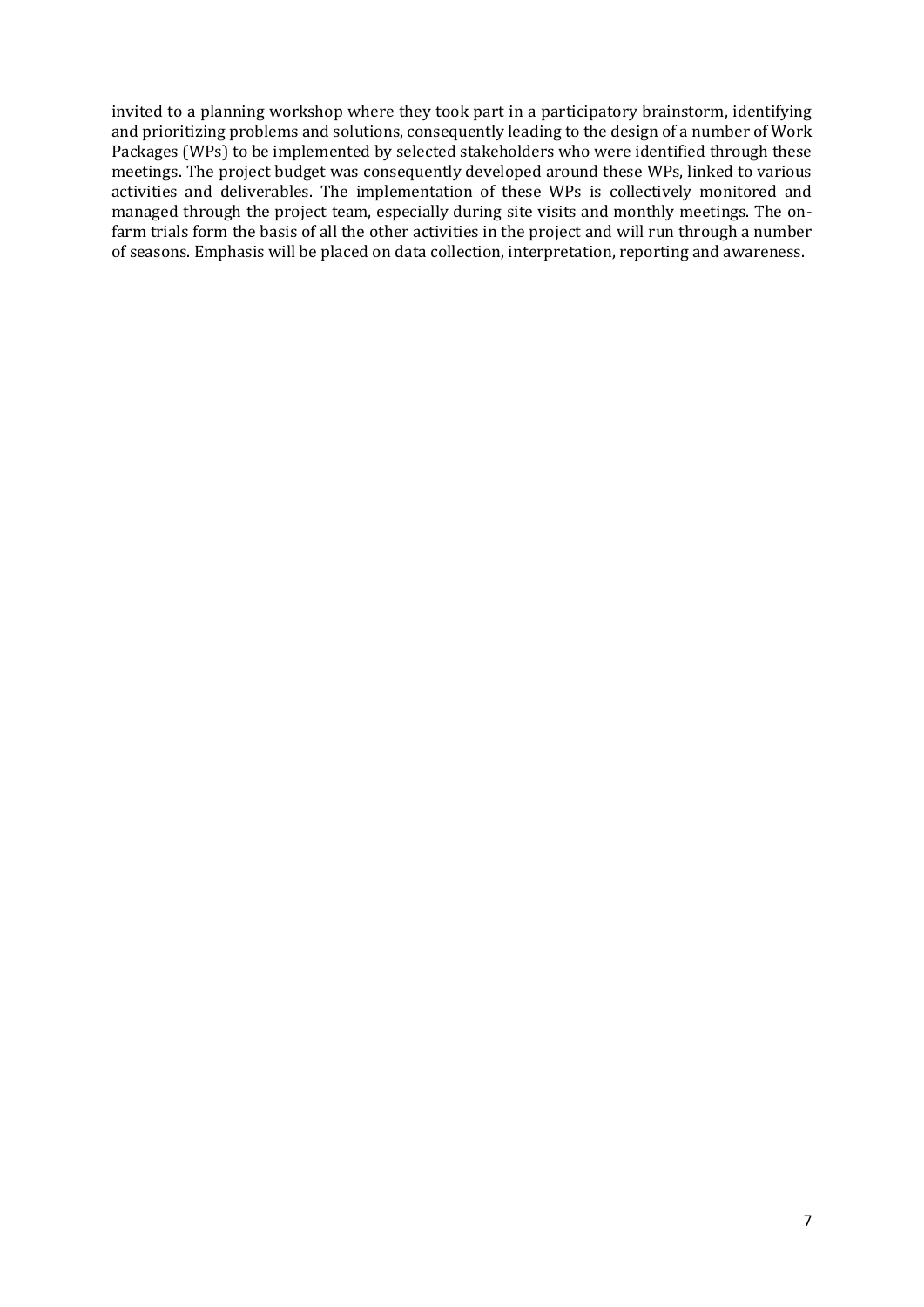#### **KEY ACTIVITY TIMELINE INDICATOR OF SUCCESS PROGRESS TO DATE (for interim period Jul-Sep'15) Objective 1:** To establish and facilitate on-farm trials around two local farmer structures (i.e. study groups) a) Prepare, establish and manage onfarm trials on selected sites (farms) Continuous Statistically designed trials established and managed on selected trial sites Statistically designed trials were designed, established and managed on selected trial sites. ARC SG helped the Riemland group to measure and prepare the trial sites. Assistance was also given with the planting of the row width trial. – see trial layouts attached **Objective 2:** To monitor and analyse a series of on-farm, farmer-led trials on selected (volunteering) farmers' fields a) Participatory monitoring / data collection January to June Collection of a range of selected indicators from trials, especially soil samples Collection of a range of selected indicators from trials, especially soil samples. VKB and ARC-SG sampled soil at all the trials to measure moisture at planting time. A new monitoring system has been developed. b) Farmer participatory M&E and discovery learning January to June Completion of Field monitoring form with farmers Completion of Field monitoring form with farmers. c) Data Analysis and Evaluation June to August Analysis of data collected from onfarm trials and field forms Analysis of data collected from on-farm trials and field forms. **Objective 3:** To create wider awareness and innovation capacity in local farming communities on the practices and benefits of locally adapted CA systems. a) Annual farmers day or conference February to March A well organised and -attended awareness event A CA conference was successfully held in Reitz on 19- 20 March, which was attended by 680 participants. A successful farmers' day was also held at Ascent on 28 May with 50 people attending. b) Exposing onfarm trials to interested farmers and other Continuous  $\frac{1}{2}$  Trial visits by interested people A number of interested people (mostly farmers) have been visiting the on-farm trials through the season and had

### <span id="page-7-0"></span>**7. Implementation of work plan from October 2017 to September 2018 – summary**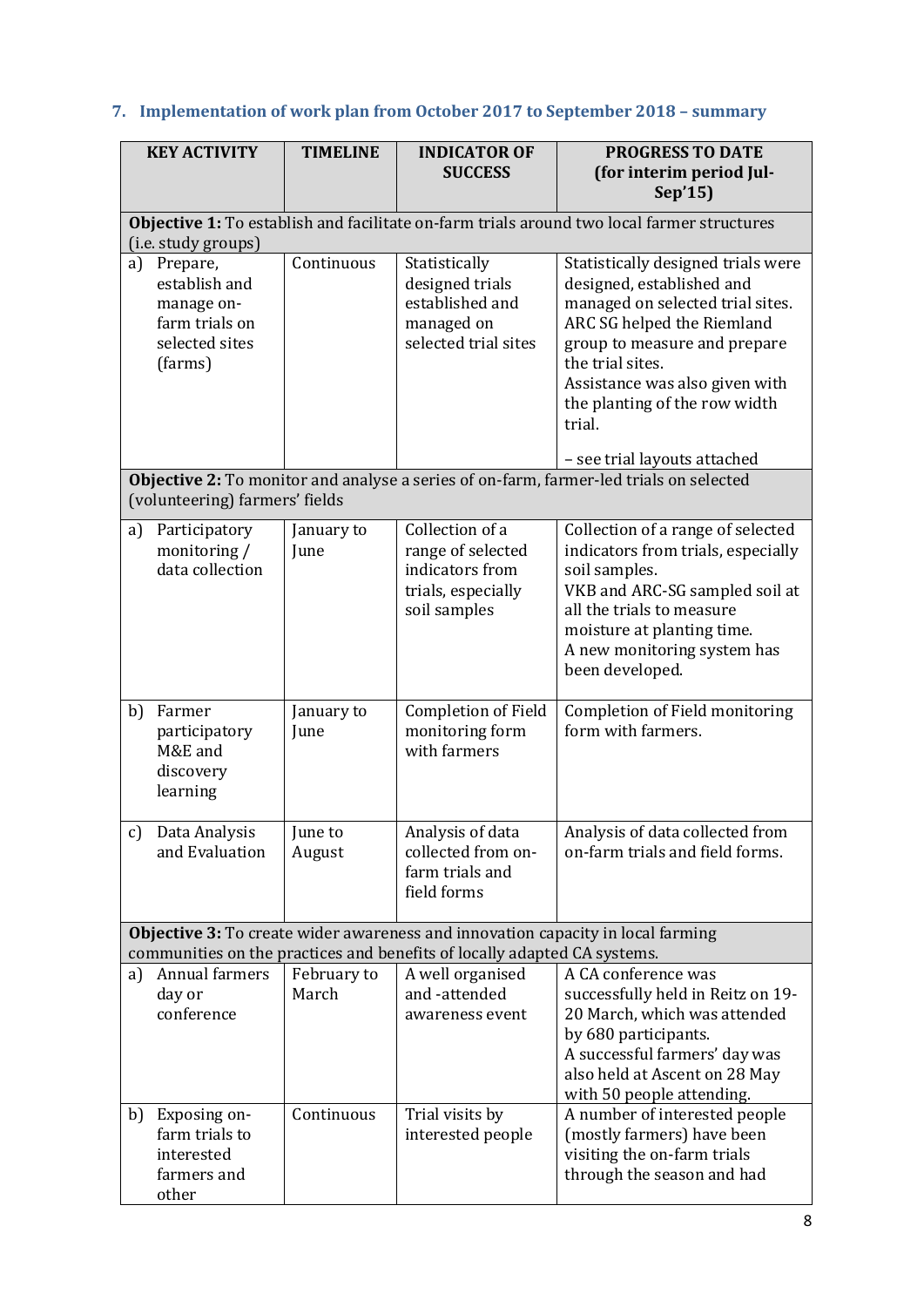|    |                        |                        |                                                                                                                     | discussions with participating<br>farmers.                                                                                                                 |
|----|------------------------|------------------------|---------------------------------------------------------------------------------------------------------------------|------------------------------------------------------------------------------------------------------------------------------------------------------------|
|    | processes.             |                        |                                                                                                                     | <b>Objective 4:</b> To support social learning, farmer facilitation, administration and reporting                                                          |
| a) | Project<br>meetings    | Bi-monthly<br>meetings | At least 4 project<br>meetings per year                                                                             | A number of project meetings<br>were held at each of the project<br>sites to monitor and manage<br>planned activities.                                     |
| b) | Farmer<br>facilitation | Continuous             | Effective<br>deployment of a<br>local farmer<br>facilitation to assist<br>implementation<br>and M&E with<br>farmers | Jacques van Zyl (VKB) took over<br>the role of farmer facilitator to<br>facilitate and coordinate<br>activities with and between the<br>farmer co-workers. |
| c) | Reference<br>Group     | August                 | A well organised<br>annual reference<br>group meeting                                                               | Feedback and planning<br>meetings were held in August<br>2018.                                                                                             |
| d) | Reporting              | March and<br>September | Six-monthly and<br>annual reports<br>according to<br>specifications                                                 | Completed annual reports for<br>period October 2016 to<br>September 2017.                                                                                  |

### <span id="page-8-0"></span>**8. Implementation of work packages from October 2017 to September 2018**

### <span id="page-8-1"></span>**8.1. Coordination and management**

| Work<br>Package title         | <b>Coordination and management</b>                                                                                                                                                                                                                         |
|-------------------------------|------------------------------------------------------------------------------------------------------------------------------------------------------------------------------------------------------------------------------------------------------------|
| <b>Work Package</b><br>period | October 2017 to September 2018                                                                                                                                                                                                                             |
| Lead partner                  | Riemland and Ascent study groups                                                                                                                                                                                                                           |
| Involved<br>partners          | All                                                                                                                                                                                                                                                        |
| Objectives                    | Coordinate activities among all partners<br>Ensure timely reporting to Grain SA<br>Promote synergy among project activities                                                                                                                                |
| Justification                 | Project size, complexity and level of integration/interdependency among<br>different project actions require strict delivery and adherence to project<br>timelines as essential. Partners must often work together to achieve specific<br>project outputs. |
| Description of<br>work        | Project inception workshop. A one-day project planning and inception<br>workshop was held at the beginning of the project to enable all project partners                                                                                                   |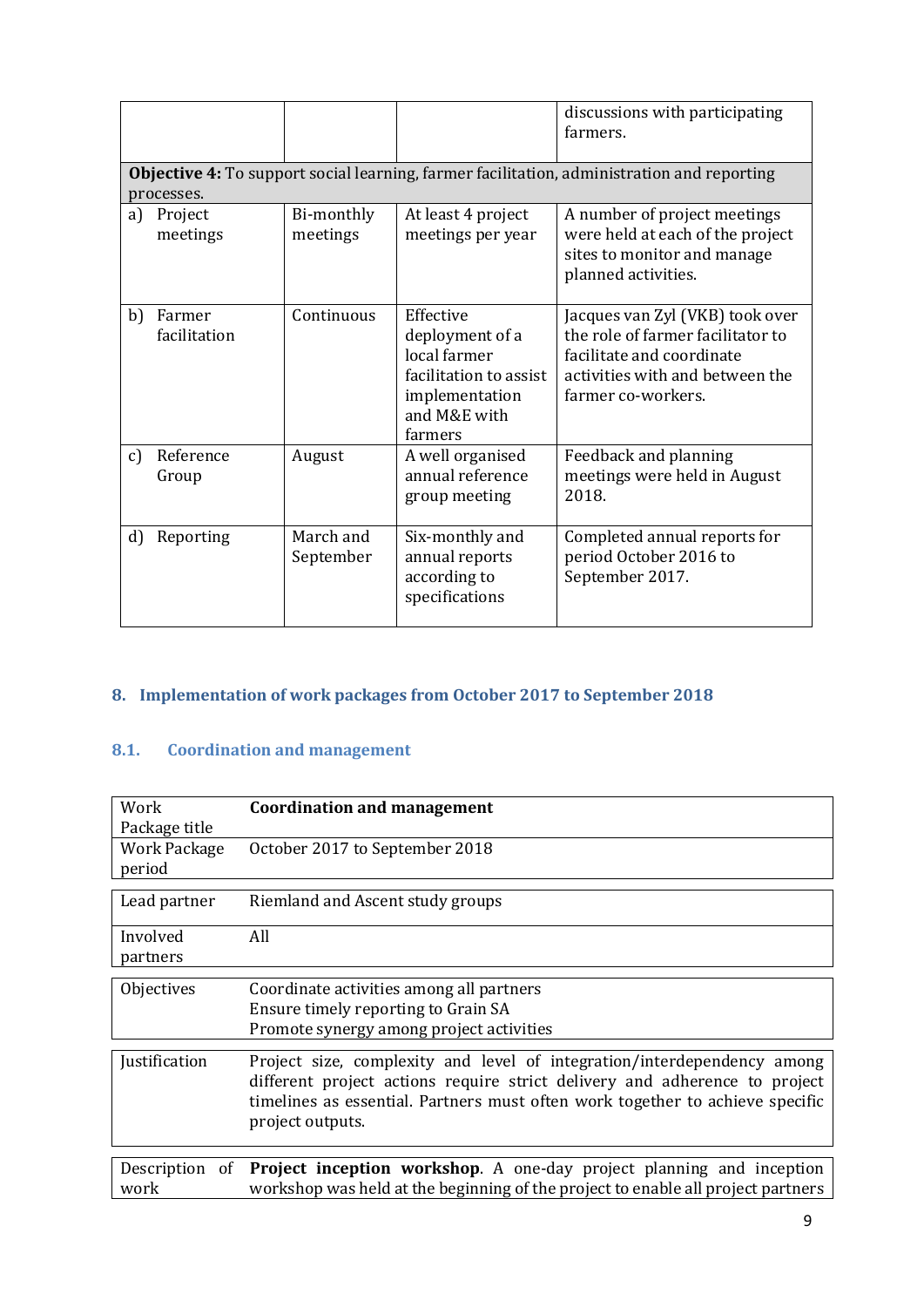|              | to define work packages and procedures to achieve the project outputs and<br>objectives. These WP's are used for the financial control and payment of the<br>project and for the monitoring of the agreed tasks and deliverables. Work<br>package managers were identified at this meeting and will present/follow<br>strategies and protocols which are frequently monitored by all partners.<br>Frequent coordination meetings. The purpose of these monthly or bi-<br>monthly meetings is to establish and manage an Innovation Platform (IP) for<br>improved communication, integration and sharing. The essence or key action in<br>these meetings will be social learning, characterised by feedback, reflection,<br>planning and coordination between different work packages and stakeholders.<br>A secondary activity is the creation of a wider network in support of<br>communication, sharing, learning and scaling out. |
|--------------|--------------------------------------------------------------------------------------------------------------------------------------------------------------------------------------------------------------------------------------------------------------------------------------------------------------------------------------------------------------------------------------------------------------------------------------------------------------------------------------------------------------------------------------------------------------------------------------------------------------------------------------------------------------------------------------------------------------------------------------------------------------------------------------------------------------------------------------------------------------------------------------------------------------------------------------|
|              | Annual Reference Group Meetings. Formal reference group meetings will be<br>organised each year with representation from each work package. In order to<br>provide the project with independent monitoring, advice and support and to<br>ensure communication with key stakeholders, a group of experts and end users<br>(reference group) will be formed and invited to participate. Presentations from<br>each work package leader will summarise achievements. Discussions about<br>progress, potential deviations from the work plan and forward planning will be<br>standing items at each meeting.                                                                                                                                                                                                                                                                                                                             |
|              | Activity reporting. Partners will prepare a two-page activity report every six<br>months. The lead applicant and work package managers will use these to assess<br>whether work progresses to plan and take action to minimise the effects of<br>delays on other project activities.                                                                                                                                                                                                                                                                                                                                                                                                                                                                                                                                                                                                                                                 |
|              | Annual progress reports. Annual reports will be made following Maize Trust<br>/ CA-FIP instructions. Work package managers will be responsible for collating<br>information and making a single work page report. The lead applicant will be<br>responsible for integrating these into a single full report. A similar approach will<br>be used to prepare the final project report covering information from all project<br>years.                                                                                                                                                                                                                                                                                                                                                                                                                                                                                                  |
| Deliverables | • Project actions and reporting delivered on time                                                                                                                                                                                                                                                                                                                                                                                                                                                                                                                                                                                                                                                                                                                                                                                                                                                                                    |

Risks None anticipated

### <span id="page-9-0"></span>**8.2. Assessment of soil quality under CA systems**

| Work<br>Package title         | Assessment of soil quality under Conservation Agriculture (CA) systems                                                   |
|-------------------------------|--------------------------------------------------------------------------------------------------------------------------|
| <b>Work Package</b><br>period | October 2015 to September 2017                                                                                           |
| Lead partners                 | Lientjie Visser (Mr. GP Schoeman), VermiSolutions (Ms. Paula Lourens) and Soil<br>Health Solutions (Mr Willie Pretorius) |
| Involved<br>partners          | Riemland & Ascent study groups, ARC-SGI, Grain SA,                                                                       |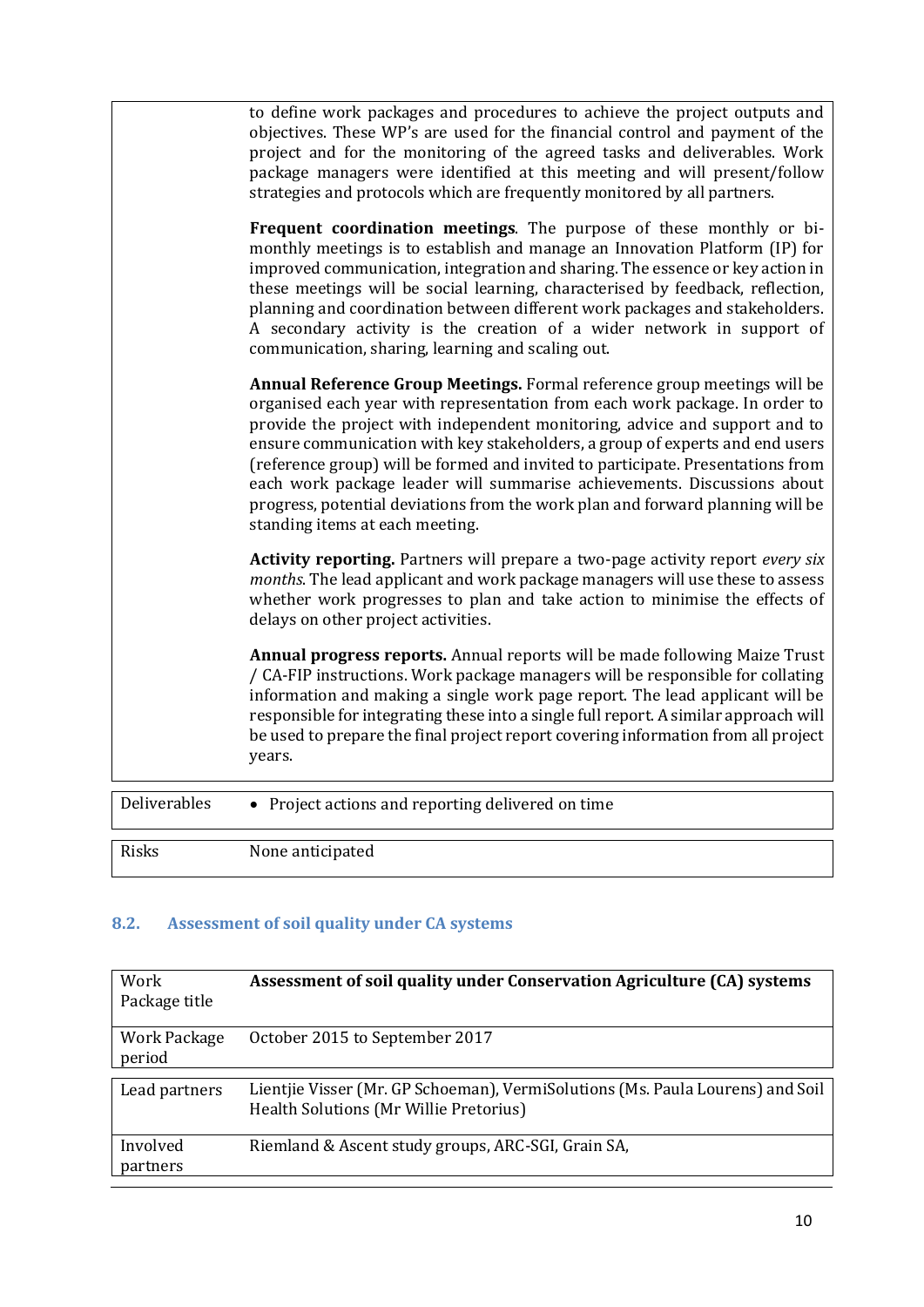| Objectives             | To characterize the soil types and soil physical & chemical parameters, such<br>as particle distribution, pH, Soil Organic Matter (SOM), macro-, micro-<br>nutrients, and soil biology<br>To compare the effect of different CA treatments on soil quality<br>To establish relationships between different soil parameters, yield and<br>atmospheric elements                                                                                                                                                                                                     |
|------------------------|-------------------------------------------------------------------------------------------------------------------------------------------------------------------------------------------------------------------------------------------------------------------------------------------------------------------------------------------------------------------------------------------------------------------------------------------------------------------------------------------------------------------------------------------------------------------|
| Justification          | A number of studies suggest that a soil and nutrient management strategy based<br>on a broader range of ecosystems processes is worth further investigation. The<br>approach shifts the emphasis of soil nutrient (fertility) management away from<br>soluble, inorganic plant-available pools to organic and mineral reservoirs that<br>can be accessed through microbial and plant mediated processes. However, a<br>relatively poor understanding and capacity exist among the local research<br>fraternity to investigate these crucially important subjects. |
| Description of<br>work | Characterise the effects of different CA practices (treatments) on soil nutrient<br>and physical dynamics as well as crop growth and yield, will involve regular<br>field visits, sampling of soil on selected transects / sites and time intervals,<br>laboratory analyses of the samples, data processing, statistical analyses and<br>report writing.                                                                                                                                                                                                          |
| Activities             | 1. Monitoring and Sampling<br>Lab Analyses<br>2.<br>Monthly meetings (project team)<br>3.<br>Annual reference group meeting (advisory committee)<br>4.<br>Annual report and admin (technical data)<br>5.<br>Participate in Awareness events<br>6.                                                                                                                                                                                                                                                                                                                 |
| Risks                  | Being a dryland experiment, low and erratic rainfall may compromise crop<br>yields;<br>Wild animals and birds may jeopardise crop performance and yields;<br>Instrumental failure can result in incomplete data results                                                                                                                                                                                                                                                                                                                                           |

### **ACTIVITIES AND DELIVERABLES**

| <b>Activities</b>                                         | <b>Deliverables</b>                                                                                                                                                                      |
|-----------------------------------------------------------|------------------------------------------------------------------------------------------------------------------------------------------------------------------------------------------|
| 1. Monitoring and Sampling                                | Identification of representative ecotopes on different<br>farms<br>Identify sampling points on different treatments in each<br>ecotope;<br>Take composite samples at each sampling point |
| 2. Lab Analyses                                           | Haney soil health test<br><b>PLFA</b><br>Nematode indicator test                                                                                                                         |
| 3. Monthly meetings (project)<br>team) & Training         | Participate in monthly forum meetings, discussing<br>problems and possible solutions to that.                                                                                            |
| 4. Annual reference group<br>meeting (advisory committee) | Report progress and findings to advisory committee;<br>Discussion and evaluation of data. Learning from each<br>other.                                                                   |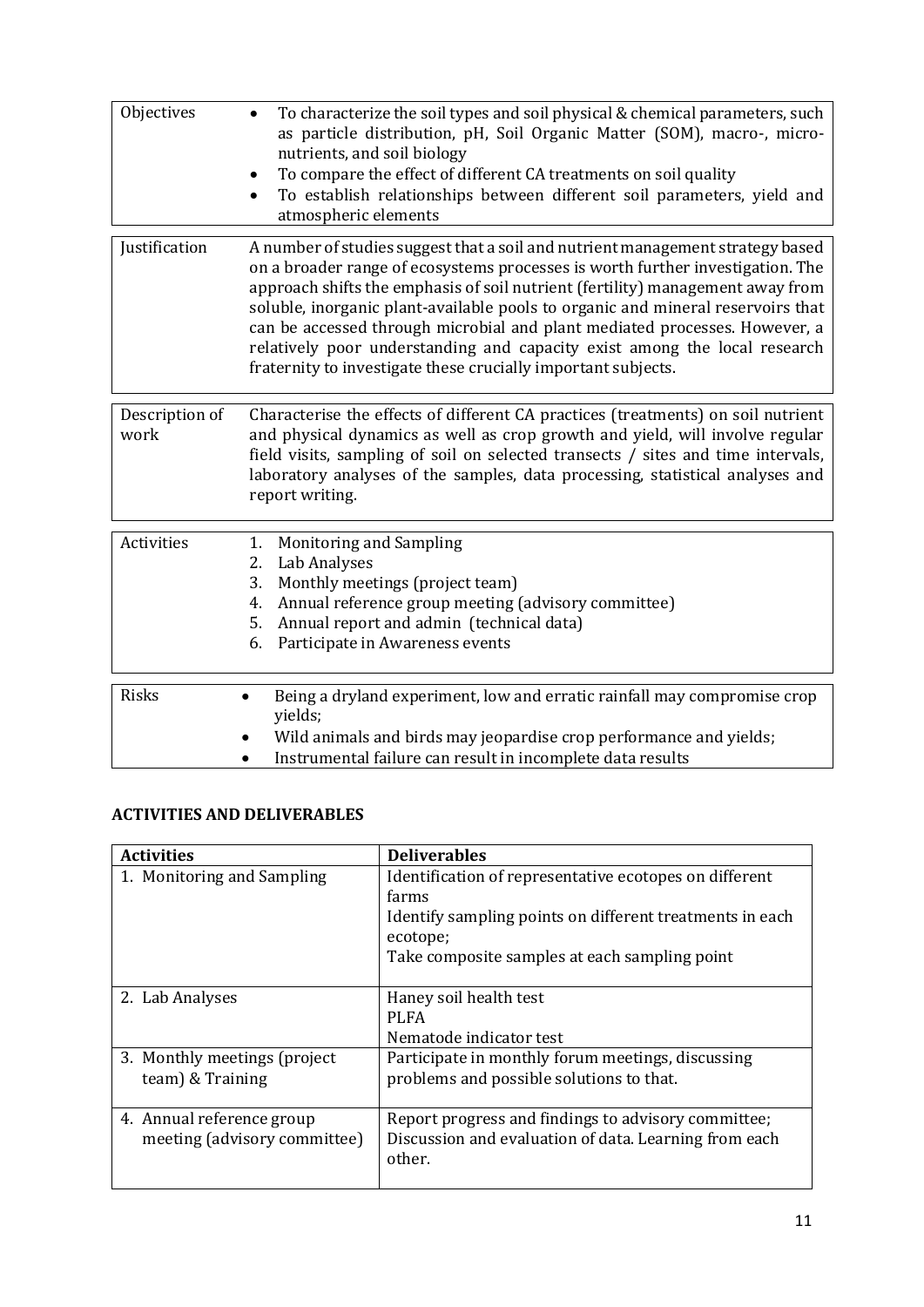| 5. Annual report and admin  | Written technical report covering trial procedures,      |
|-----------------------------|----------------------------------------------------------|
| (technical data)            | results and progress.                                    |
| 6. Participate in Awareness | Trial visits with stakeholders; participate in awareness |
| events                      | events, such as information day and/or cross-visits      |

### **DELIVERABLES, PROGRESS AND RESULTS ACHIEVED PER ACTIVITY**

| <b>Activities</b>                                                 | <b>Progress and Results achieved</b>                                                                         |
|-------------------------------------------------------------------|--------------------------------------------------------------------------------------------------------------|
| 1. Monitoring and<br>Sampling<br>(Done with activity 3)<br>above) | Monitoring done in September 2018                                                                            |
| 2. Lab Analyses                                                   | Submitted samples and waiting for analysis.                                                                  |
| 3. Monthly meetings<br>(project team) &<br>Training               | Participated in planning meetings.                                                                           |
| 4. Annual reference group<br>meeting (advisory<br>committee)      | Held in August and September.                                                                                |
| 5. Annual report and<br>admin                                     | Submitted 6-monthly report in March 2018<br>Contributed to comprehensive annual report in September<br>2018. |
| 6. Participate in<br>Awareness events                             | Participated in conference (Reitz) on 19-20 March and farmers'<br>day (Ascent) on 28 May.                    |

### <span id="page-11-0"></span>**8.3. Assessment of cover crop adaptability and suitability**

| Work                   | Assessment of cover crop adaptability and suitability                                                                                                                                                                                                                                                                                                                                                                                                                                                      |
|------------------------|------------------------------------------------------------------------------------------------------------------------------------------------------------------------------------------------------------------------------------------------------------------------------------------------------------------------------------------------------------------------------------------------------------------------------------------------------------------------------------------------------------|
| Package title          |                                                                                                                                                                                                                                                                                                                                                                                                                                                                                                            |
| Work Package<br>period | October 2017 to September 2018                                                                                                                                                                                                                                                                                                                                                                                                                                                                             |
| Lead partner           | ARC-AP (Mr. Gerrie Trytsman)                                                                                                                                                                                                                                                                                                                                                                                                                                                                               |
| Involved               | Grain SA, Riemland & Ascent study groups / IP's                                                                                                                                                                                                                                                                                                                                                                                                                                                            |
| partners               |                                                                                                                                                                                                                                                                                                                                                                                                                                                                                                            |
| Objectives             | To establish and maintain an on-farm screening trials<br>Determining the biological production of different cover crops<br>Measuring the production of crop residues of each cover cropping system<br>Measure the adaptability of cover crops in different agro-ecological regions                                                                                                                                                                                                                         |
| Justification          | Cover crops offer many benefits for agriculture productivity and sustainability<br>while reducing off farm environmental effects. For agricultural productivity,<br>sustainability and soil health these include: erosion control, compaction<br>remediation, increased water infiltration and storage, improved soil biodiversity,<br>increased organic matter, nitrogen fixation, and improved nutrient recycling and<br>retention of macro and micro nutrients. Environmental benefits include: reduced |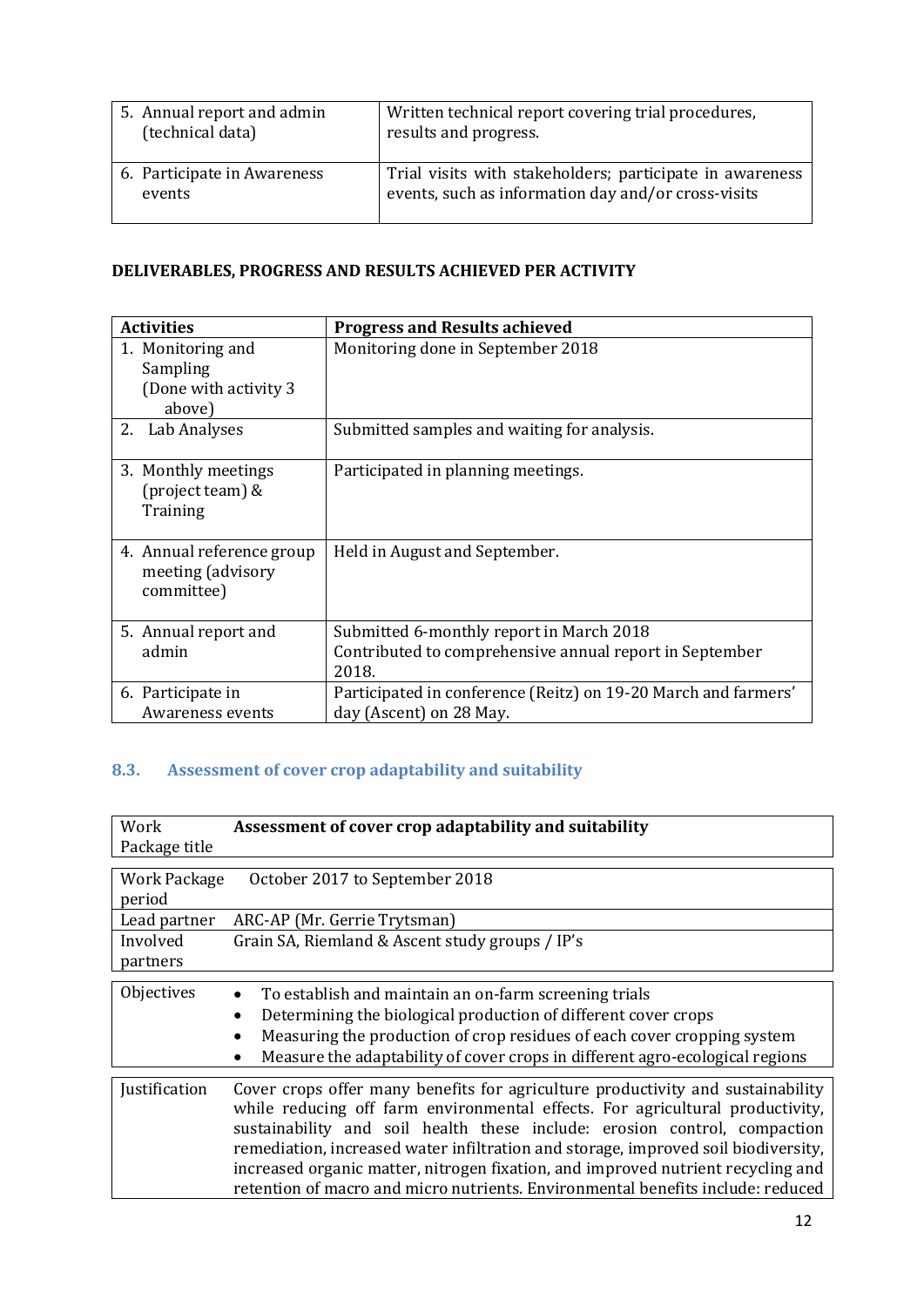nutrient leaching, reduced sediment and phosphorus deposition, reduced runoff, and increased carbon sequestration; while suppression of weeds, diseases and nematodes and improved beneficial insect habitat results in reduced pesticide use. Other conservation benefits include: pollinator enhancement, wildlife enhancement as well as aesthetic value (Stivers-Young and Tucker, 1999; and Snapp *et al.,* 2005).

The use of no-tillage systems greatly increases the benefits of cover crops and vice versa. No-till systems increases water conservation by maintaining cover crop residues on the surface. No-till systems reduce the disruption of the soil reducing: soil erosion, water runoff, organic matter oxidation and increases; infiltration and all of the benefits of improved organic matter accumulation. Stratification of the soil profile as result of no-till is important for macro invertebrates and soil microorganisms. Tillage leads to unfavorable effects such as: soil erosion, soil compaction, loss of organic matter, degradation of soil aggregates, death or disruption of soil microbes and other organisms including; mycorrhizae, arthropods, and earthworms. Continuous no-till needs to be managed very differently in order to maintain or increase crop yields. Residue, weeds, equipment, crop rotations, water, disease, pests, and fertilizer management are just some of the many details of farming that change when switching to no-till. Tillage generally increases the amount and speed of nitrogen mineralization of soil organic matter which may increase or decrease synchrony of nitrogen release depending on the timing of the subsequent crop's nitrogen needs.

| Description<br>of work | On-farm, farmer-led screening trials: around 10 potential cover crops                                                                                                                                                                                                                                                                                                                                                                                                                                                                                                                                                                |
|------------------------|--------------------------------------------------------------------------------------------------------------------------------------------------------------------------------------------------------------------------------------------------------------------------------------------------------------------------------------------------------------------------------------------------------------------------------------------------------------------------------------------------------------------------------------------------------------------------------------------------------------------------------------|
| Activities             | 7. Land preparation (finding a suitable location, sourcing materials)<br>8. Purchase Materials & Equipment<br>9. Establishing and Planting of trials<br>10. Seasonal management and maintenance of trials<br>11. Monitoring and Sampling (including harvesting, biomass and<br>yield<br>determination, nutrient analysis)<br>12. Lab Analyses<br>13. Monthly meetings (project team) & Training<br>14. Annual reference group meeting (advisory committee)<br>15. Harvesting, biomass and yield determination, nutrient analysis<br>16. Annual report and admin (production & technical data)<br>17. Participate in Awareness events |
| Risks                  | Finding a suitable site for a trial of this magnitude.                                                                                                                                                                                                                                                                                                                                                                                                                                                                                                                                                                               |

| Risks | Finding a suitable site for a trial of this magnitude   |
|-------|---------------------------------------------------------|
|       | Getting the right equipment and seed to do the job well |
|       | Acts of God (drought, hail, etc.)                       |
|       | Labour (weed control, harvesting, etc.)                 |

### **Progress with activities**

| <b>Activities</b> | <b>Deliverables</b>            | Progress and results achieve           |  |  |
|-------------------|--------------------------------|----------------------------------------|--|--|
| 7. Land           | Weeding and management of      | At present chemical land preparation   |  |  |
| preparation       | cover crops prior to planting. | is done by all farmers. If a broadleaf |  |  |
|                   |                                | is part of the mixture then spraying a |  |  |
|                   |                                | round-up, 2-4D mixture                 |  |  |
|                   |                                | recommended. Grazing vetch would       |  |  |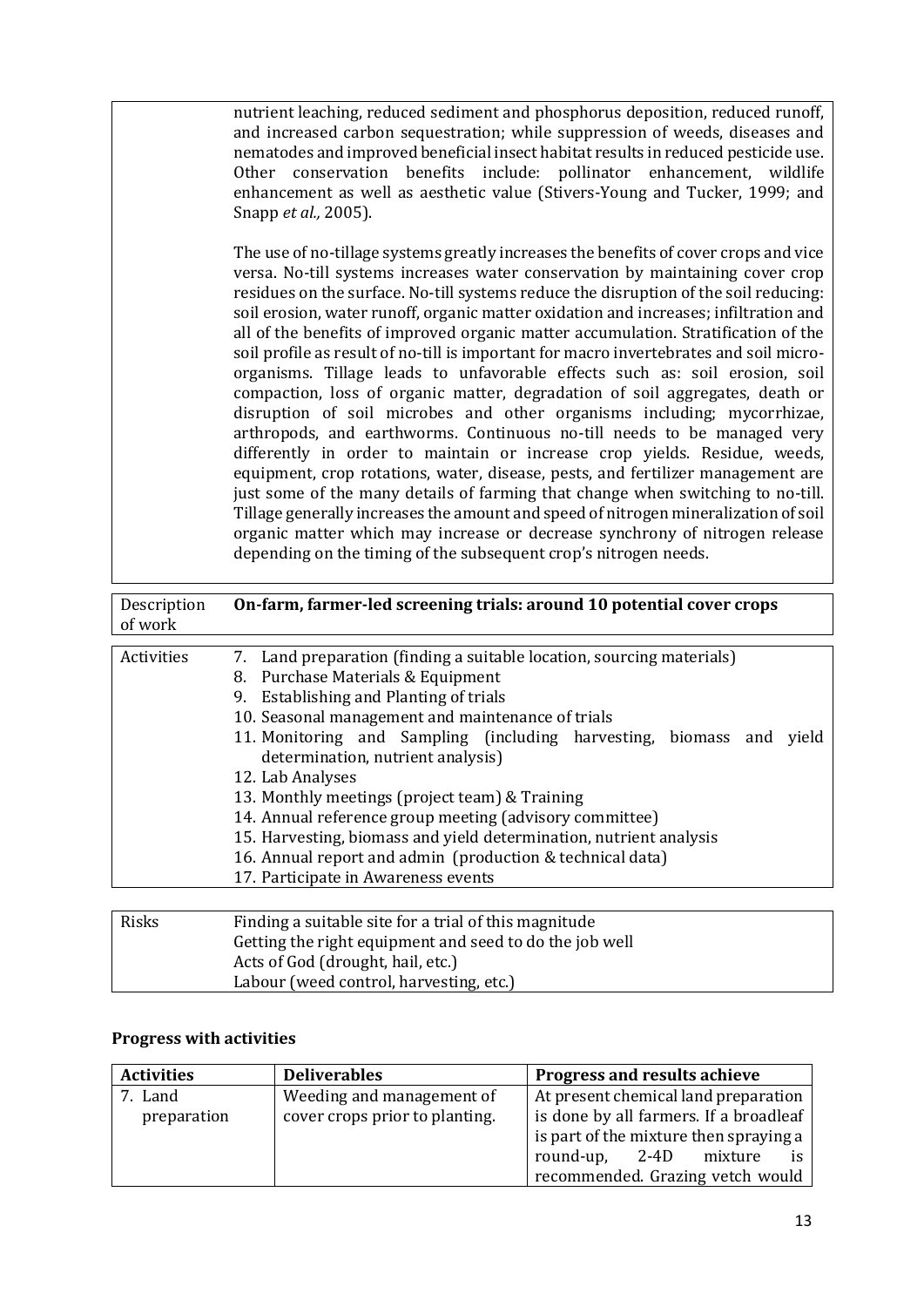|                                                                  |                                                                                                                                                                                         | not easy be killed using Round-up<br>alone. Grasses are, however, easily<br>killed.                                                                                                                                                                                                                                                                                             |
|------------------------------------------------------------------|-----------------------------------------------------------------------------------------------------------------------------------------------------------------------------------------|---------------------------------------------------------------------------------------------------------------------------------------------------------------------------------------------------------------------------------------------------------------------------------------------------------------------------------------------------------------------------------|
| 8. Purchase<br>Materials &<br>Equipment                          | Acquisition of seed, inoculum,<br>stickers, implements, chemical<br>inputs.                                                                                                             | Seeds of summer and late summer<br>mixtures for research purposes<br>were given to farmers at Riemland<br>and Ascent.                                                                                                                                                                                                                                                           |
| 9. Establishing and<br>Planting of trials                        | Establish trial according to the<br>field plan.                                                                                                                                         | Mostly farmers use commercial<br>planters. Both vacuum and finger<br>planters are used. If not available<br>fertilizer spreader can also used for<br>broadcasting. Good seed to soil<br>contact will increase sucsess.                                                                                                                                                          |
| 10.<br>Seasonal<br>management<br>and<br>maintenance of<br>trials | Regular visits to the trial site for<br>inspection of weeds and insect<br>damage and control if needed.<br>Top dressing of grass cover<br>crops.                                        | Trials at Izak was visited on 11/09.<br>Proposals<br>made<br>were<br>how<br>to<br>improve system etc. All researcers<br>visited Skulpspuit on the 10/1/2018<br>and also visted Danie Slabbert, Abe<br>and Callie on the $29/1/2018$ .<br>A survey was done at Danie which                                                                                                       |
|                                                                  | Treatment of cover crop at<br>appropriate time (usually<br>before seed set) using<br>appropriate equipment.                                                                             | will be included into the report on<br>Mob grazing veld.                                                                                                                                                                                                                                                                                                                        |
|                                                                  | Submission of technical report<br>after each visit.                                                                                                                                     |                                                                                                                                                                                                                                                                                                                                                                                 |
|                                                                  | Photos from trial during visits                                                                                                                                                         | Photo's were taken when visiting<br>the trials to monitor progress.                                                                                                                                                                                                                                                                                                             |
| 11.<br>Monitoring<br>and Sampling                                | Completed data sheets for<br>Input cost<br>1.<br>Germination<br>2.<br>3.<br>Cover %<br>Height of cover of each<br>4.<br>addition<br><b>Biological productivity</b><br>5.<br>$t/ha^{-1}$ | DM will be determined at a later<br>stage. At the same time cover %,<br>height of the cover and actual stand<br>will be determine.                                                                                                                                                                                                                                              |
| 12.<br>Lab<br>Analyses                                           | C:N content of plant material                                                                                                                                                           | Veld samples were dried to<br>detemine DM for the veld grazing at<br>Danie.                                                                                                                                                                                                                                                                                                     |
| 13.<br>Monthly<br>meetings<br>(project team) &<br>Training       | Partake in monthly forum<br>meetings, discussing problems<br>and possible solutions to that.                                                                                            | On 11/09 a report back meeting was<br>attended and ideas exchanged.<br>A meeting was held at the Riemland<br>study group with Landbouweekblad<br>and the involvement of the different<br>rollplayer<br>were<br>discussed.<br>Also<br>involved in a teleconference on the<br>30/01/2018.<br>Attend the conference at Reitz with<br>valuable contributions from<br>Jay<br>Fuhrer. |
| Annual<br>14.<br>reference group                                 | Report progress and findings to<br>advisory committee.                                                                                                                                  | A presentation was given during a<br>farmer's day at I. Dreyer's farm.                                                                                                                                                                                                                                                                                                          |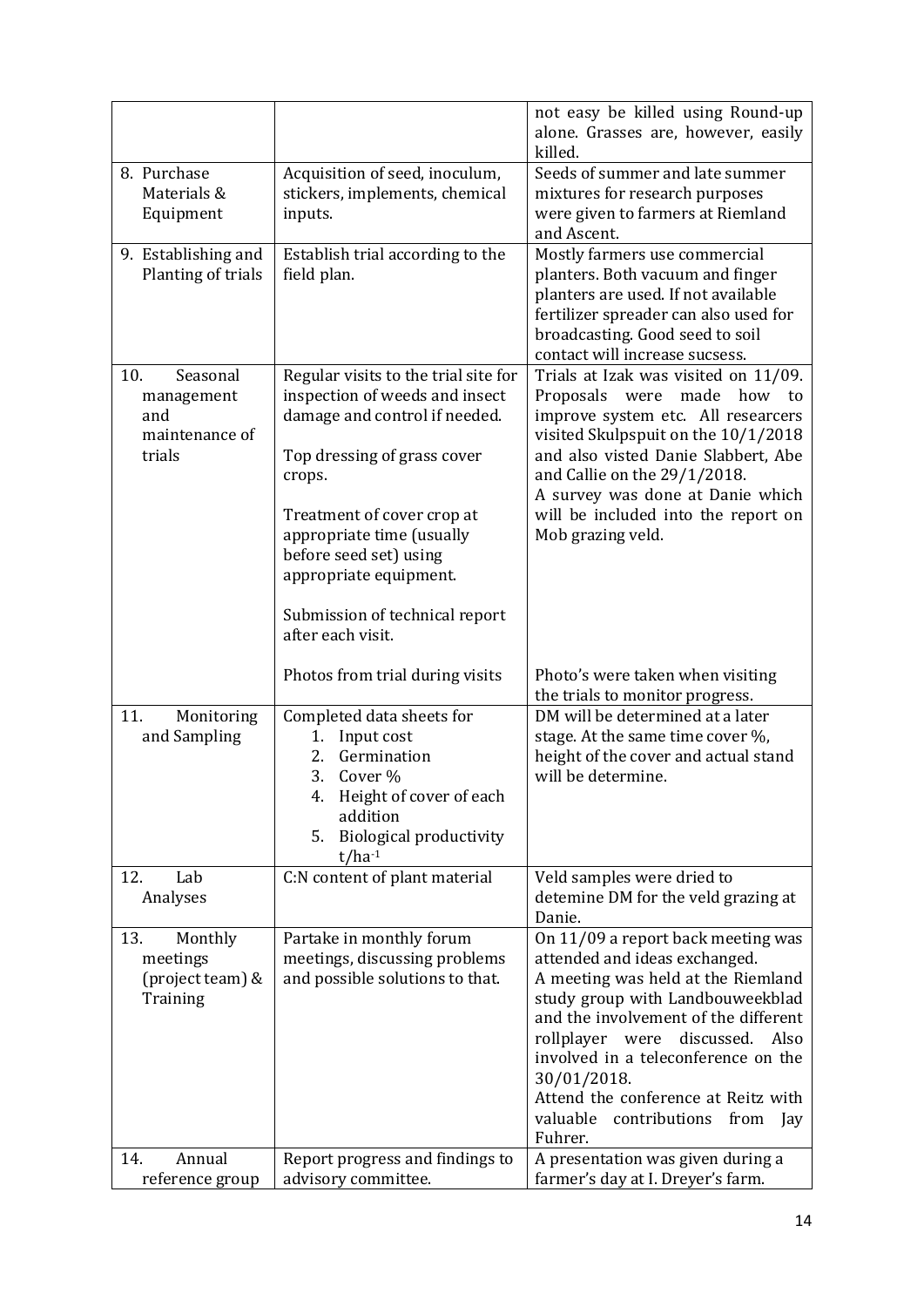| meeting<br>(advisory<br>committee)                                       | Discussion and evaluation of<br>trials. Learning from previous<br>mistakes.                                            | Two articles were written for the<br>Grain SA magazine.<br>Also helped Mr Dreyer with his<br>fertilizer rate of maize.              |
|--------------------------------------------------------------------------|------------------------------------------------------------------------------------------------------------------------|-------------------------------------------------------------------------------------------------------------------------------------|
| 15.<br>Annual<br>report and<br>admin<br>(production &<br>technical data) | Written a technical report<br>covering trial procedures,<br>results and progress.                                      | Technical<br>progress<br>report<br>was<br>submitted by middle March.<br>Technical progress report will be<br>submitted in September |
| 16. Participate in<br>Awareness<br>events                                | Trial visits with stakeholders;<br>participate in awareness events,<br>such as information day and/or<br>cross-visits. | Will be present at the conference<br>late March.                                                                                    |

### **Background**

Suzette Smallberger was appointed by VKB to replace Dr Robert Steynberg who went on early retirement. She also found greener pastures in the meantime, which left a void in farmer innovation project team. Lucky for us, Mr Jacques van Zyl (VKB) joined the team and assisted this work package in distributing seed to farmers as well as monitoring progress.

### **Cover crop mixtures being used for various purposes on three individual farms.**

### **Callie Meintjies, Reitz**

Callie Meintjies' farm Driefontein is situated in the Reitz area. He plants different mixtures of cover crops to achieve sustainability in his soya bean practices. The summer mixture was planted to enhance his SOC content (see Photo 8.3.1). The mixture was terminated with a roller in March 2018. He planted a winter mixture after rolling, using this for sheep and cattle grazing. He entered into a 50/50 agreement with a partner that supply the livestock. He is responsible for feeding the animals.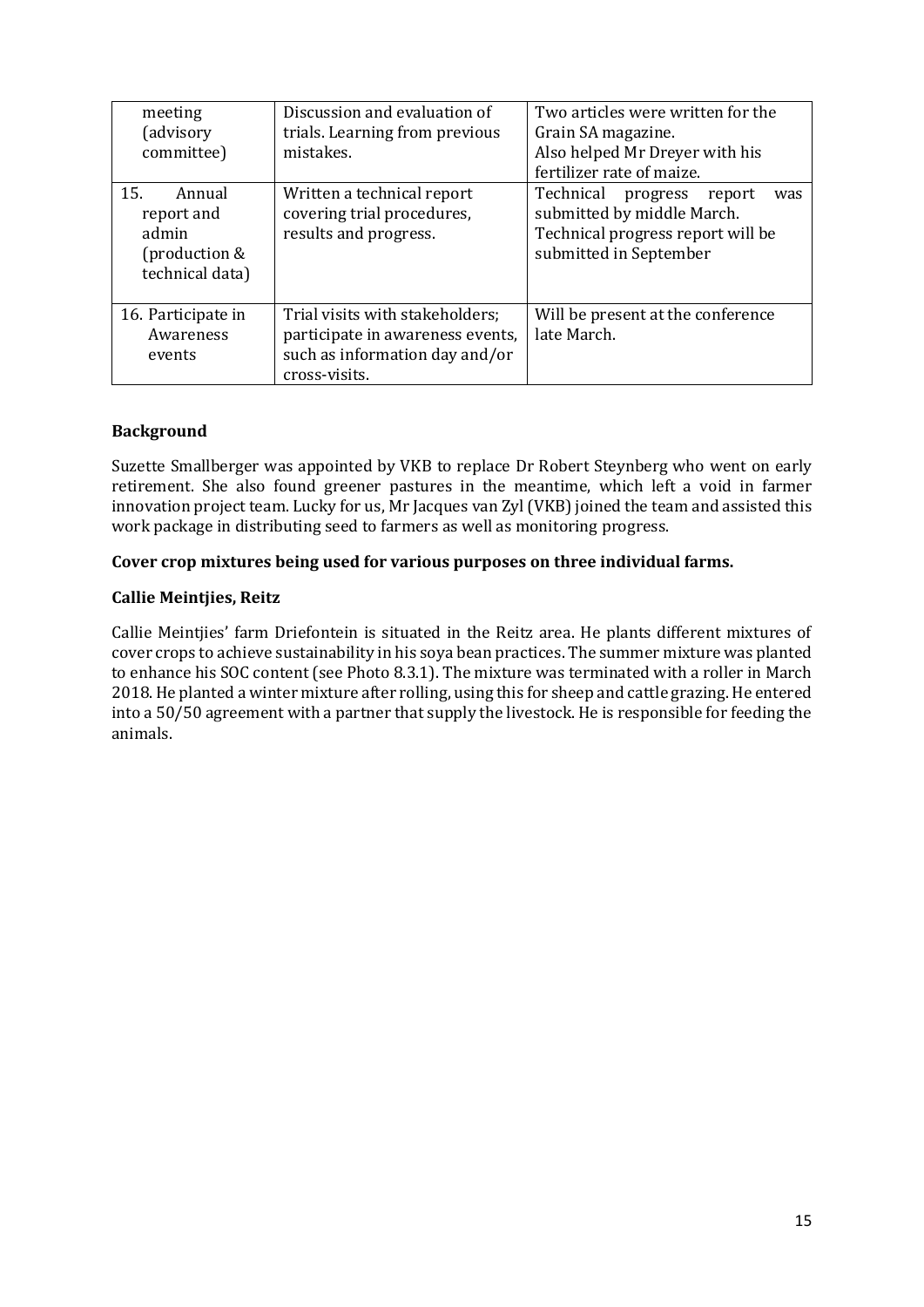

Photo 8.3.1: Summer cover crop mixture, terminated (1)

The cattle herd grazing the cover crops consist of 37 cows and 113 weaners. The summer mixture was planted for feeding the livestock. He employs a Mob grazing system, or ultra-high density grazing. Animals are moved 6-8 times daily and have excess to fodder the whole day. Electric fencing was used to create temporary camps. Water was supplied at a central point on the contour, next to the CC. At present he is not satisfied with the animal's growth rate and would like to increase his daily gain (Photo 8.3.2).



Photo 8.3.2: Summer cover crop mixture grazed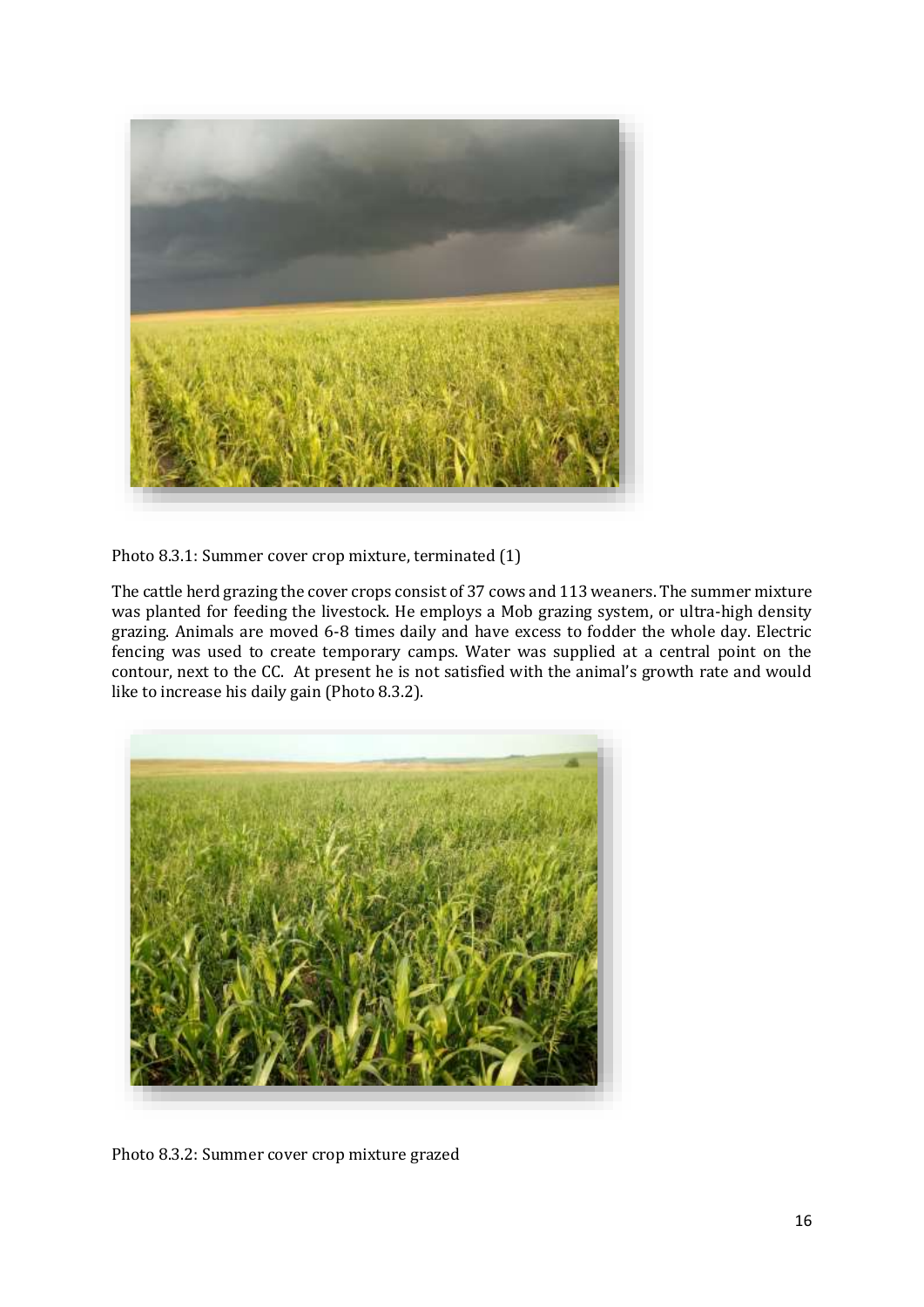The intercropping mixture is established with maize. The idea is to keep living roots in the soil for as long as possible. He chose a mixture that contain broadleaves because grasses do not grow in shade. Presently he is still experimenting, with the ultimate goal to lower input cost and to diversify his farm enterprise. He recently also established 10 ha of pecan trees as a priority to stabilize the soil. He wants to establish a more permanent mixture between the trees for the aforementioned purpose. Table 8.3.1 is an example of the different crop and mixture combinations that Callie uses to promote CA practises.

| Summer mixture 1                                                                                                                                                                                                                            | Summer mixture 2                                                                                                                                                         | Inter-cropping mixture for<br>maize                                                                         |  |  |
|---------------------------------------------------------------------------------------------------------------------------------------------------------------------------------------------------------------------------------------------|--------------------------------------------------------------------------------------------------------------------------------------------------------------------------|-------------------------------------------------------------------------------------------------------------|--|--|
| 6 kg/ha fodder sorghum<br>6 kg/ha Babala<br>0,5 kg/ha Teff cultivar SA<br>Bruin<br>4 kg/ha Black oats<br>8 kg/ha Cowpea cultivar<br><b>Betswit</b><br>3 kg/ha Sunnhemp<br>2 kg/ha Sweet clover<br>0,5 kg/ha Turnip<br>0,75 kg/ha Jap radish | 8 kg/ha sweet sorghum<br>$\bullet$<br>4 kg/ha Black oats<br>6 kg/ha grazing vetch<br>٠<br>4 kg/ha Sunnhemp<br>0,75 kg/ha Jap Radish<br>0,5 kg Interval rape<br>$\bullet$ | 5 kg/ha Crimson clover<br>٠<br>5 kg/ha MPT turnip (seed<br>density increase because<br>seed is broadcasted) |  |  |

Table 8.3 1: Cover crop mixtures on the farm Driefontein, Reitz

### **Danie Slabbert, Reitz**

Danie farms in the Reitz area on the farm Vanrooyenswoning.

### **Resources: arable land, centre pivots and veld**

Danie divided his arable land in three equal 300 ha plots. He uses a 3-year rotation which consist of maize > soybeans > wheat > sunflower rotation. He intensifies by planting wheat after soybeans. The wheat acts as a cover crop to him, thus any wheat harvest is a bonus.

He also has four centre pivots on his farm of equal size. He plants potatoes every 4th year. After harvesting the potatoes, he plants a CC mixture in February. The mixture consists of cool season grasses, legumes and brassicas. Other crops planted are cash crops such as maize, soybeans and sunflower in rotation for 3 years before returning to potatoes.

Danie bought 340 Drakensbergers as a nucleus herd of cattle. He uses this herd to harvest the CC as can be seen in Photo 8.3.3.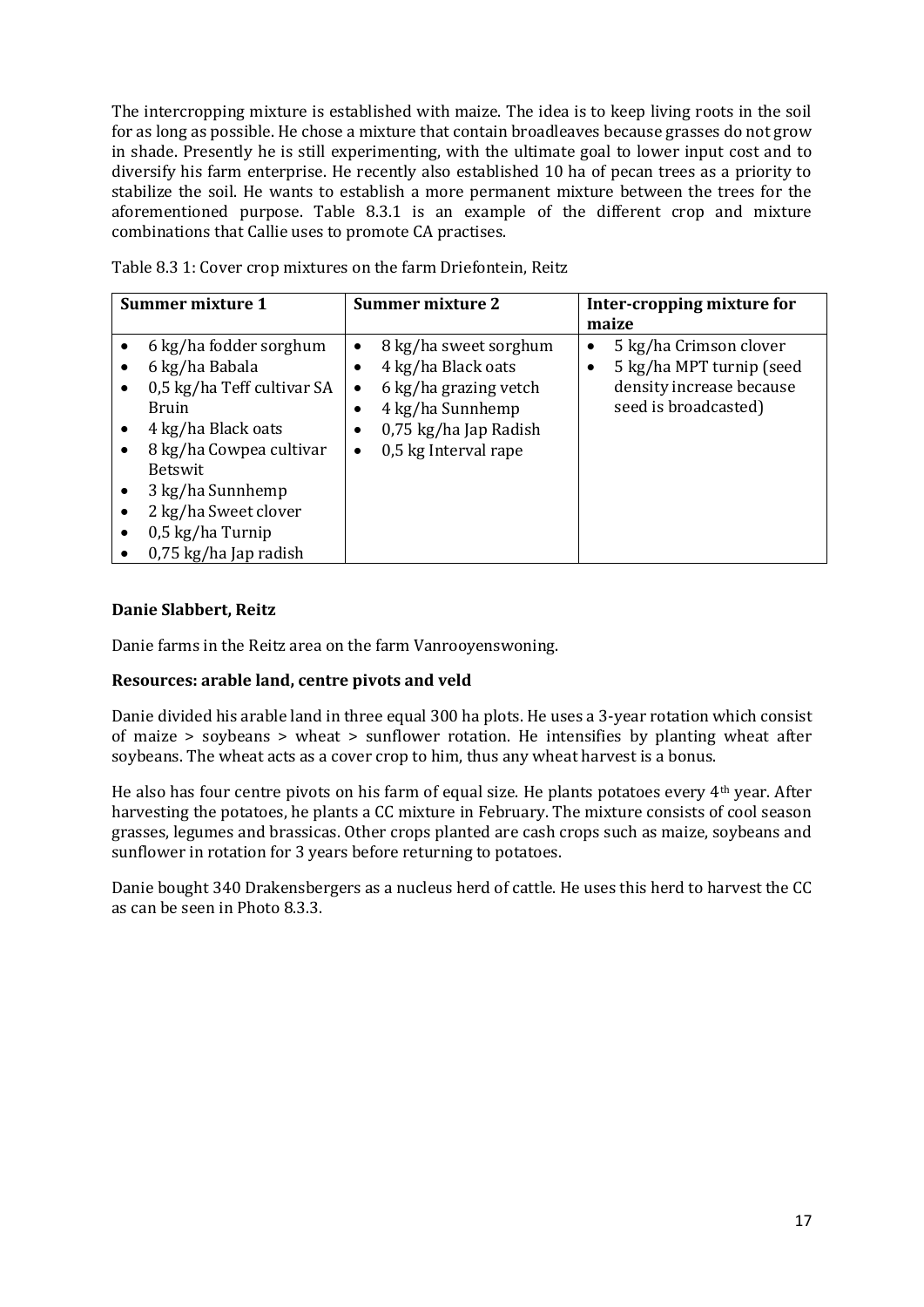

Photo 8.3.3: Drakensbergers on multi-specie cover crops under pivots

Danie wants to increase the herds' size in the future. His aim is to diversify his farming enterprise and increase soil heath. He sees the livestock as a tool to meet his objectives faster. Future plans using CC also includes the withdrawal of 100 ha of sunflower planting to establish mixtures to feed his growing herd.

His grazing strategy consists of ultra-high density grazing. To implement this, he makes use of electric fencing moving the herd to new pasture every 20 minutes (Photo 8.3.4).



Photo 8.3.4: Electric fencing equipment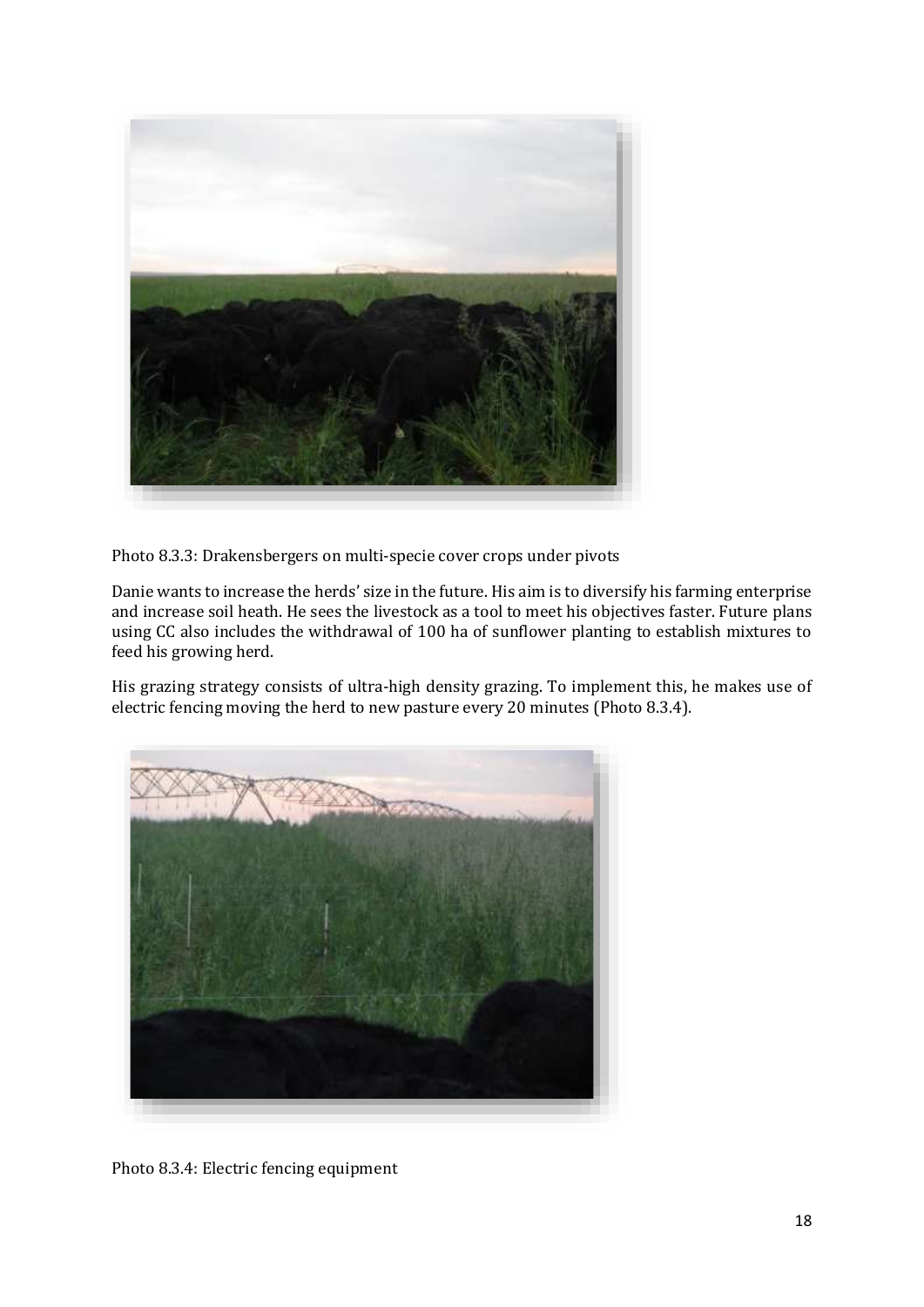In summer the herd is on natural pastures during the active growing season with similar utilization strategies, i.e. grazing is intense but with low frequency. He feels this will give ample time for the pastures (CC and Veld) to recover. He hopes that in future the species competition will contain more palatable grasses (Plate 8.3.5). A preliminary survey (6-month report) confirmed that his natural grazing was previously underutilized. This coming season a more in depth survey is planned. To do this we have requested the assistance of Fritz van Oudtshoorn, an ecologist.



Photo 8.3.5: Grazing degrades veld

### **Intercropping maize with brassicas**

Maize intercropped with radish is still in an experimental phase but looked promising when visited in May (Plate 8.3.6). After harvesting the maize, the radish will be utilized by livestock. The impact on soil health and livestock production will be monitored in the future. Radish is renowned for scavenging nitrogen and uplift compaction layer deep in the soil. Keeping living roots in the soil will also feed microbes and lessen the impact of nematodes through the fumigation of soil.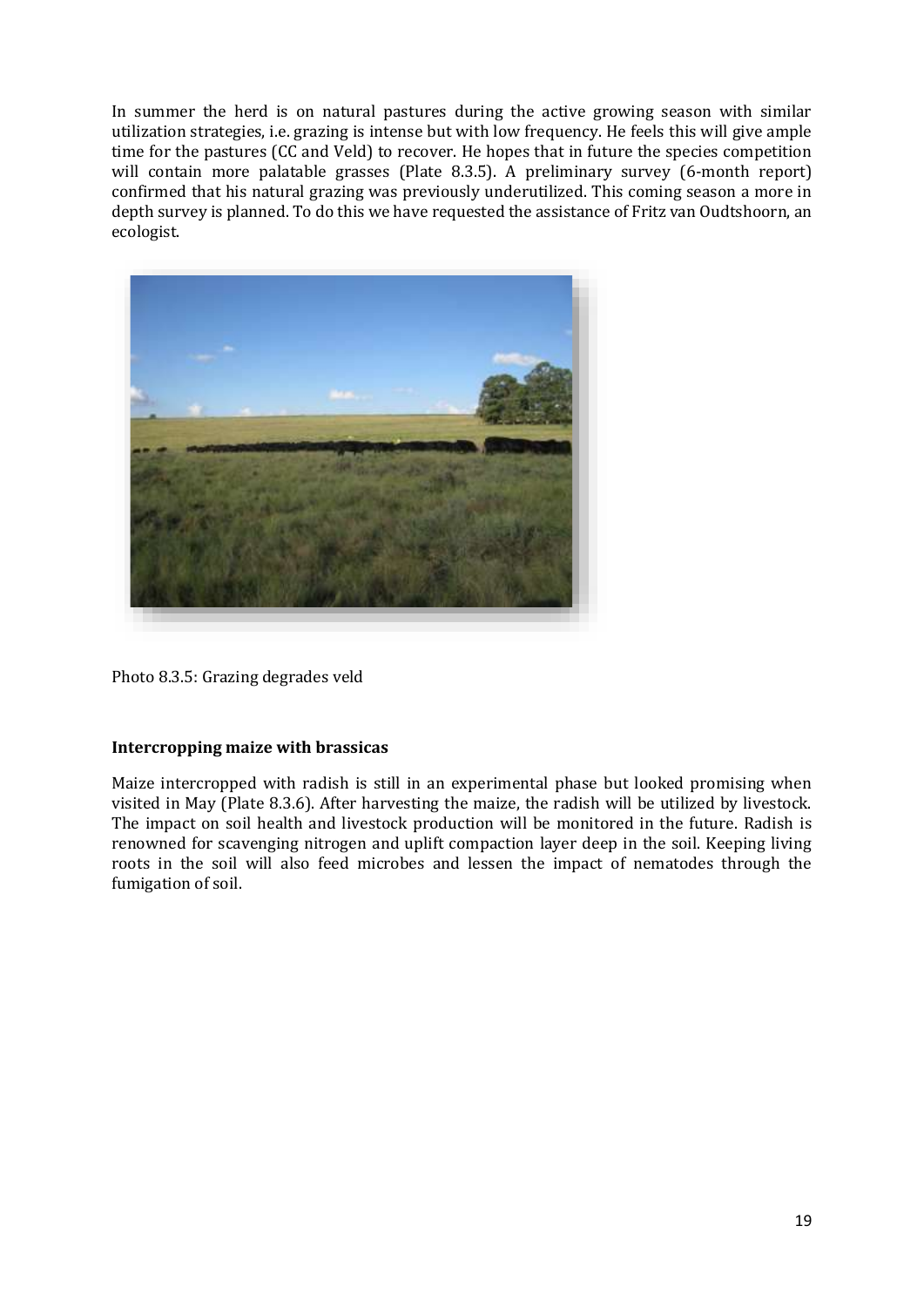

Photo 8.3.6: Intercropped radish in maize

### **Izak Dreyer, Vrede**

Izak Dreyer farms near Vrede and do CA on his farm Skulpspruit. He owns livestock that consists of a commercial herd as well as a Bonsmara stud and sheep. He implements an array of CA practices on his farm such as.

- No-till
- Crop rotation; maize and soya bean
- Mulch retention
- Intercropping; double cropping and delayed inter-cropping with maize
- Stacked crop rotations; planting maize consecutive year to get a mulch
- Cool season cover crop mixtures
- Warm season cover crop mixtures
- Livestock Integration with ultra-high density grazing

Tabel 8.3.2 is an example of cover crop mixtures he used in his quest to get healthier soil and feed his growing herds. He sees a difference in soil life where earthworms and dung beetles returned and saprophytic fungi breaks down the fibrous residues.

Table 8.3.2: Cover crop mixtures planted for feed and mulch on the farm Skulpspruit, Vrede

|           | <b>Spring mixture</b> | <b>Fallow spring</b> |                    | <b>Summer mixture</b> |                   |           | <b>Mixture for sheep</b> |
|-----------|-----------------------|----------------------|--------------------|-----------------------|-------------------|-----------|--------------------------|
|           |                       |                      | mixture            |                       |                   |           |                          |
|           | 30 kg/ha Oats         | $\bullet$            | 6 kg/ha Barsweet   | $\bullet$             | $5 \text{ kg/ha}$ | $\bullet$ | 5 kg/ha Pearler          |
| $\bullet$ | 10 kg/ha Saia         |                      | Sweet sorghum      |                       | Bargrazer Fodder  |           | $0,5kg/ha MPT$ @         |
|           | 0ats                  | $\bullet$            | 1 kg/ha MPT $@$    |                       | sorghum           |           | R52,50/kg                |
|           | 10 kg/ha Fodder       |                      | R52,50/kg          | $\bullet$             | 4 kg/ha Babala    | $\bullet$ | 6 kg/ha Dolichos         |
|           | peas                  | ٠                    | $20 \text{ kg/ha}$ | $\bullet$             | 4 kg/ha Saia oats |           | var Rongai               |
| $\bullet$ | 1 kg/ha Sweet         |                      | Outback Oats       | ٠                     | 6 kg/ha Cowpea    | $\bullet$ | 0,5 kg/ha Inteval        |
|           | clover                | ٠                    | 6 kg/ha Vetch      | ٠                     | $3$ kg/ha         |           | rape                     |
| $\bullet$ | $0,5$ kg/ha           |                      |                    |                       | Sunnhemp          |           |                          |
|           | <b>Interval Rape</b>  |                      |                    |                       |                   |           |                          |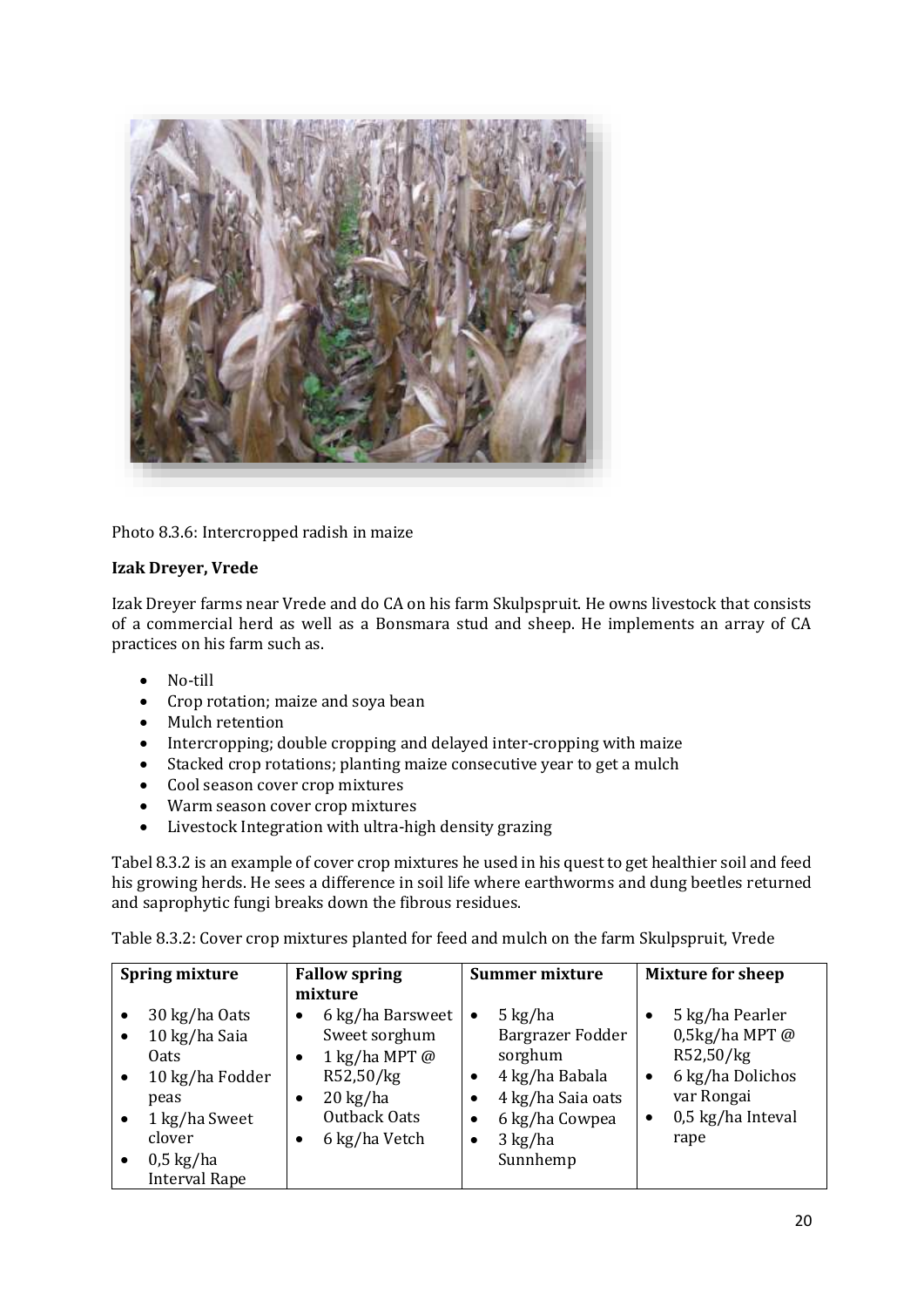| $0.5 \text{ kg/ha}$<br><b>Barkant Turnip</b> | $0,3$ kg/ha<br>Interval rape          |
|----------------------------------------------|---------------------------------------|
|                                              | $0.5 \text{ kg/ha}$<br>Barkant turnip |
|                                              | 0,2 kg/ha Kale                        |

### **Livestock Integration**

Izak used cool season crops to feed his livestock during winter time. Photo 8.3.7 shows livestock grazing an early spring planting of cool-season CC mixture. Previously, he used a mixture containing summer annuals such as sorghum and cowpea, but it did not establish well due to low minimum temperatures. Making use of electric fencing means that he can move the herd every half hour without problems. He is encouraged by a ADG (average daily gain) of 1,2 kg/day and the fact that for the first time he noticed dung beetles on a regular basis. His weaners weighs 80 kg more after the winter after grazing CC than those over-wintering on veld with a winter lick. This is a significant improvement since he now can breed his heifers earlier.

He had some sheep losses due to nitrate poisoning. His advise to other farmers is to never allow hungry sheep into a new pasture full of succulent new growth.



### Photo 8.3.7: Grazing spring mixture

He planted 30% of his land to cover crops and he would like to increase the amount this coming season. He believes to make the system work for him and eventually he will end up with a cash crop and cover crops in a 50-50 rotation.

### **Cash crops**

Izak plants soybean and maize. He has tried intercropping his maize at a 4-6 leave stage with cool season mixtures. The practise works, but he is convinced after attending a CA conference in Stellenbosch that we should look at ways to make use of biannual and hard seediness of legume crops to come up with a rotation that can last longer than just a year.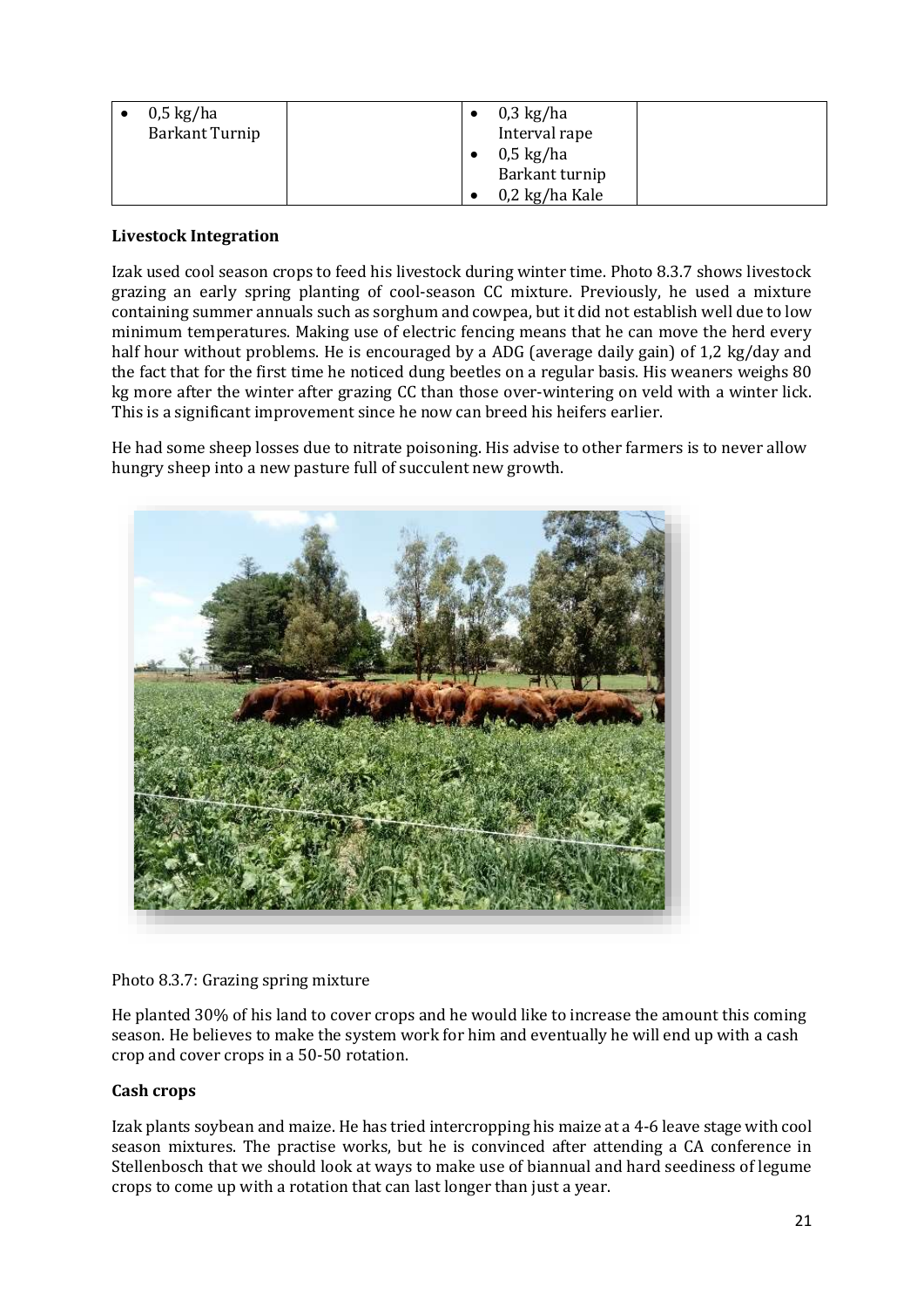His maize and soybean yield increased the past couple of years. Soybeans seem to do well when planted green into wheat. Soybean also seems to thrive after a summer annual grass such as babala. He also has maize and soya strip trials where different treatments of fertilizer and plant density are studied. This year showed that 80 kg N/ha was the most economical treatment for fertilizer applied at planting (40 kg) and top dressing (40 kg) for maize. This is about 30% less of what was applied in the past. Photo 8.3.8 shows Izak standing in front of an 80 kg N/ha treatment at the reproduction phase.



Photo 8.3.8: Izak Dreyer standing in front of maize, Skulpspruit, Vrede

### **Conclusion**

All farmers want to manage soil in a way it was designed to function. Soil health, including building SOC in the transitional phase, remains important. Cover crops play a role in getting positive results much faster than other systems. Bringing livestock back is also encouraging and spread the risk of crop failure. Even if conditions are not a 100%, some components within a mixture will thrive and produce.

### **Gaps identified and way forward**

There is a need to look at individual crops and the genetic diversity within species. For the 2018/19 season a decision by the different role players were taken to investigate a principal cover crop, such as sorghum. Sorghum (sweet and general), sorghum crosses, sudan grass, sudan grass crosses with BMR mutation genes, as well as babala and hybrid babala will be researched. This decision was taken on the basis that most of the summer mixtures used as cover crops contain various amounts of summer annual grasses. The difference in cost of these cultivars are huge. Ordinary sorghum prices range from below R10/kg to sweet sorghum that is above R50/kg. The focus of the study will include the regrowth potential, biomass, cyanide poisoning potential of the different treatments.

Four mayor seed companies were approached to include accessions of sorghum and babala and a total of sixteen cultivars will be evaluated.

To stimulate cover crops interest, we also requested the same companies to supply a summer mixture for evaluation. This as an activity previously done at Ottosdal with great success. These mixtures will be grazed by ruminants and evaluated in terms of nutrient content and biomass.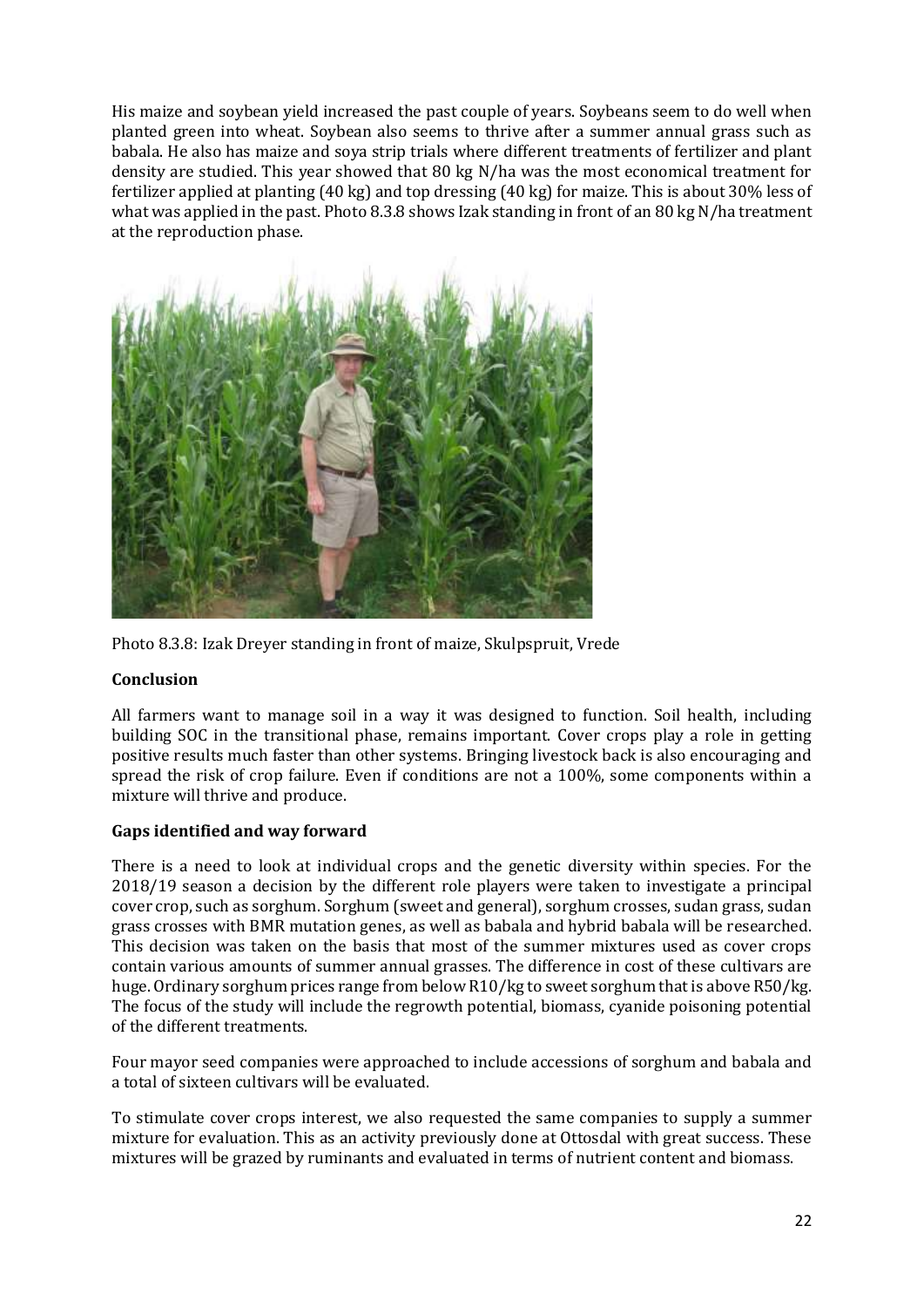There is a growing concern amongst researchers that farmers that use high input CA cash crop systems, doesn't benefit from the role that surface residues play on enhancing soil water processes, especially water runoff and soil erosion control. Yields remain high but the soil health progress seems to stagnate. Soil samples confirm that soil organic carbon content (SOC) of the soil remains low, the biomass of microorganisms is poor and a trophic level that represent the predators (protozoa and nematodes) in the soil food web do not function.

Using mixtures, livestock integration and low levels of input can stimulate plants to supply the soil food web with a steady supply of liquid carbon and regain some of the lost trophic levels that are missing. In low-input systems, the role of mulching lies probably more in enhancing soil fertility through maintaining or increasing SOC levels. It is hoped that the above mentioned research activities will open this debate and will positively influence soil health as a vital part of CA systems.

According to Kristine Nichols, a soil ecologist from the USA, grain crops do not produce that much photosynthetic exudates, also called liquid carbon, to feed soil microbes. When grain crops become reproductive, root exudates shut off as the plant shunts resources into seed production. There is thus only a four to five-week period when plants push exudates into the soil. This is not sufficient time enough and thus grain production don't contribute much to the build-up of soil carbon.

By using high-density, low frequency grazing on the summer mixture, we are trying to restore soil carbon stock in the soil. The above ground chewing, tearing and trampling actions by grazers creates wounds that the plants must heal, however, the plants can't do this alone. They need micronutrients and microbial metabolites and this they achieve by pumping a steady supply of carbon rich exudates from their roots to recruit microbial assistants.

By letting livestock graze half of the crop biomass available, the diverse sward will regrow. Livestock manure also contains more humic substances than plant residues. Dung beetles and saprophytic fungi can feed on this nutrient rich matter and help recycle elements back into the soil. This carbon will eventually become part of the more resistant, stable carbon pool, also called humus or "the very dead" SOM. By planting fodder crops, nutrients deep in the soil is returned (recycled) to the surface and placed back into biological circulation. The mulch left on the surface will upon decaying release plant accessible nutrients back to the soil to be used by subsequent crops. By not using excessive amounts of agrochemicals, soil can recuperate with microorganisms breaking down unwanted chemical substances.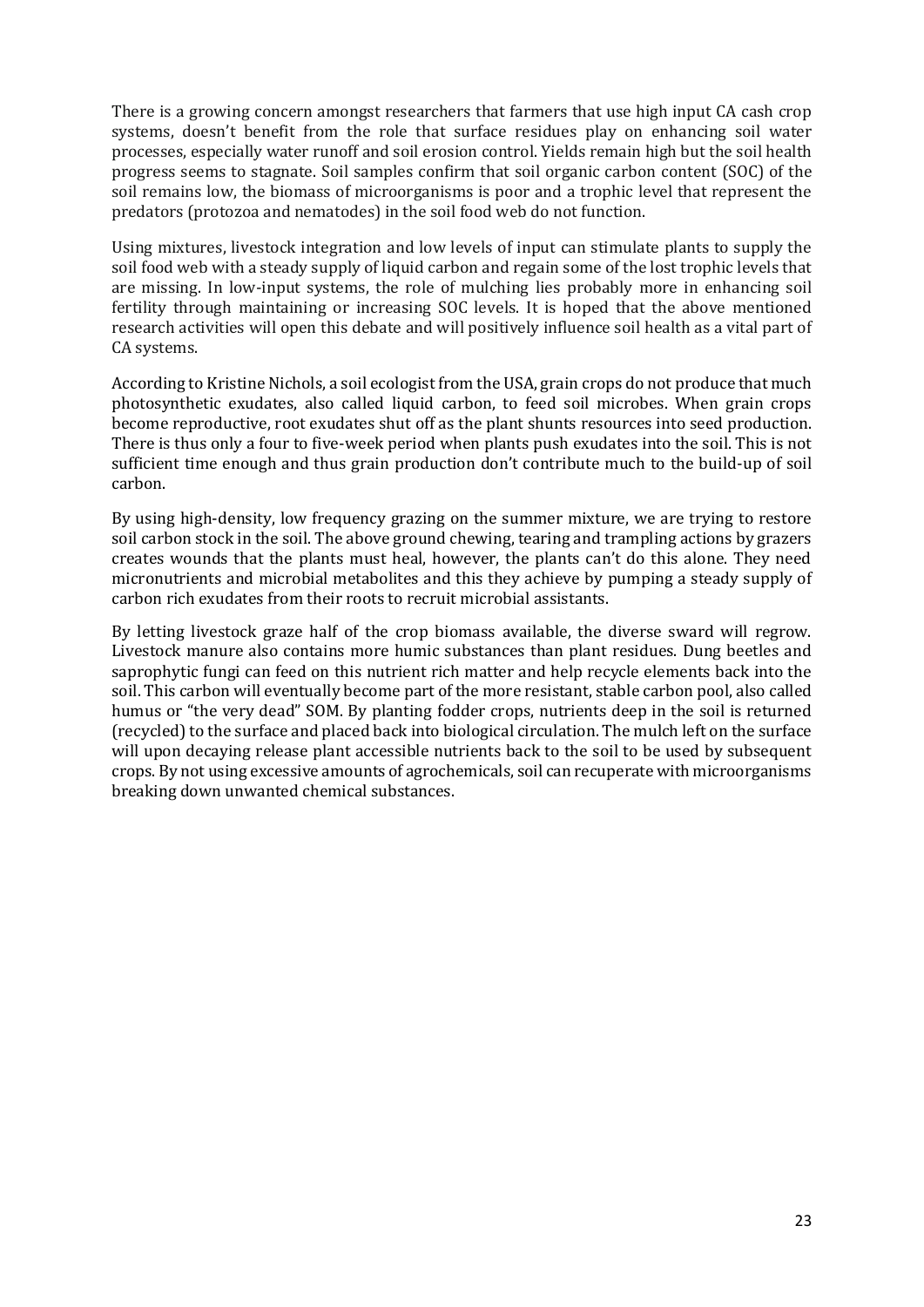### <span id="page-23-0"></span>**8.4. Agronomic field trial results in Riemland study area**

| Work period            | October 2016 to September 2017                                                                                                                                                                                                                                                                                                                                                                                                                                                                                                                                                                                                                                                                                                                                                          |
|------------------------|-----------------------------------------------------------------------------------------------------------------------------------------------------------------------------------------------------------------------------------------------------------------------------------------------------------------------------------------------------------------------------------------------------------------------------------------------------------------------------------------------------------------------------------------------------------------------------------------------------------------------------------------------------------------------------------------------------------------------------------------------------------------------------------------|
| Lead partners          | ARC-SG (W Killian, L Visser) and VKB (P de Wet, S Smalberger)                                                                                                                                                                                                                                                                                                                                                                                                                                                                                                                                                                                                                                                                                                                           |
| Involved               | Riemland study group and other Innovation Platform (IP) partners                                                                                                                                                                                                                                                                                                                                                                                                                                                                                                                                                                                                                                                                                                                        |
| partners               |                                                                                                                                                                                                                                                                                                                                                                                                                                                                                                                                                                                                                                                                                                                                                                                         |
| Objectives             | To plan and design the on-farm maize plant population density trials<br>To plan and design the on farm crop rotation trials<br>To (statistically) analyse and report the results of the maize plant<br>population density trials<br>To (statistically) analyse and report on the results of the crop rotation trials                                                                                                                                                                                                                                                                                                                                                                                                                                                                    |
| Justification          | Plant population density is one of relatively few variables that farmers can<br>manage easily. Current recommendations for maize plant population were<br>derived from trials under conventional tillage. Physically, the soil is very different<br>in no-tillage than in tilled soil. This might require an adjustment in the plant<br>population density of crops. Recommendations from elsewhere in the world is<br>that plant population densities should be increased and row width should be<br>decreased for no-till cropping.<br>Crop rotation, another easily manageable variable, is one of the principles of<br>conservation agriculture. No information on how crops respond to rotation in<br>conservation agriculture systems in this semi-arid environment is available. |
|                        | Crop responses to changes in management and the environment is usually liable<br>to interactions resulting in variation of the results, which might lead to wrong<br>conclusions and recommendations. In order to generate scientifically sound<br>recommendations on these two agronomical variables, proper planning and<br>analyses of the results is needed.                                                                                                                                                                                                                                                                                                                                                                                                                        |
| Description of<br>work | Planning and designing of trials in collaboration with participating<br>farmers and partners. Analyses of farmer collected results and reporting<br>of findings.                                                                                                                                                                                                                                                                                                                                                                                                                                                                                                                                                                                                                        |
| Activities             | Planning of trials through the attendance of the frequent coordination meetings<br>where aims and procedures will be discussed with farmers. Planning of trial<br>layout and compiling of data sheets to be completed by participating farmers.<br>Collection of data from farmers at the after harvest of the trials. Statistical<br>analyses, interpretation, discussion and drawing of conclusions from the results.<br>Presentation and reporting of the results to participants and MT as required.                                                                                                                                                                                                                                                                                |
| Deliverables           | Annual trial plans and analysis report<br>Regular attendance of meetings<br>$\bullet$<br>Reporting as required<br>Popular article once enough results have been acquired.                                                                                                                                                                                                                                                                                                                                                                                                                                                                                                                                                                                                               |
|                        |                                                                                                                                                                                                                                                                                                                                                                                                                                                                                                                                                                                                                                                                                                                                                                                         |
| Risks                  | Adequate involvement and participation of farmers                                                                                                                                                                                                                                                                                                                                                                                                                                                                                                                                                                                                                                                                                                                                       |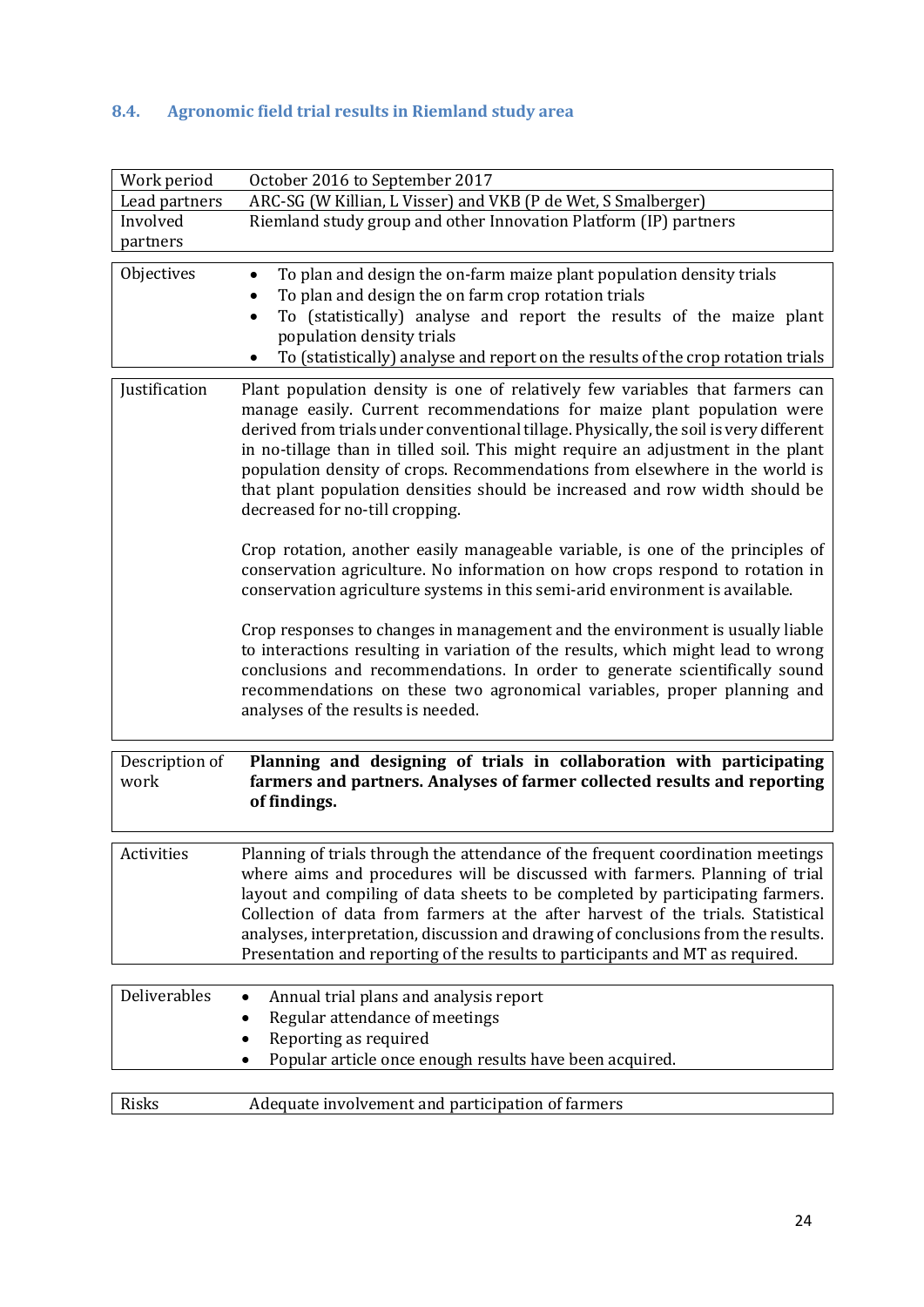|  | DELIVERABLES, PROGRESS AND RESULTS ACHIEVED PER ACTIVITY |  |
|--|----------------------------------------------------------|--|
|  |                                                          |  |

| <b>Activities</b> (as specified in            | <b>Deliverables or</b>                                                       | <b>Progress and Results achieved;</b>                                                                                                                                                                                                                                                                                                                                                                                                                                                                                                                                               |  |
|-----------------------------------------------|------------------------------------------------------------------------------|-------------------------------------------------------------------------------------------------------------------------------------------------------------------------------------------------------------------------------------------------------------------------------------------------------------------------------------------------------------------------------------------------------------------------------------------------------------------------------------------------------------------------------------------------------------------------------------|--|
| Work Package or project<br>proposal)          | Milestones(as specified in<br>Work Package or project<br>proposal)           | and/or Problems and Milestones<br>not achieved (in report period)                                                                                                                                                                                                                                                                                                                                                                                                                                                                                                                   |  |
| 1. Planning of trials                         | Farmer participation in<br>meetings.                                         | A meeting was held on 18 October<br>2017 to discuss the new planting<br>season with Abé Visser and Danie<br>Slabbert. Armand Muller<br>withdraw from the project. The<br>crop rotation trial will continue<br>only on Danie Slabbert's farm. The<br>long-term trial of the study group,<br>which is planted on Abé Visser's<br>farm, will be included in the<br>project. The initial purpose of the<br>trial was to compare no-till with<br>conventional tillage. The aim was<br>however changed and no-till, with<br>two crop rotation treatments will<br>be applied in future.    |  |
|                                               |                                                                              | The Study Group held a meeting<br>on 20 July 2018 to discuss the<br>challenging problems that<br>threatened the success of the<br>trials. The conclusion was that the<br>small trial areas were difficult to<br>manage and maintain, which also<br>had a huge impact on the outcome<br>of results. It was decided that it<br>would be more realistic to monitor<br>larger areas within existing<br>conservation agriculture (CA)<br>fields. Mr Abé Visser wihtdraw<br>from the Grain SA project.<br>However, he will continue with the<br>trial on his farm for the Study<br>Group. |  |
|                                               |                                                                              | Planning of new format of trials<br>were done on 6 August 2018 with<br>Mr Danie Slabbert and on 24<br>August 2018 with Mr Callie<br>Meintjies.                                                                                                                                                                                                                                                                                                                                                                                                                                      |  |
| 2. Land preparation and<br>planting of trials | Trials were planted<br>as<br>planned during October-<br>December 2017 period | Assisted with planting of the trials<br>on Mr Slabbert's farm.                                                                                                                                                                                                                                                                                                                                                                                                                                                                                                                      |  |
| 3. Seasonal management<br>and monitoring      | * Trial visits                                                               | 29 January 2018. With VKB and<br>Grain SA and 30 June 2018 with<br>VKB and Grain SA.                                                                                                                                                                                                                                                                                                                                                                                                                                                                                                |  |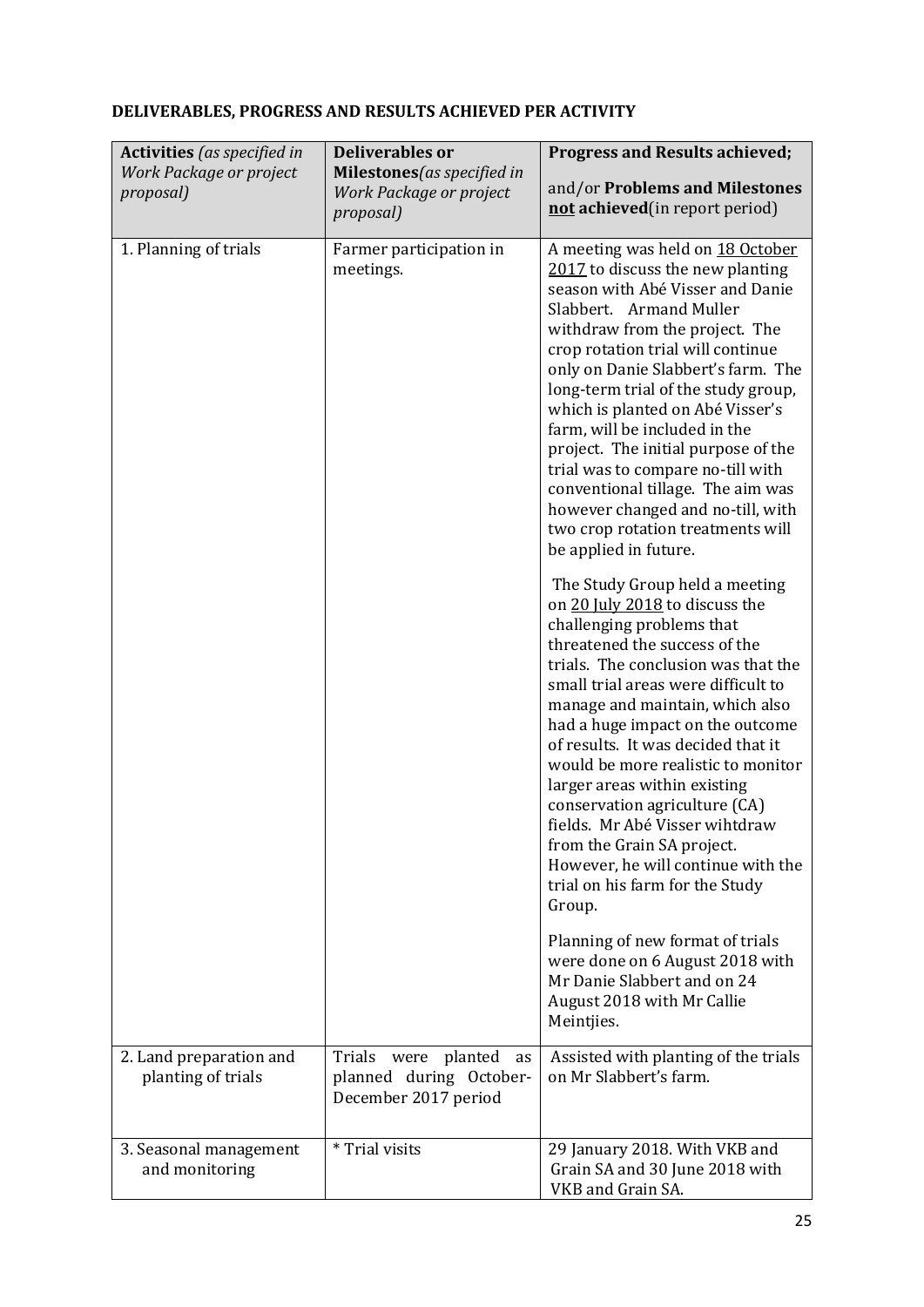|                                                        | * Yields will be measured<br>after harvesting.<br>* Soil probe data are<br>monitored on a continuous<br>basis. | Yields were measured and<br>captured as agreed<br>Soil probe data were captured as<br>agreed.<br>Soils were sampled on 30 August            |
|--------------------------------------------------------|----------------------------------------------------------------------------------------------------------------|---------------------------------------------------------------------------------------------------------------------------------------------|
|                                                        | *Soil sampling                                                                                                 | and 3 September 2018.                                                                                                                       |
| Monthly meetings<br>4.<br>(project team) &<br>Training | Participate in monthly<br>forum meetings,<br>discussing problems and<br>possible solutions to that.            | Active discussions on a Whats App<br>group.<br>Farmer visits.<br>Project team meetings and<br>discussion sessions between                   |
|                                                        |                                                                                                                | farmer co-workers.                                                                                                                          |
| 5. Awareness events                                    | Create awareness of CA<br>farming practices through<br>events and reporting.                                   | * The row width & plant<br>population trial was used as<br>demontration during the Landbou<br>Weekblad CA Conference (19-20<br>March 2018). |
| Reporting                                              | Reporting as required and<br>popular article once<br>enough results have been<br>acquired.                     | * A popular article published in<br>the February 2018 SA Grain.                                                                             |

### <span id="page-25-0"></span>**8.4.1 Introduction to field trials in the Reitz study area**

In 2015, the Riemland Study Group identified two projects for on-farm trials, namely the influence of row width and plant population on yield, as well as crop rotation. Planting of the trials started in December 2015 under immense dry conditions, which resulted in low yields. Weather conditions improved over the next two seasons, but several other problems such as weed control, cattle in the trials and availability of equipment demanded a change in strategy. The Study Group held a meeting on 20 July 2018 to discuss the challenging problems that threatened the success of the trials. The conclusion was that the small trial areas were difficult to manage and maintain, which also had a huge impact on the outcome of results. It was decided that it would be more realistic to monitor larger areas (ecotopes) within existing conservation agriculture (CA) fields.

This report summarises the trial results of the last three seasons. A short overview of the planned measurements in the 2018/2019 growing season will also be presented.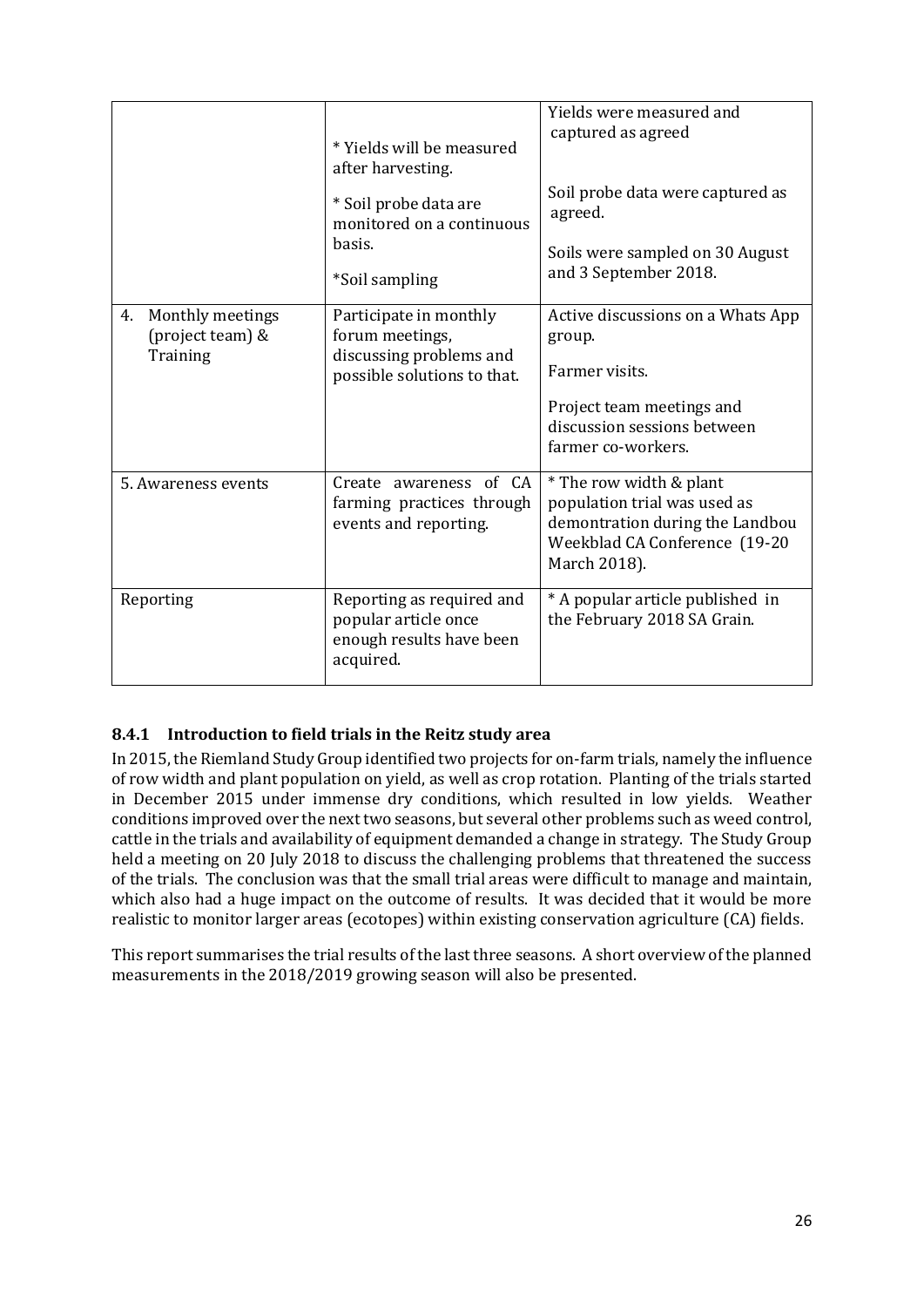### <span id="page-26-0"></span>**8.4.2. Background and results of trials**

### *8.4.2.1 Trial 1 - The influence of row width and plant population on maize and soybean yield in the Eastern Free State*

Mr Danie Slabbert was responsible for the trial site on his farm Van Rooyenswoning, in the Reitz area. The objective of the trial was to measure the influence of the interaction between three row widths (50 cm, 75 cm and 100 cm) and four plant populations on maize (20 000, 40 000 60 000 and 80 000 plants/ha) and soybean (105 000, 2050 000, 350 000 and 450 000 plants/ha) yields. Both crops in the trial were planted in a factorial design with three replicates. The crops rotated annually.

Weather conditions had a huge impact on crop yield. Figure 8.4.1 shows the monthly rainfall recorded during the three summer crop growing seasons from 2015 to 2018.



**Figure 8.4.1: Monthly rainfall recorded at the Reitz silo during the 2015 to 2017 growing season of summer crops in the district**

The total rainfall measured from October 2015 to April 2016, was 312 mm, in comparison with the 779 mm recorded from October 2016 to April 2017 and the 601 mm measured from October 2017 to April 2018. The average trial yields recorded for these three growing seasons were 4.64 ton/ha (2015), 7.53 ton/ha (2016) and 6.37 ton/ha (2017) for maize, with 2.92 ton/ha (2016) and 2.32 ton/ha (2017) for soybean. The 2015 drought resulted in a very low soybean plant emergence and no data were obtained.

### **Maize**

Due to planter restrictions, the 20 000-plant population was replaced in 2017 with a 100 000 plant population. Therefore, discussions will include only the 40 000-, 60 000- and 80 000-plant population treatments. In Table 8.4.1 the effect of plant population on maize yield from the 2015 to the 2017 season are presented. The three year average yield (5.30 ton/ha) of the 40 000-plant population was significantly lower than the yields of the other two plant populations, which indicates that it is not a viable practise. The fact that the average yield between the 60 000 (6.54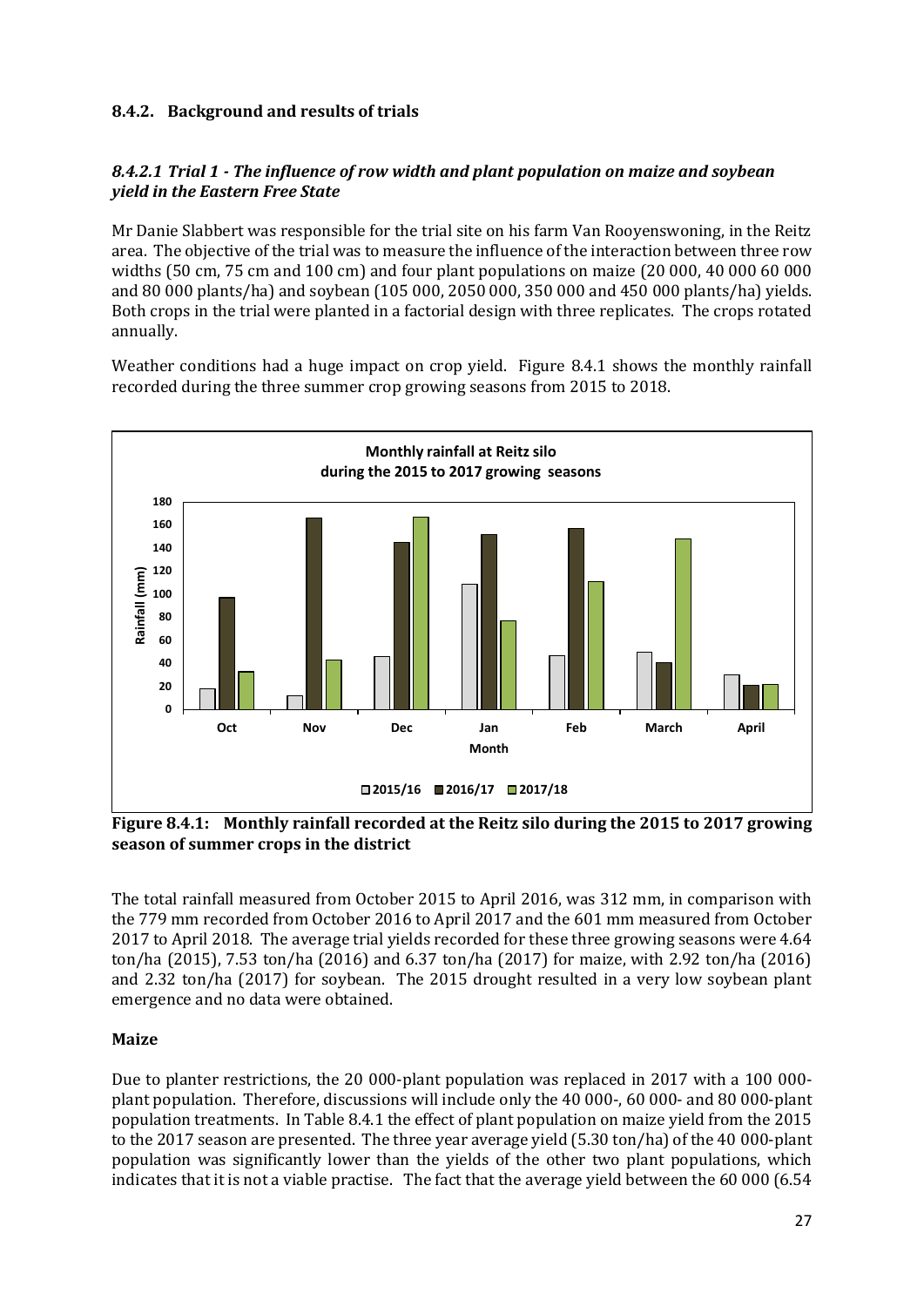ton/ha) and 80 000 (6.70 ton/ha) plant populations did not differ significantly, was proof that a farmer can obtain a competitive yield with less input cost on seed with a plant population of 60 000 plants per hectare.

| <b>Plant</b> | <b>Row width</b>                                                                                                                                            | <b>Plant population (plants/ha)</b> | <b>Average row</b>  |                    |                   |
|--------------|-------------------------------------------------------------------------------------------------------------------------------------------------------------|-------------------------------------|---------------------|--------------------|-------------------|
| season       | (cm)                                                                                                                                                        | 40 000                              | 60 000              | 80 000             | width per<br>year |
|              | 50                                                                                                                                                          | 3.46 <sub>8</sub>                   | $5.84$ cdef         | $5.48$ defg        | 4.93c             |
| 2015/2016    | 76                                                                                                                                                          | $3.93$ fg                           | $4.29$ efg          | $4.97$ defg        | 4.40c             |
|              | 100                                                                                                                                                         | 3.48 <sub>8</sub>                   | $5.14$ defg         | $5.15$ defg        | 4.59c             |
| 2016/2017    | 50                                                                                                                                                          | $7.84$ abc                          | $8.03$ abc          | 9.25a              | 8.37a             |
|              | 76                                                                                                                                                          | $7.42$ abc                          | $8.09$ abc          | $7.44$ abc         | 7.65ab            |
|              | 100                                                                                                                                                         | $6.15$ cdef                         | 6.99abcd            | $6.57$ bcde        | $6.57$ bc         |
|              | 50                                                                                                                                                          | $5.82$ cdef                         | $7.02$ abcd         | 8.06abc            | 6.93 <sup>b</sup> |
| 2017/2018    | 76                                                                                                                                                          | $4.85$ defg                         | $6.53$ bcde         | $4.83$ defg        | 5.40c             |
|              | 100                                                                                                                                                         | $4.75$ defg                         | 6.94 <sub>bcd</sub> | 8.50 <sub>ab</sub> | $6.73b$ c         |
|              | Average yield per plant<br>population                                                                                                                       | 5.30 <sup>b</sup>                   | 6.54a               | 6.70a              | 6.18              |
| 22.8 %       | $LSD_{(year \times row width \times plant pop. (0.05))} = 2.31$ ; $LSD_{(year \times row width (0.05))} = 1.33$ ; $LSD_{(plant pop. (0.05))} = 0.77$ ; CV = |                                     |                     |                    |                   |

Table 8.4.2 indicates the effect of the three row widths on maize yield, which was recorded during the 2015 to 2017 seasons. The 6.76 ton/ha yield of the 50 cm row widths was significant higher than the 5.82 ton/ha and 5.96 ton/ha yields obtained with the 76 cm and 100 cm row widths. Conventional farmers in the region use 76 cm row widths, but the data indicates that a 50 cm row width × 60 000 maize plant population will produce the highest yield in a CA system.

| <b>Plant</b> | <b>Plant</b>              | Row width (cm)    | Average            |                   |                        |
|--------------|---------------------------|-------------------|--------------------|-------------------|------------------------|
| season       | population<br>(plants/ha) | 50                | 76                 | 100               | plant pop.<br>per year |
|              | 40 000                    | 3.46 <sub>g</sub> | 3.93 <sup>fg</sup> | 3.48 <sub>g</sub> | 3.62c                  |
| 2015/2016    | 60 000                    | 5.84cdef          |                    | 5.14defg          | 5.09 <sup>b</sup>      |
|              | 80 000                    | $5.48$ defg       | $4.97$ defg        | $5.15$ defg       | 5.20 <sup>b</sup>      |
|              | 40 000                    | $7.84$ abc        | $7.42$ abc         | $6.15$ cdef       | 7.14a                  |
| 2016/2017    | 60 000                    | 8.03abc           | 8.09abc            | 6.99abcd          | 7.70a                  |
|              | 80 000                    | 9.25a             | 7.44abc            | $6.57$ bcde       | 7.75a                  |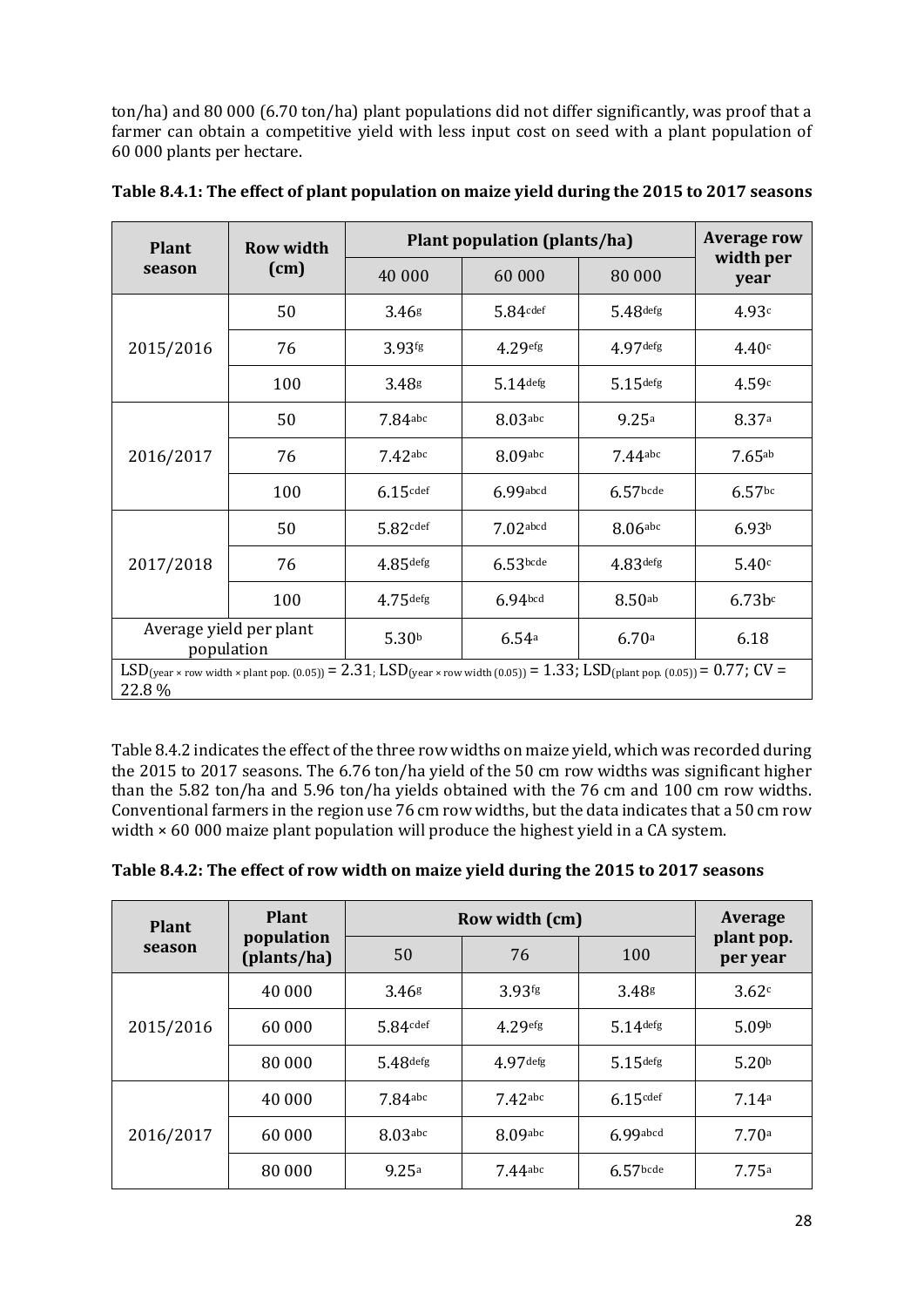| 2017/2018                                                                                                                                  | 40 000                  | $5.82$ cdef | $4.85$ defg       | $4.75$ defg           | 5.14 <sup>b</sup> |  |  |
|--------------------------------------------------------------------------------------------------------------------------------------------|-------------------------|-------------|-------------------|-----------------------|-------------------|--|--|
|                                                                                                                                            | $7.02$ abcd<br>60 000   |             | $6.53$ bcde       | $6.94$ <sub>bcd</sub> | 6.83a             |  |  |
|                                                                                                                                            | 80 000                  | $8.06$ abc  | $4.83$ defg       | 8.50 <sub>ab</sub>    | 7.13a             |  |  |
|                                                                                                                                            | Average yield/row width | 6.76a       | 5.82 <sup>b</sup> | 5.96 <sup>b</sup>     | 6.18              |  |  |
| $LSD$ (year × row width × plant pop. (0.05)) = 2.31; $LSD$ (year × plant pop.(0.05)) = 1.33; $LSD$ (row width(0.05)) = 0.77; CV =<br>22.8% |                         |             |                   |                       |                   |  |  |

### **Soybean**

Only two years' data are available on the soybean, which makes it difficult to draw final conclusions. Plant population had no effect on soybean yield (Table 8.4.3), as the yields of the four different plant populations, 2.47 ton/ha, 2.56 ton/ha, 2.67 ton/ha and 2.79 ton/ha, did not differ significantly from each other.

**Table 8.4.3: The effect of plant population on soybean yield during the 2015 to 2017 seasons**

| <b>Plant</b>                                                                                                                                                          | <b>Row width</b>                      | Plant population (plants/ha) | Average           |                     |                   |                       |  |
|-----------------------------------------------------------------------------------------------------------------------------------------------------------------------|---------------------------------------|------------------------------|-------------------|---------------------|-------------------|-----------------------|--|
| <b>Season</b>                                                                                                                                                         | (cm)                                  | 150 000                      | 250 000           | 350 000             | 450 000           | row width<br>per year |  |
| 2016/2017                                                                                                                                                             | 50                                    | $2.53$ abcd                  | $3.13$ abc        | $2.47$ abcd         | $3.11$ abc        | 2.81a                 |  |
|                                                                                                                                                                       | 76                                    | $2.36$ abcd                  | $2.97$ abcd       | $3.02$ abc          | $3.35$ abc        | 2.93a                 |  |
|                                                                                                                                                                       | 100                                   | 3.46ab                       | $2.75$ abcd       | 3.60a               | $2.32$ abcd       | 3.03a                 |  |
|                                                                                                                                                                       | 50                                    | $3.40$ ab                    | 3.37ab            | 3.57a               | $3.20$ abc        | 3.39a                 |  |
| 2017/2018                                                                                                                                                             | 76                                    | $2.44$ abcd                  | 1.14 <sup>e</sup> | 1.94 <sub>cd</sub>  | $2.47$ abcd       | 2.00 <sup>b</sup>     |  |
|                                                                                                                                                                       | 100                                   | 1.18 <sup>d</sup>            | 1.45 <sup>d</sup> | 2.13 <sub>bcd</sub> | 1.56 <sup>d</sup> | 1.58 <sup>b</sup>     |  |
|                                                                                                                                                                       | Average yield per plant<br>population | 2.56a                        | 2.47a             | 2.79a               | 2.67a             | 2.62                  |  |
| $LSD_{(year \times row width \times plant pop. (0.05))} = 1.42$ ; $LSD_{(year \times row width (0.05))} = 0.71$ ; $LSD_{(plant pop. (0.05))} = 0.58$ ; $CV =$<br>33 % |                                       |                              |                   |                     |                   |                       |  |

However, Table 8.4.4 indicates that the 3.10 ton/ha yield of the 50 cm rows were significantly higher than the 2.46 ton/ha and 2.31 ton/ha measured respectively on the 76 cm and 100 cm row widths. The row width data correlates with the row width data of maize as previously discussed.

| Table 8.4.4: The effect of row width on soybean yield during the 2015 to 2017 seasons |  |  |
|---------------------------------------------------------------------------------------|--|--|
|                                                                                       |  |  |

| <b>Plant</b> | <b>Plant</b>              | Row width (cm) | Average     |             |                        |
|--------------|---------------------------|----------------|-------------|-------------|------------------------|
| season       | population<br>(plants/ha) | 50             | 76          | 100         | plant pop.<br>per year |
| 2016/2017    | 150 000                   | $2.53$ abcd    | $2.36$ abcd | 3.46ab      | 2.78a                  |
|              | 250 000                   | 3.13abc        | $2.97$ abcd | $2.75$ abcd | 2.95a                  |
|              | 350 000                   | $2.47$ abcd    | $3.02$ abc  | 3.60a       | 3.03a                  |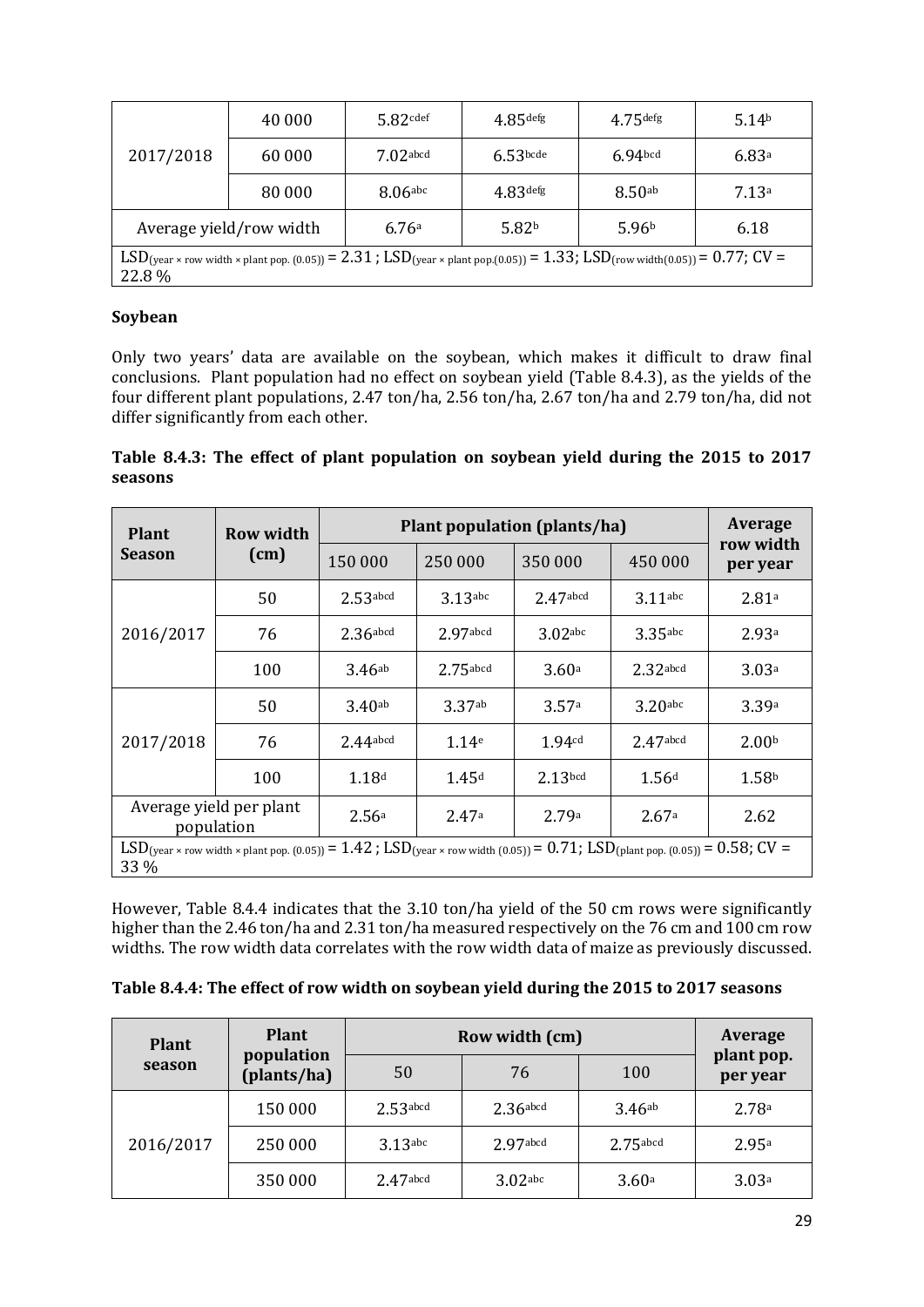|                                                                                                                                                                        | 450 000 | $3.11$ abc | $3.35$ abc        | $2.32$ abcd       | 2.93a             |  |
|------------------------------------------------------------------------------------------------------------------------------------------------------------------------|---------|------------|-------------------|-------------------|-------------------|--|
|                                                                                                                                                                        | 150 000 | 3.40ab     | 2.44abcd          | 1.18d             | 2.34 <sup>b</sup> |  |
|                                                                                                                                                                        | 250 000 | 3.37ab     | 1.14e             | 1.45 <sup>d</sup> | 1.98 <sup>b</sup> |  |
| 2017/2018                                                                                                                                                              | 350 000 | 3.57a      | $1.94$ de         | $2.13$ bcd        | 2.55a             |  |
|                                                                                                                                                                        | 450 000 | $3.20$ abc | $2.47$ abcd       | 1.56 <sup>d</sup> | 2.41 <sup>b</sup> |  |
| 3.10 <sup>a</sup><br>Average yield per row width                                                                                                                       |         |            | 2.46 <sup>b</sup> | 2.31 <sup>b</sup> | 2.62              |  |
| $LSD_{(year \times row width \times plant pop. (0.05))} = 1.42$ ; $LSD_{(year \times plant pop. (0.05))} = 0.82$ ; $LSD_{(row width(0.05))} = 0.50$ ; $CV =$<br>22.8 % |         |            |                   |                   |                   |  |

### **Conclusion**

The research confirmed that the 50 cm row widths produced significantly higher maize and soybean yields than the 76 cm and 100 cm row widths. A significantly higher maize yield was obtained with 60 000 and 80 000 maize plant populations, compared to a plant population of 40 000. However, the 50 cm row width × 60 000 maize plant population combination will ensure almost the same income at a lower input cost. Therefore it will be the first choice for maize production in a CA system.

### *8.4.2.2 Trial 2 - An evaluation of different crop rotations in the Eastern Free State*

The trial commenced in 2015 on two localities in the Reitz district, namely the farms of Mr Danie Slabbert and Mr Armand Muller. Due to changes in equipment, only Mr Slabbert continued with the trial in 2017. Table 8.4.5 indicates the planting times and crops in the six rotation systems. The trial format was a randomised block with four replicates of the six crop rotation treatments. Each of the six rotations were planted on the same plots to measure the effect of the crop sequences.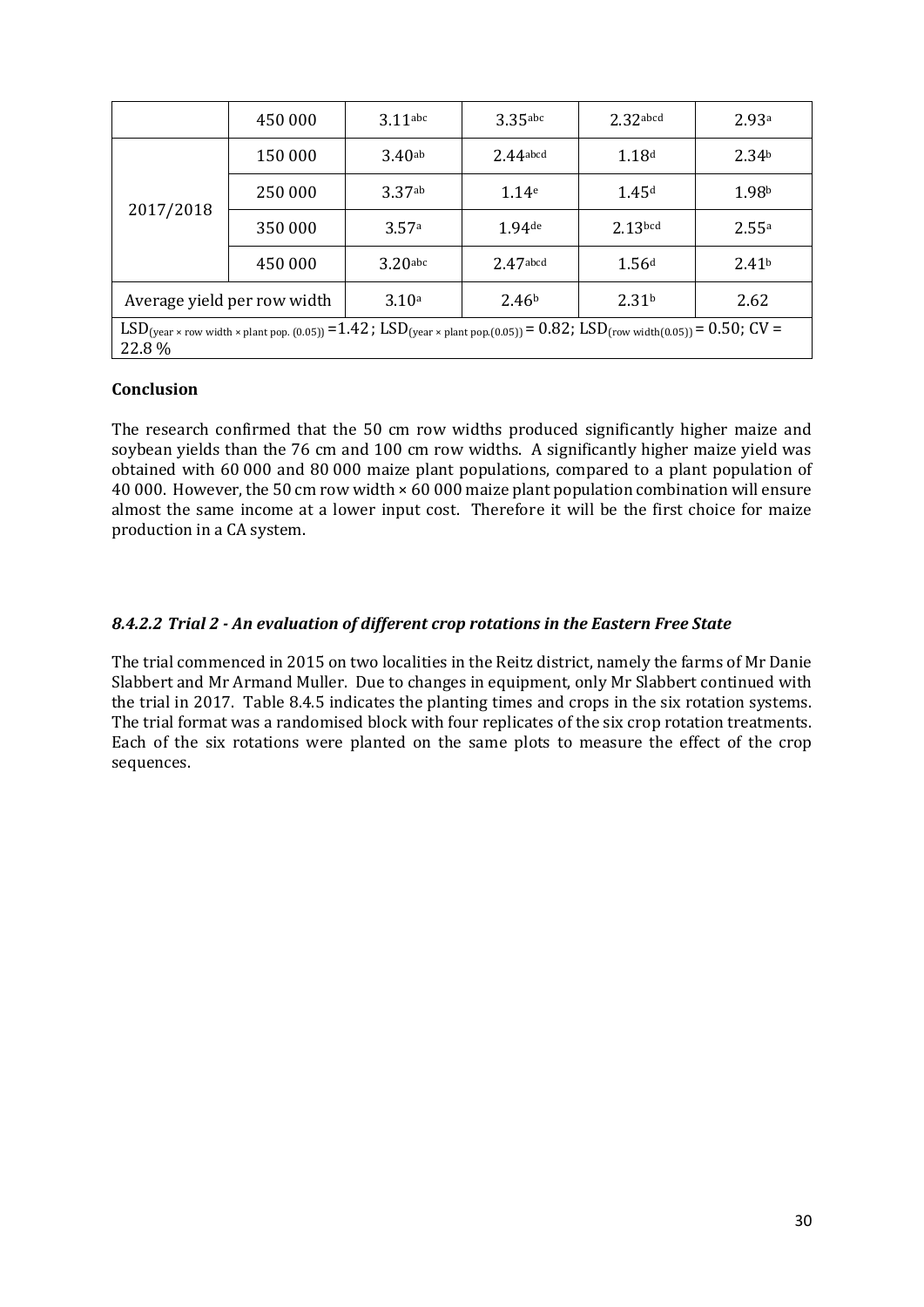| Year | Month      | <b>Rotation 1</b> | <b>Rotation 2</b> | <b>Rotation 3</b> | <b>Rotation 4</b> | <b>Rotation 5</b>                 | <b>Rotation 6</b> |
|------|------------|-------------------|-------------------|-------------------|-------------------|-----------------------------------|-------------------|
| 2015 | <b>Nov</b> | Soybean           | Soybean           | Soybean           | Soybean           | Soybean                           | Soybean           |
|      | Dec        | Soybean           | Soybean           | Soybean           | Soybean           | Soybean                           | Soybean           |
| 2016 | Jan        | Soybean           | Soybean           | Soybean           | Soybean           | Soybean                           | Soybean           |
|      | Feb        | Soybean           | Soybean           | Soybean           | Soybean           | Soybean                           | Soybean           |
|      | Mar        | Soybean           | Soybean           | Soybean           | Soybean           | Soybean                           | Soybean           |
|      | Apr        | Soybean           | Soybean           | Soybean           | Soybean           | Soybean                           | Soybean           |
|      | 3 May      | Soybean           | Soybean           | Soybean           | Soybean           | Soybean                           | Soybean           |
|      | Jun        |                   | Wheat             | Wheat             |                   | Cover crop (W)                    | Wheat             |
|      | Jul        |                   | Wheat             | Wheat             |                   | Cover crop (W)                    | Wheat             |
|      | Aug        |                   | Wheat             | Wheat             |                   | Cover crop (W)                    | Wheat             |
|      | Sep        |                   | Wheat             | Wheat             |                   | Cover $\overline{\text{crop}(W)}$ | Wheat             |
|      | Oct        |                   | Wheat             | Wheat             |                   |                                   | Wheat             |
|      | Nov        | Maize             | Wheat             | Wheat             | Sunflower         | Maize                             | Wheat             |
|      | Dec        | Maize             | Wheat             | Wheat             | Sunflower         | Maize                             | Wheat             |
| 2017 | Jan        | Maize             | Sunflower         |                   | Sunflower         | Maize                             | Sugar bean        |
|      | Feb        | Maize             | Sunflower         |                   | Sunflower         | Maize                             | Sugar bean        |
|      | Mar        | Maize             | Sunflower         |                   | Sunflower         | Maize                             | Sugar bean        |
|      | Apr        | Maize             | Sunflower         |                   | Sunflower         | Maize                             | Sugar bean        |
|      | May        | Maize             | Sunflower         |                   | Sunflower         | Maize                             | Sugar bean        |
|      | Jun        | Maize             | Sunflower         |                   | Sunflower         | Maize                             |                   |
|      | Jul        |                   |                   |                   |                   |                                   |                   |
|      | Aug        |                   |                   |                   |                   |                                   |                   |
|      | Sep        |                   |                   |                   |                   |                                   |                   |
|      | <b>Oct</b> | Soybean           | Maize             | Maize             | Maize             | Soybean                           | Maize             |
|      | Nov        | Soybean           | Maize             | Maize             | Maize             | Soybean                           | Maize             |
|      | Dec        | Soybean           | Maize             | Maize             | Maize             | Soybean                           | Maize             |
| 2018 | Jan        | Soybean           | Maize             | Maize             | Maize             | Soybean                           | Maize             |
|      | Feb        | Soybean           | Maize             | Maize             | Maize             | Soybean                           | Maize             |
|      | Mar        | Soybean           | Maize             | Maize             | Maize             | Soybean                           | Maize             |
|      | Apr        | Soybean           | Maize             | Maize             | Maize             | Soybean                           | Maize             |
|      | May        | Soybean           | Maize             | Maize             | Maize             | Soybean                           | Maize             |
|      | Jun        |                   | Maize             | Maize             | Maize             | Cover crop (W)                    | Maize             |
|      | Jul        |                   |                   |                   |                   | Cover crop (W)                    |                   |
|      | Aug        |                   |                   |                   |                   | Cover crop (W)                    |                   |
|      | Sep        |                   |                   |                   |                   | Cover crop (W)                    |                   |
|      | <b>Oct</b> | Maize             | Soybean           | Soybean           | Soybean           | Maize                             | Soybean           |
|      | Nov        | Maize             | Soybean           | Soybean           | Soybean           | Maize                             | Soybean           |
|      | Dec        | Maize             | Soybean           | Soybean           | Soybean           | Maize                             | Soybean           |

**Table 8.4.5: Annual planting times and crops in the six rotation systems**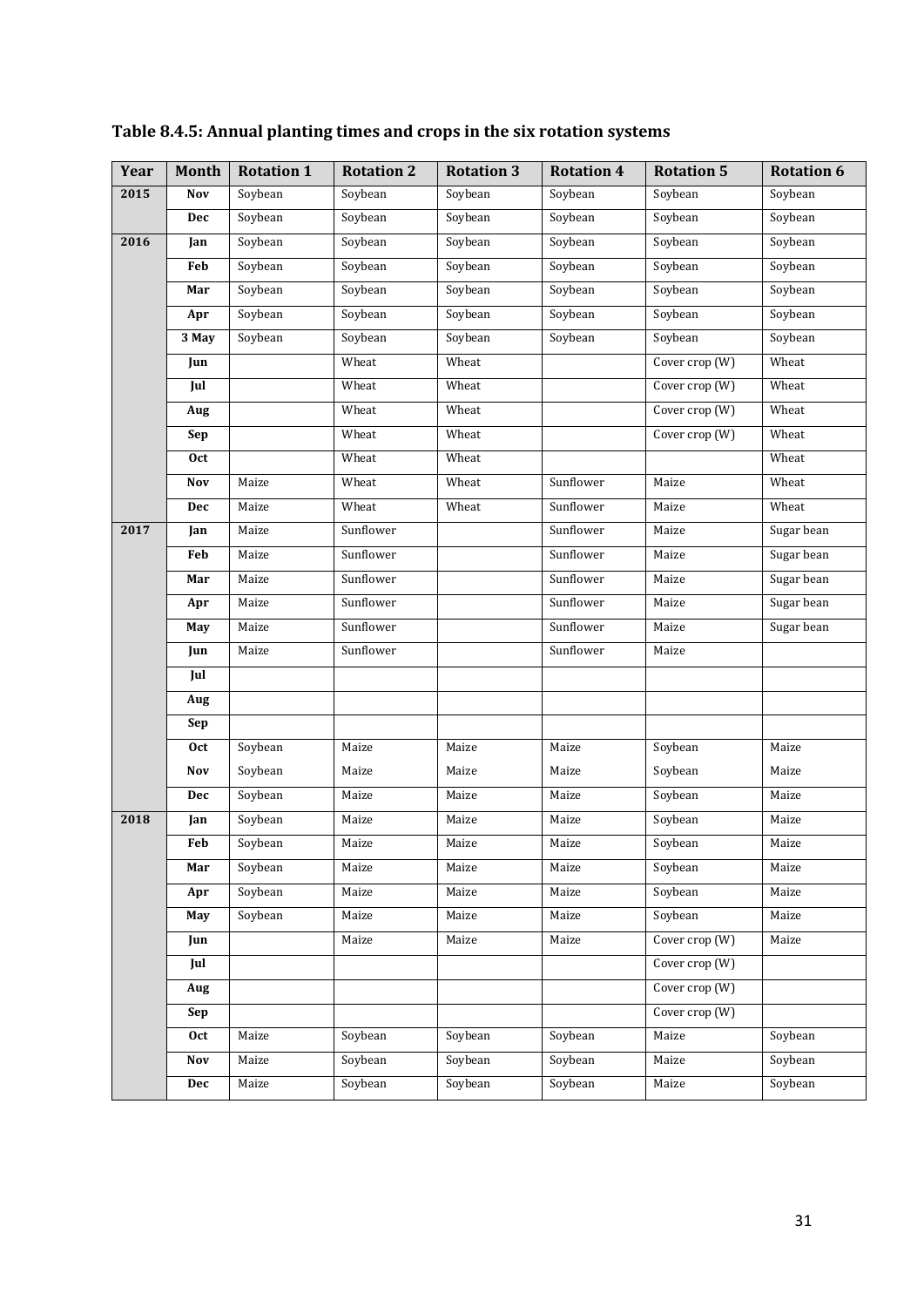The 2017 season was extremely difficult due to weed control problems, as well as cattle damage to maize in the trial. Table 8.4.6 summarises the average annual yields of the crop in the six rotation systems planted from the 2015 to the 2017 season on Mr Slabbert's farm. Only one of four maize replicates in rotations two and three, and two of four maize replicates in rotation six could be harvested at the end of the 2017 season, while all the maize replicates of rotation four were written off. All four soybean replicates of rotations one and five were harvested.

| Growing<br>season | <b>Rotation 1</b>         | <b>Rotation 2</b>           | <b>Rotation 3</b>         | <b>Rotation 4</b>           | <b>Rotation 5</b>                 | <b>Rotation 6</b>            |
|-------------------|---------------------------|-----------------------------|---------------------------|-----------------------------|-----------------------------------|------------------------------|
| 2015/2016         | Soybean<br>0.94<br>ton/ha | Soybean<br>1.03<br>ton/ha   | Soybean<br>1.02<br>ton/ha | Soybean<br>0.01<br>ton/ha   | Soybean<br>1.02<br>ton/ha         | Soybean<br>0.93<br>ton/ha    |
| 2016/2017         |                           | Wheat<br>0.76<br>ton/ha     | Wheat<br>0.83<br>ton/ha   |                             | * Cover<br>crop<br>2.10<br>ton/ha | Wheat<br>0.82<br>ton/ha      |
|                   | Maize<br>8.53<br>ton/ha   | Sunflower<br>0.63<br>ton/ha |                           | Sunflower<br>1.68<br>ton/ha | Maize<br>8.96<br>ton/ha           | Sugar bean<br>0.28<br>ton/ha |
| 2017/2018         | Soybean<br>2.62<br>ton/ha | Maize<br>5.73<br>ton/ha     | Maize<br>6.11<br>ton/ha   | Maize<br>No yield           | Soybean<br>2.48<br>ton/ha         | Maize<br>4.20<br>ton/ha      |

**Table 8.4.6: A summary of average the yields of crop sequences in the six rotation systems**

\* Dry plant mass yield

The 2017 season soybean yields of 2.62 ton/ha and 2.48 ton/ha harvested respectively in rotation systems one and five correlated with the average on-farm yield of 2.3 ton/ha harvested by Mr Slabbert on the rest of his fields. Although not one of the maize yields on rotation systems two (5.73 ton/ha), three (6.11 ton/ha) and six (4.20 ton/ha) had four replicates, only rotation six had a lower yield than the average maize yield of 5.3 ton/ha, that was harvested on the rest of the farm.

### **2.2.2 Conclusion**

Due to unfortunate circumstances, only two of the six rotation systems were completed successfully. Therefore it was impossible to identify any effects of crop sequences within the different rotation systems. Although the final yields of soybean compared well with the average on-farm soybean yield, none of the rotation systems proofed to be more successful than the other.

### **3. Way forward**

The two trials will be replaced with annual, long-term measurements on nine GPS monitoring points to evaluate changes in soil health, biodiversity, soil water and production under CA and CT practises in the Reitz district. Currently Mr Danie Slabbert uses an ultra-high density grazing system with veld in the summer and maize stubble with cover crops (including intercropping) in the winter, as food for his cattle. The six sampling points (different ecotopes) on his farm include the following:

- a sandy soil under cultivation,
- a clay soil under cultivation,
- a high potential soil under cultivation,
- veld not grazed,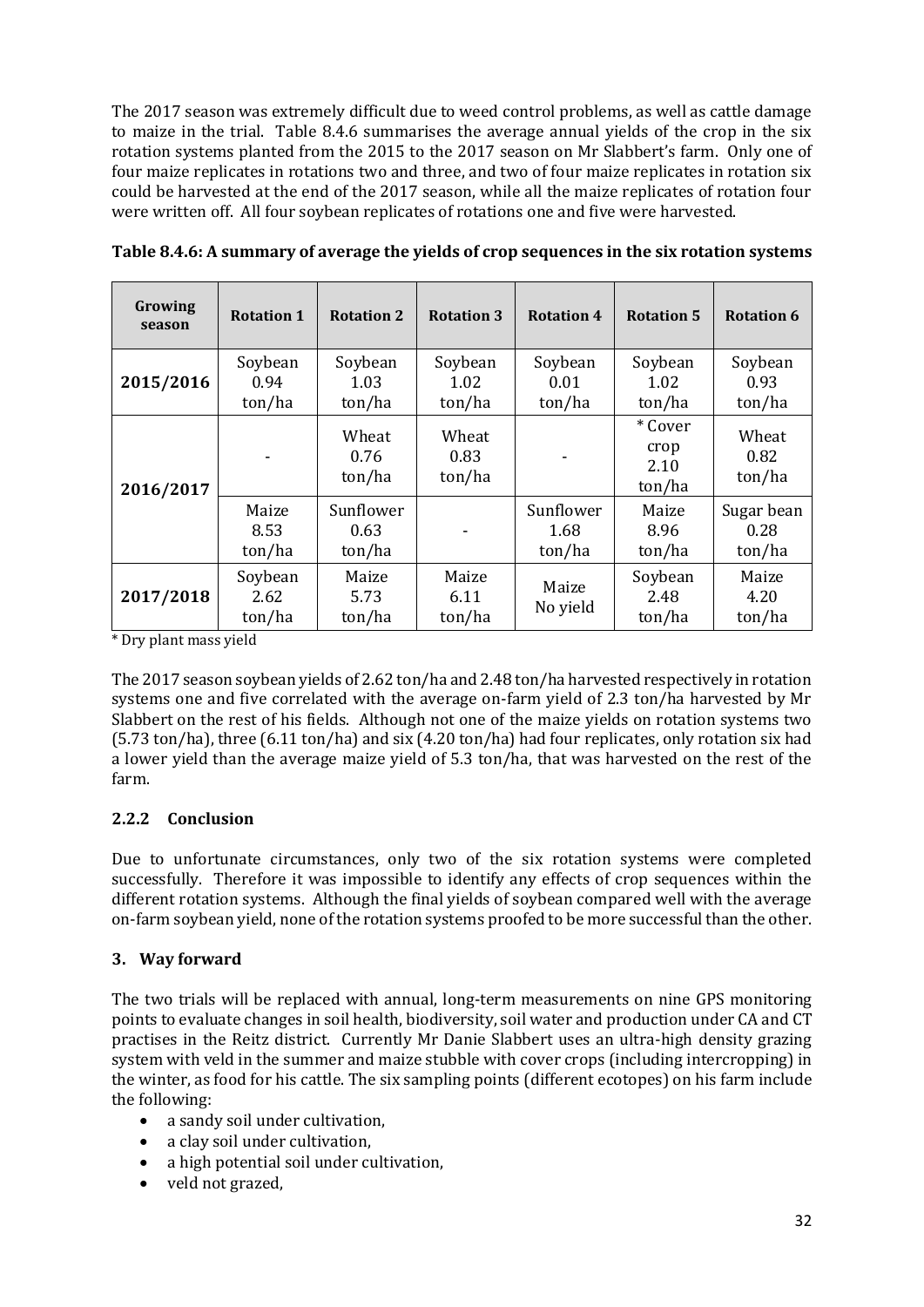- veld under ultra-high density grazing,
- veld under conventional grazing.

Mr Callie Meintjies wants to improve the soil health of the sandy soil on his farm. His crop rotation system includes soybean in combination with winter and summer cover crops. The cover crops and veld are utilised for cattle grazing in an ultra-high grazing system. Three sampling points were identified, namely:

- a fallowed sandy soil, planted with cover crops in 2017,
- a poor sandy soil planted with cover crops in 2017,
- veld, which was conventionally grazed in the 2017 summer season.

The nine points were sampled on 31 August and 3 September 2018. Soil samples will be analysed with the Haney soil health test, PFLA for soil biodiversity and soil fertility. Weather conditions will be recorded on both farms and probes will be installed at each point for recording of soil water conditions. Monitoring of dung beetle activity will be done on a two month basis from October 2018.

| Work period          | October 2017 to September 2018                                                                                                                                                                                                                                                                                                                                                                                                                                                                                                                                                                                                                                                                                                                                                                                                                                                                                                                                                                                                                                                                                                                                       |
|----------------------|----------------------------------------------------------------------------------------------------------------------------------------------------------------------------------------------------------------------------------------------------------------------------------------------------------------------------------------------------------------------------------------------------------------------------------------------------------------------------------------------------------------------------------------------------------------------------------------------------------------------------------------------------------------------------------------------------------------------------------------------------------------------------------------------------------------------------------------------------------------------------------------------------------------------------------------------------------------------------------------------------------------------------------------------------------------------------------------------------------------------------------------------------------------------|
| Lead partner         | Local facilitators (Jacques van Zyl (VKB))                                                                                                                                                                                                                                                                                                                                                                                                                                                                                                                                                                                                                                                                                                                                                                                                                                                                                                                                                                                                                                                                                                                           |
| Involved<br>partners | Ascent study groups and other Innovation Platform (IP) partners<br>Willem Killian, Lientjie Visser (ARC), Gerrie Trytsman (ARC), Paula Lourens<br>(Vermi Solutions), Hendrik Smith (Grain SA)                                                                                                                                                                                                                                                                                                                                                                                                                                                                                                                                                                                                                                                                                                                                                                                                                                                                                                                                                                        |
| Objectives           | Coordinate on-farm experimentation activities among all participating<br>$\bullet$<br>farmers<br>Ensure timely and correct implementation of relevant activities and<br>treatments<br>Assist with the use of specialised implements for trial purposes<br>Promote synergy among farmer participants<br>Monitor selected indicators (through field form, sampling & visits) and<br>report on project activities and progress related to farmer involvement.                                                                                                                                                                                                                                                                                                                                                                                                                                                                                                                                                                                                                                                                                                           |
| Justification        | On-farm experimentation involving farmers as 'researchers' are seen as<br>central to research projects under the banner of the CA-Farmer Innovation<br>Programme at Grain SA. This implies that trial treatments or replications are<br>implemented on the farm by the respective farmer participants. A range of<br>support measures are needed to ensure the success and quality of these<br>farmer-led actions, including the engagement of relevant research and<br>technical team members around these farmers. A particular role and<br>function identified by the project team is that of a local farmer facilitator,<br>primarily assisting, guiding, calibrating and coordinating the<br>participating farmers to implement the experimental designs<br>(treatments) correctly. This person also has to manage and move specific<br>specialised implements (e.g. a no-till planter) between the farmers, allowing<br>timely and correct use of it. The person selected should be locally based and<br>should have an intimate knowledge of the local natural resources and<br>stakeholders, especially the farmers. Expected result of this function is the |

### <span id="page-32-0"></span>**8.5. Agronomic field trial results in Ascent study area**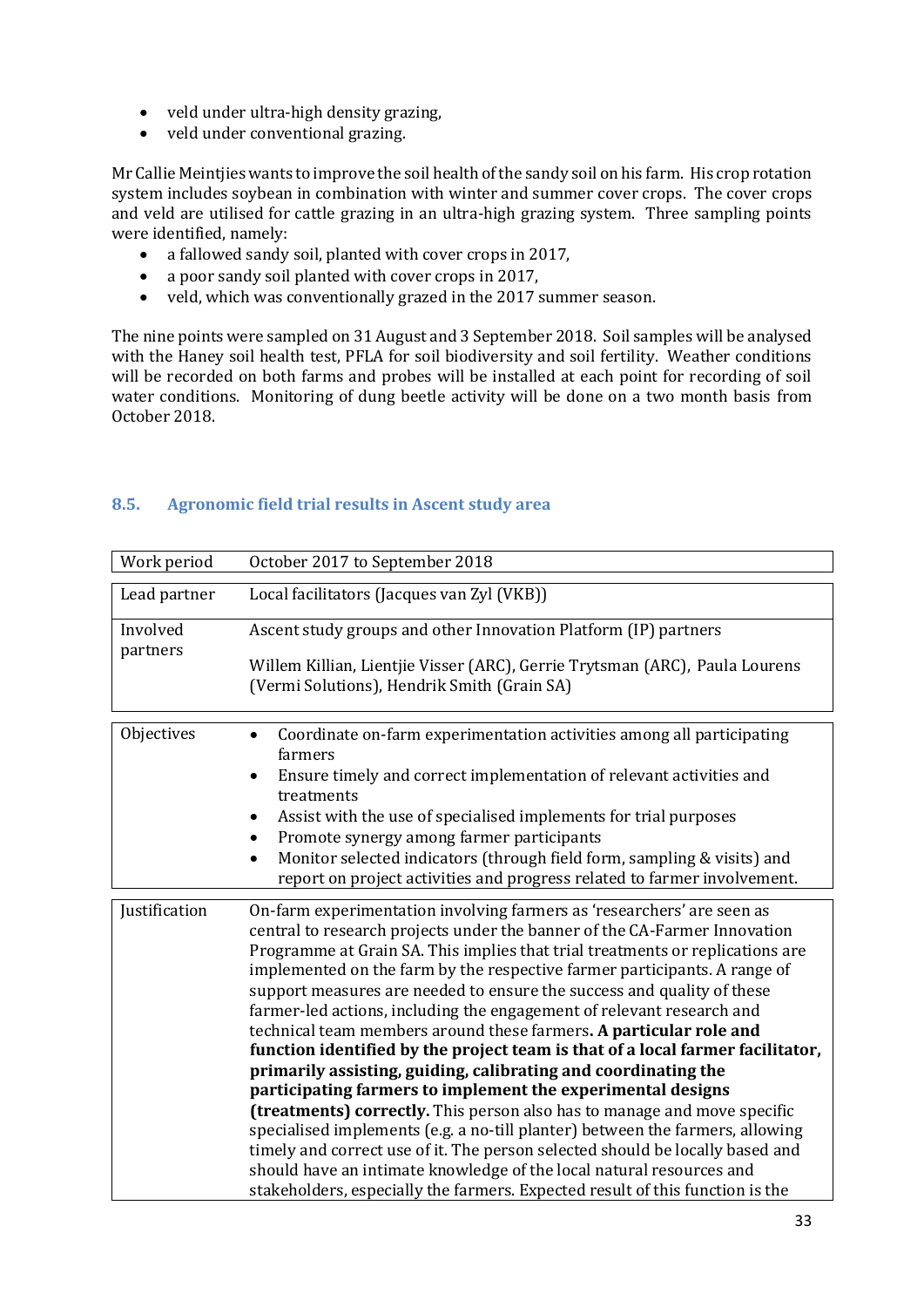|                        | elimination of undesirable variables and the increased quality of the trials and<br>data.                                                                                                                                                                                                                                                                                                                                                                                                                                                 |
|------------------------|-------------------------------------------------------------------------------------------------------------------------------------------------------------------------------------------------------------------------------------------------------------------------------------------------------------------------------------------------------------------------------------------------------------------------------------------------------------------------------------------------------------------------------------------|
| Description of<br>work | Prepare farmers and implement on-farm trials. Manage, maintain and move<br>specialised implements to be used by the various farmers involved in the<br>trials. Making sure that farmers understand the treatments and what is<br>expected from them. Calibrate or train farmers on specific implements /<br>practices where necessary. Conduct regular field/farm visits, monitor and<br>coordinate relevant activities, assist with sampling of soil where necessary.<br>Attend regular project meetings and assist with report writing. |
| Activities             | Land preparation<br>1.<br>Planting<br>2.<br>3.<br>Seasonal management<br><b>Monitoring and Sampling</b><br>4.<br>Monthly meetings (project team)<br>5.<br>Annual reference group meeting (advisory committee)<br>6.<br>Annual report and admin<br>7.<br>Participate in Awareness events<br>8.                                                                                                                                                                                                                                             |
| <b>Risks</b>           | Being a dryland experiment, low and erratic rainfall may compromise crop<br>yields;<br>Wild animals and birds may jeopardise crop performance and yields;<br>Instrumental and logistical failure can result in incomplete activities and<br>results                                                                                                                                                                                                                                                                                       |

### **ACTIVITIES AND DELIVERABLES**

| <b>Activities</b>         | <b>Deliverables</b>                                                                                          |  |
|---------------------------|--------------------------------------------------------------------------------------------------------------|--|
| 7. Land preparation       | Assist farmers to lay out their trial plots<br>Prepare (calibrate and train) farmers on the trial treatments |  |
|                           | Make sure land preparation (e.g. weeding) is done according to                                               |  |
|                           | specifications                                                                                               |  |
|                           | Make sure the correct type and quantity of production inputs<br>are ready and used                           |  |
|                           |                                                                                                              |  |
| 8. Planting               | Prepare planter for planting                                                                                 |  |
|                           | Move planter between farmers for timely planting, where                                                      |  |
|                           | necessary                                                                                                    |  |
|                           | Make sure farmers plant according to standard treatment                                                      |  |
|                           | specifications                                                                                               |  |
|                           |                                                                                                              |  |
| Seasonal management<br>9. | Assist farmers in weeding and pest/disease management                                                        |  |
| 10.<br>Monitoring and     | Assist farmers to complete field forms                                                                       |  |
| Sampling                  | Assist to collect soil samples                                                                               |  |
| (Done with activity 3)    | Monitor the farmer-led actions                                                                               |  |
| above)                    |                                                                                                              |  |
| 11.<br>Monthly meetings   | Participate in monthly forum meetings, discussing problems                                                   |  |
| (project team) &          | and possible solutions to that.                                                                              |  |
| Training                  |                                                                                                              |  |
|                           |                                                                                                              |  |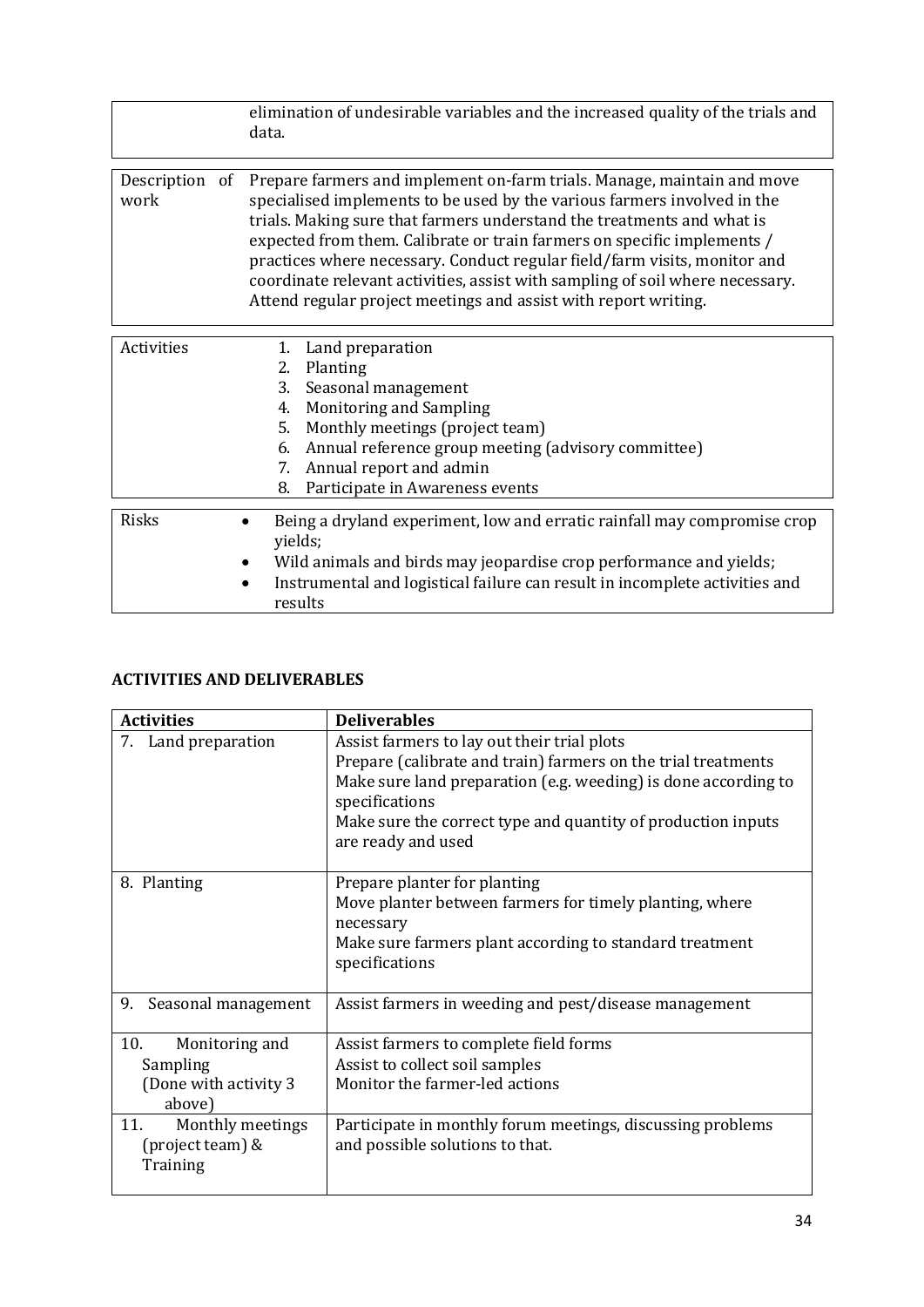| Annual reference<br>12.<br>group meeting<br>(advisory committee) | Report progress and findings to advisory committee;<br>Discussion and evaluation of data. Learning from each other. |
|------------------------------------------------------------------|---------------------------------------------------------------------------------------------------------------------|
| Annual report and<br>13.<br>admin                                | Written report covering trial implementation, results and<br>progress.                                              |
| Participate in<br>14.<br>Awareness events                        | Trial visits with stakeholders; participate in awareness events,<br>such as information day and/or cross-visits     |

### **DELIVERABLES, PROGRESS AND RESULTS ACHIEVED PER ACTIVITY**

| <b>Activities</b><br>(as specified in Work<br>Package or project | <b>Deliverables or Milestones</b><br>(as specified in Work Package or<br>project proposal)                                          | <b>Progress and Results achieved;</b><br>and/or Problems and Milestones<br>not achieved (in report period)                                          |
|------------------------------------------------------------------|-------------------------------------------------------------------------------------------------------------------------------------|-----------------------------------------------------------------------------------------------------------------------------------------------------|
| proposal)<br>1. Planning of trials.                              | Farmer participation in<br>meetings.                                                                                                | Reporting and planning meetings<br>were held at Ascent on 12<br>September 2017 where farmer<br>participants were confirmed.                         |
| 2. Land preparation<br>and planting of<br>trials.                | Trials were planted as planned<br>during October-November 2017<br>period.                                                           | Assistance was given with the<br>planting of trials where possible.<br>Trials had established very<br>satisfactory.                                 |
| 3. Seasonal<br>management and<br>monitoring.                     | * Yields and yield components<br>will be measured after<br>harvesting.<br>* Soil probe data are monitored<br>on a continuous basis. | Proper reporting follows in the<br>technical annual reports below.<br>Trails were montored weekly                                                   |
| 4. Awareness events.                                             | Create awareness of CA farming<br>practices through events and<br>publications.                                                     | A CA farmers' day was organised<br>on 28 May 2018.                                                                                                  |
| 5. Statistically<br>analyse and report<br>the results            | Annual report<br>Reporting as required and<br>popular article once enough<br>results have been acquired                             | Trial data was analysed and<br>reported to farmers - 25 August<br>2017 and included in the annual<br>report (see technical annual<br>reports below) |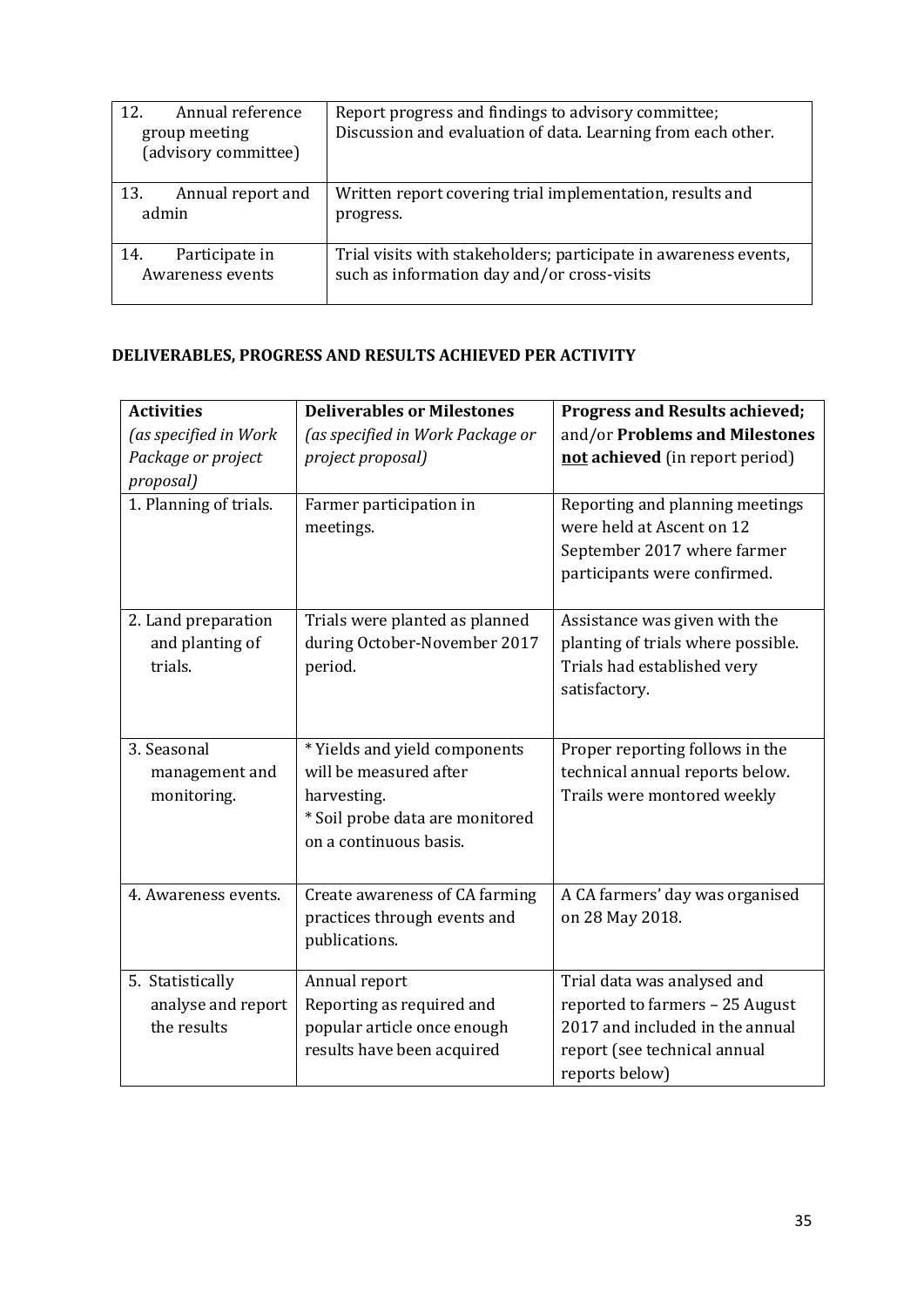### **A. MAIZE TRIALS**

### **GENERAL PROCEDURES**

Plant population strip trials were planted; the co-worker used his own farming equipment and followed his own standard agronomic practices regarding fertilization, cultivar selection, crop protection, etc. The plant populations range between 40 000 and 120 000 plants/ha.

Five fertilizer trials were done. The specific experimental details will be supplied below.

Trial 1: Izak Dreyer (Skulpspruit) Row width: 0.76 m Fertilization: Plant with 40N 3:2:1(25) Cultivar: DKC 78 87 Plant population: 55 000 plants/ha Planting date: 2nd week of October 2017 Harvesting date: May 2018 **Treatments: N level**- 40, 60, 80, 100, 120N kg/ha LAN topdressing Trial 2: Izak Dreyer Row width: 0.76 m

Fertilization: Plant with 40N 3:2:1(25)

Cultivar: DKC 78 87

Plant population: 55 000 plants/ha

Planting date: 2nd week of October 2017

Harvesting date: June 2018

### **Treatments:**

**N level**- 60, 80, 100, 120N kg/ha LAN topdressing

Trial 3: Izak Dreyer Row width: 0.76 m Fertilization: Plant with 40N 3:2:1(25) Cultivar: DKC 78 87 Plant population: 55 000 plants/ha Planting date: 2nd week of October 2017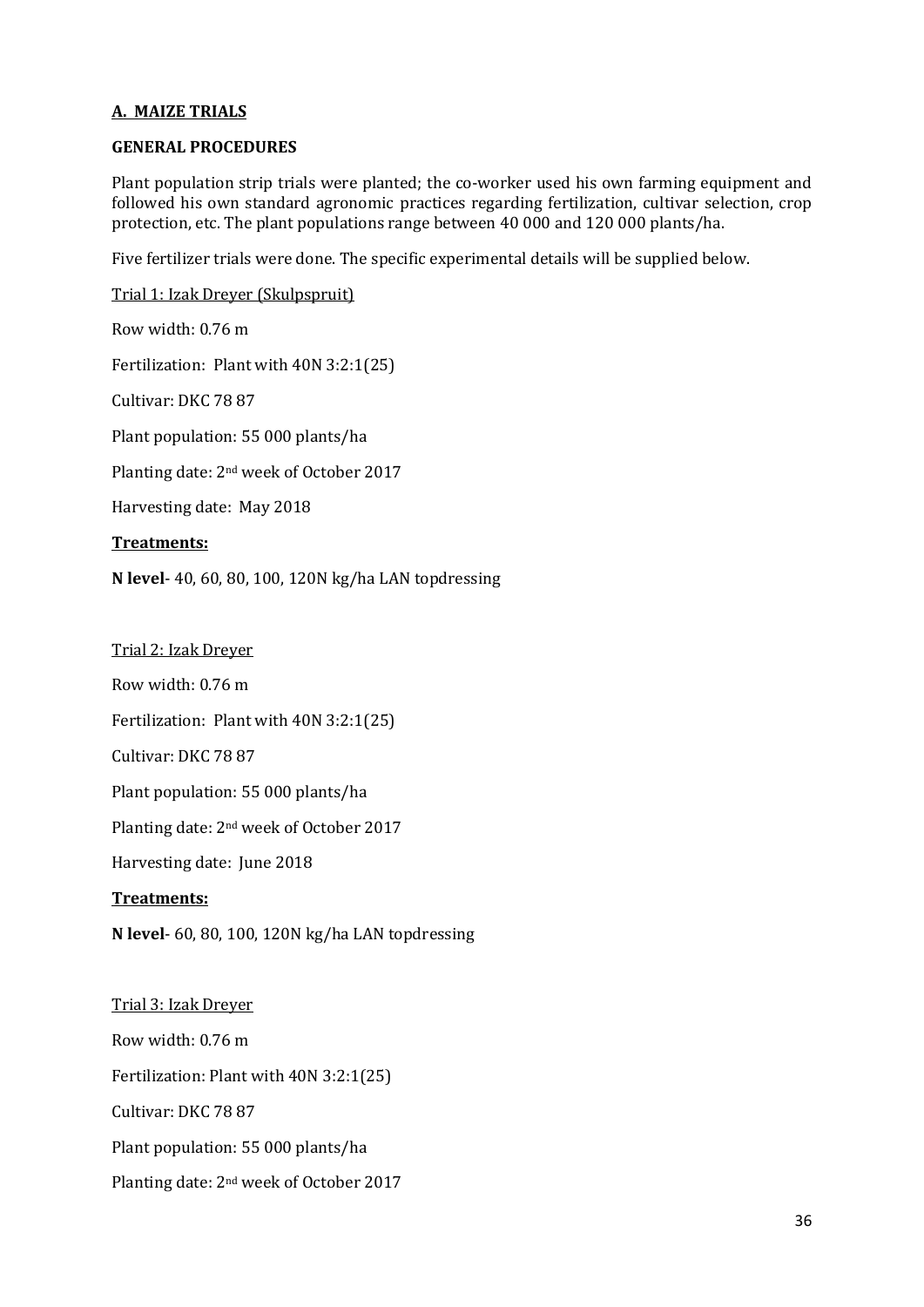Harvesting date: June 2018

### **Treatments:**

**N level**- 40, 60, 80, 100, 120N kg/ha

Trial 4: Izak Dreyer Row width: 0.76 m Fertilization: Plant with variable 3:2:1(25) Cultivar: DKC 78 87 Plant population: 55 000 plants/ha Planting date: 2nd week of October 2017 Harvesting date: June 2018 **Treatments:**

**N level**- 0, 248, 327, 458, 537, 582 kg/ha 3:2:1(25)

Trial 5: Izak Dreyer

Row width: 0.76 m

Fertilization: Plant with variable 3:2:1(25)

Cultivar: DKC 78 87

Plant population: 55 000 plants/ha

Planting date: 2nd week of October 2017

Harvesting date: June 2018

### **Treatments:**

**N level**- 0, 248, 327, 458, 537 kg/ha 3:2:1(25)

Trial 6: Izak Dreyer Row width: 0.76 m Fertilization: Plant with 40 3:2:1(25), 60N LAN topdressing Cultivar: DKC 78 87 Planting date: 2nd week of October Harvesting date: June 2018

### **Treatments:**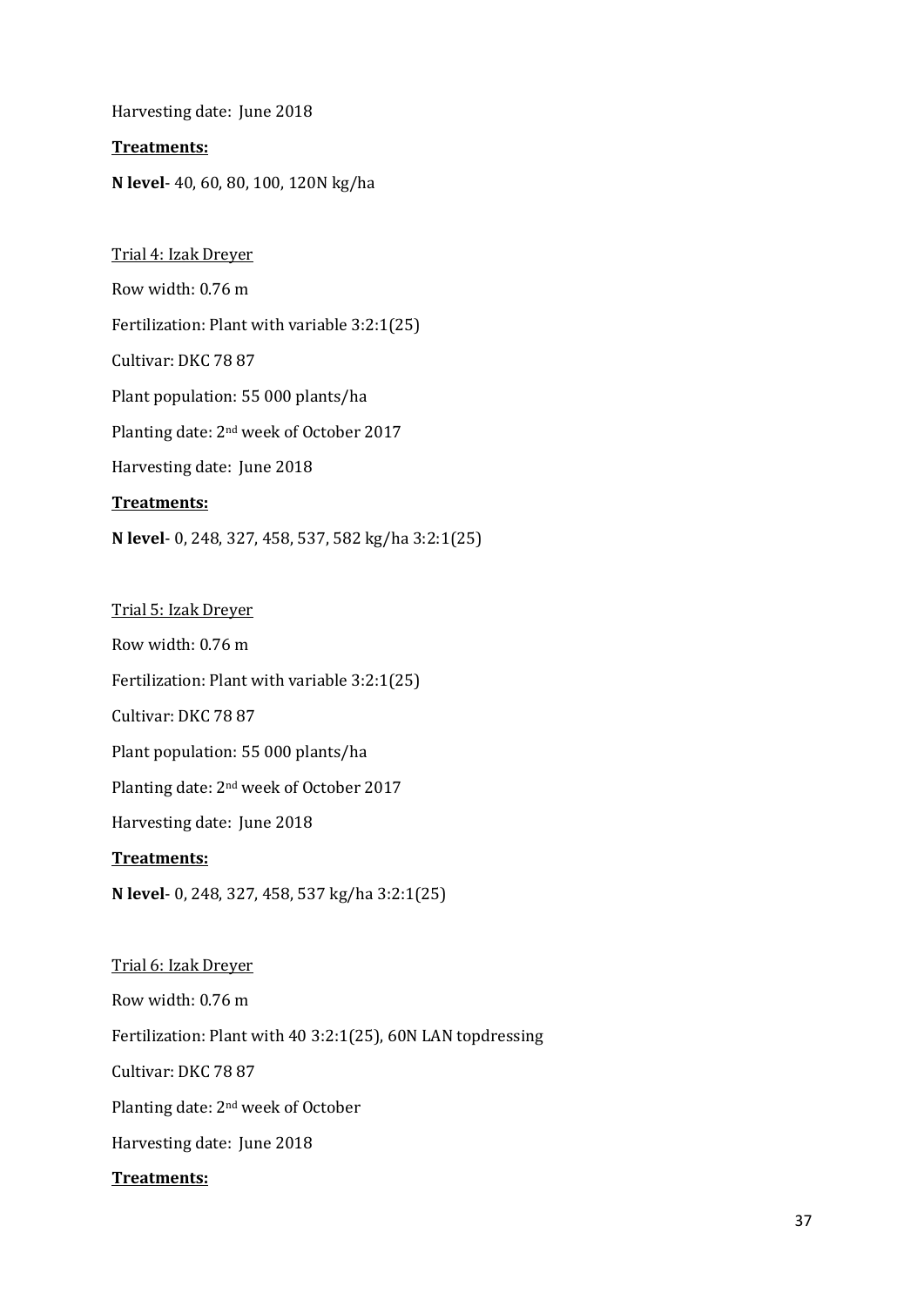**Plant population**: 40k, 55k, 60k, 80k, 120k plants/ha

#### **Ascent Rainfall: 2017/2018200 176 Total: 683 mm 143 150** Rainfall (mm) **Rainfall (mm) 98 83 100 70 77 50 24 5 7 0 Sept Oct Nov Des Jan Feb Mrt Apr May Months**

### **TRIAL RRSULTS FOR THE 2017/2018 SEASON**

**Rainfall**

Figure 8.5.1. Monthly rainfall data for Ascent 2017/2018.

Figure 8.5.1 shows good rainfall in terms of total rainfall for the growing season. From September to November rainfall was low and the planting period was shortened and delayed. December received good rainfall. From the last week of December till the last week of January is was very dry. The last few days of January received rainfall. This season saw above average rainfall for March to May.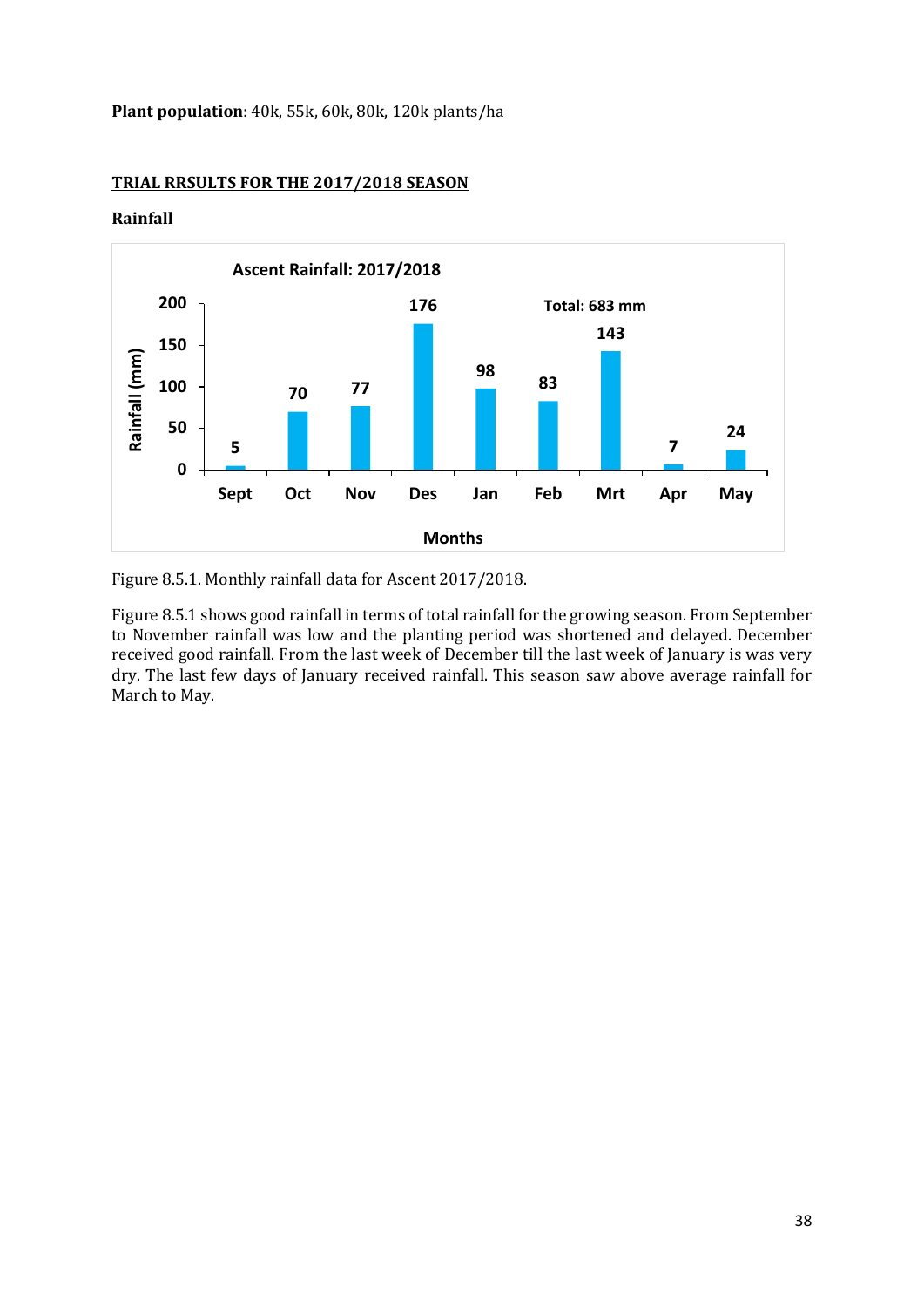### **CA and fertilization: Yield**



Figure 8.5.2. Effect of N level on maize yield produced under no till conditions.



Figure 8.5.3. Effect of N level on maize yield produced under no till conditions.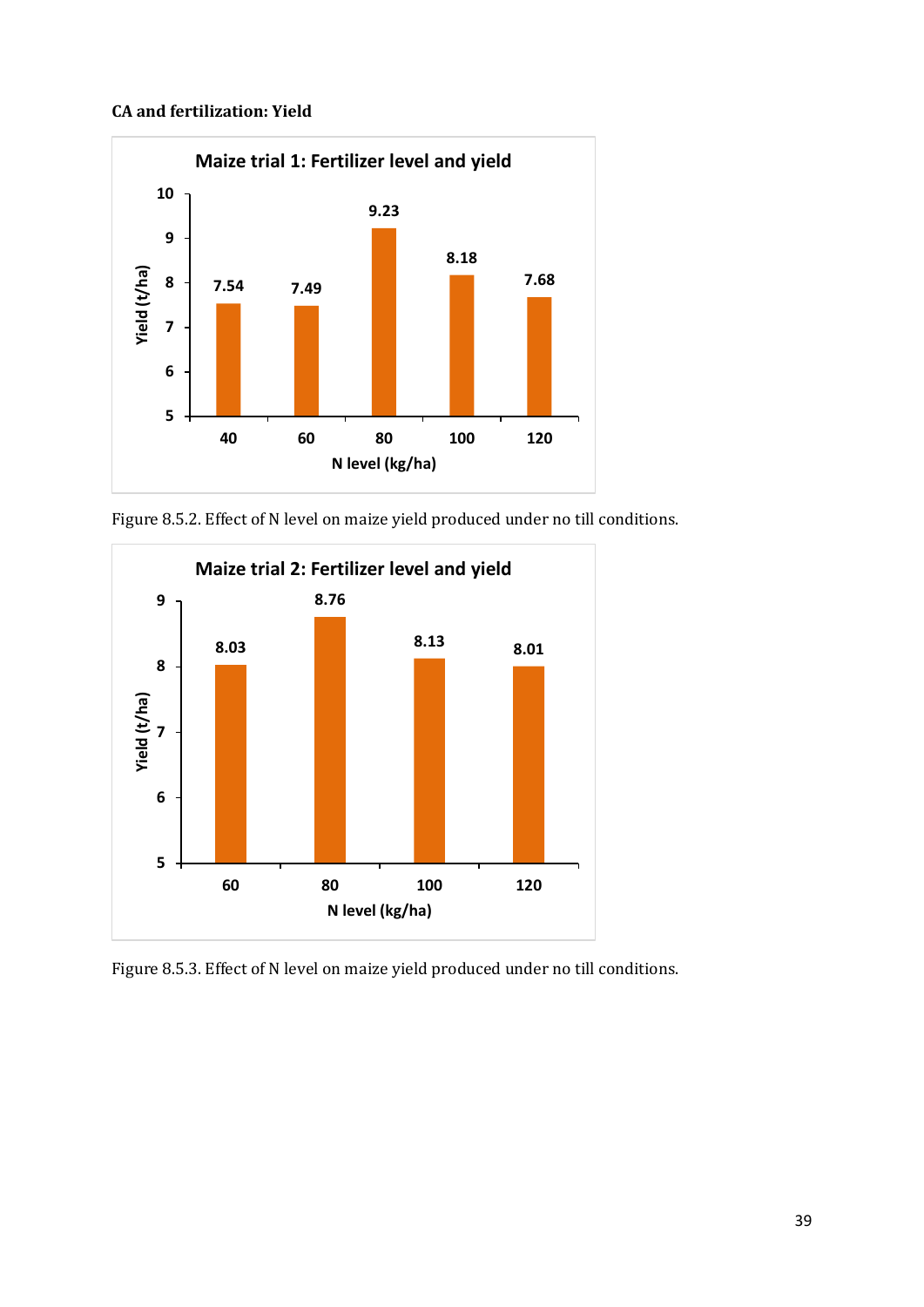

Figure 8.5.4. Effect of N level on maize yield produced under no till conditions.



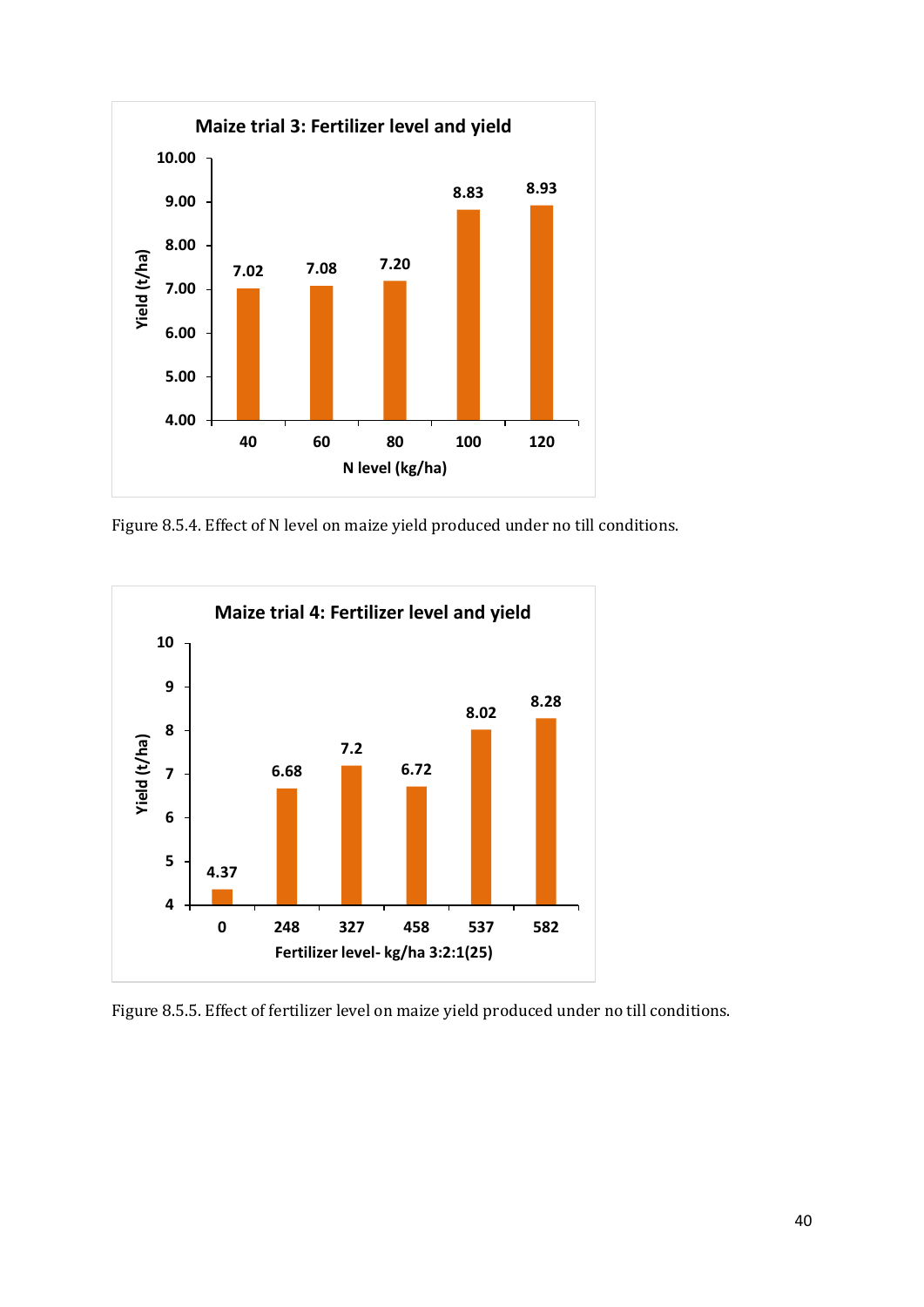

Figure 8.5.6. Effect of fertilizer level on maize yield produced under no till conditions.



**CA and Plant population: yield**

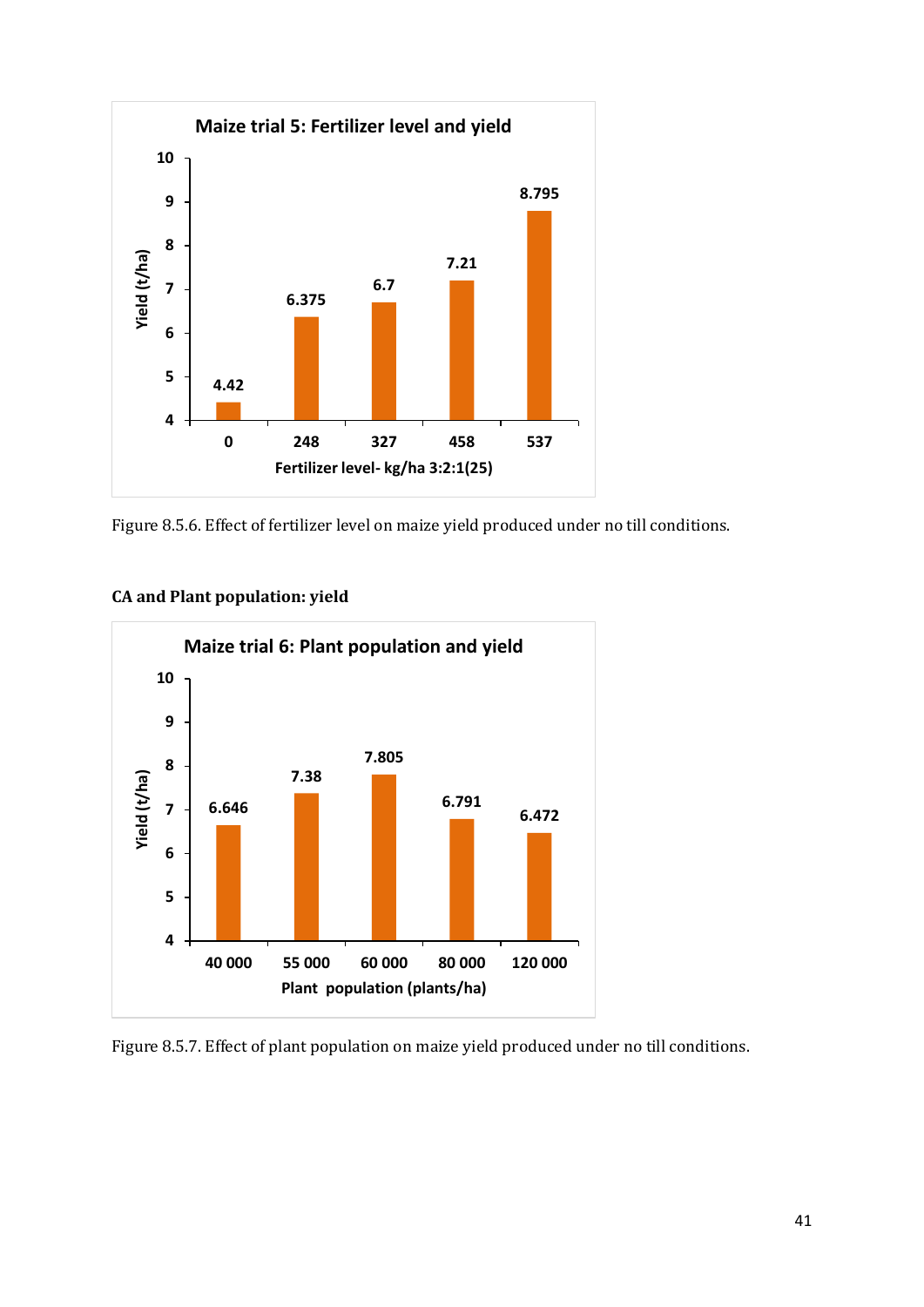### **CONCLUSIONS AND RECCOMENDATIONS**

### **Maize fertilization**

Fertilizer trials was only done under no till conditions this year. Trial 1 and 2, where only N levels varied, shown that with less N (than the standard recommendations), higher yields can be produced. The trials showed that the 80N treatment produced the highest yield, with 40N and 60N producing the same yields than 120N. In trials 4 and 5 the fertilizer mixes varied. These trials showed that yield increases with increasing the fertiliser mix levels.

### **Maize plant population**

This season only one plant population trial was done under no till conditions. The results show that yield increased with increased plant population up until 60 000 plants/ha, where after yield decreased. This year a 20 000 plants/ha treatment was not planted, because such low plant populations tend to limit yield, especially during favourable rainfall.

### **SOYA BEAN TRIALS**

### **GENERAL PROCEDURES**

Detailed information will be given on the results pages whilst general procedures will be presented here.

### I Dreyer: Trial 1

A 4x4x2 factorial experiment (maturity class x plant population x row width) with 4 replicates was planted at Ascent, North of Vrede. A 36-row planter was used to plant rows of 0.38 m width. Wide rows of 0.76 m were created by pulling out every second 0.38 m row unit. Plants were thinned by hand to achieve correct plant populations. Hand thinning was chosen as a technique to increase randomization and to manipulate plant populations better than what is normally achieved when using planter gears to vary plant density.

### SW Graaff: Trial 2 and 3

Two 4x4x2 factorial experiments (maturity class x plant population x row width) with 4 replicates were planted at Jim Fouche/Frankfort. Trial 2 was planted early November, while Trial 3 was planted late during the first week of December. Trial 3 was planted right next to the previously planted trial where a strip was left unplanted the first-time round. A 14-row planter was used to plant the 0.6 m wide rows. A GPS system enabled the tractor to double plant very effectively to form rows of 0.3 m width. Plant populations in the wide rows were manipulated by the planter gears whilst hand thinning was used in the narrow rows.

### J van Dyk: Trial 4

A 4x4 factorial experiment (maturity class x plant population) with 3 replicates was planted at Memel/Vrede. The elevation above sea level of this area North of Vrede is generally 150 m higher than the rest of VKB's production area. It is also almost 2°C cooler than the rest of VKB's area. A 12-row planter was used, and planting density was varied using the planter gears.

The following Sensako cultivars provided a range of maturity classes:

Cultivar SSS 4945 – Maturity class 4.5

Cultivar SSS 5449 - Maturity class 5

Cultivar SSS 5202- Maturity class 5.2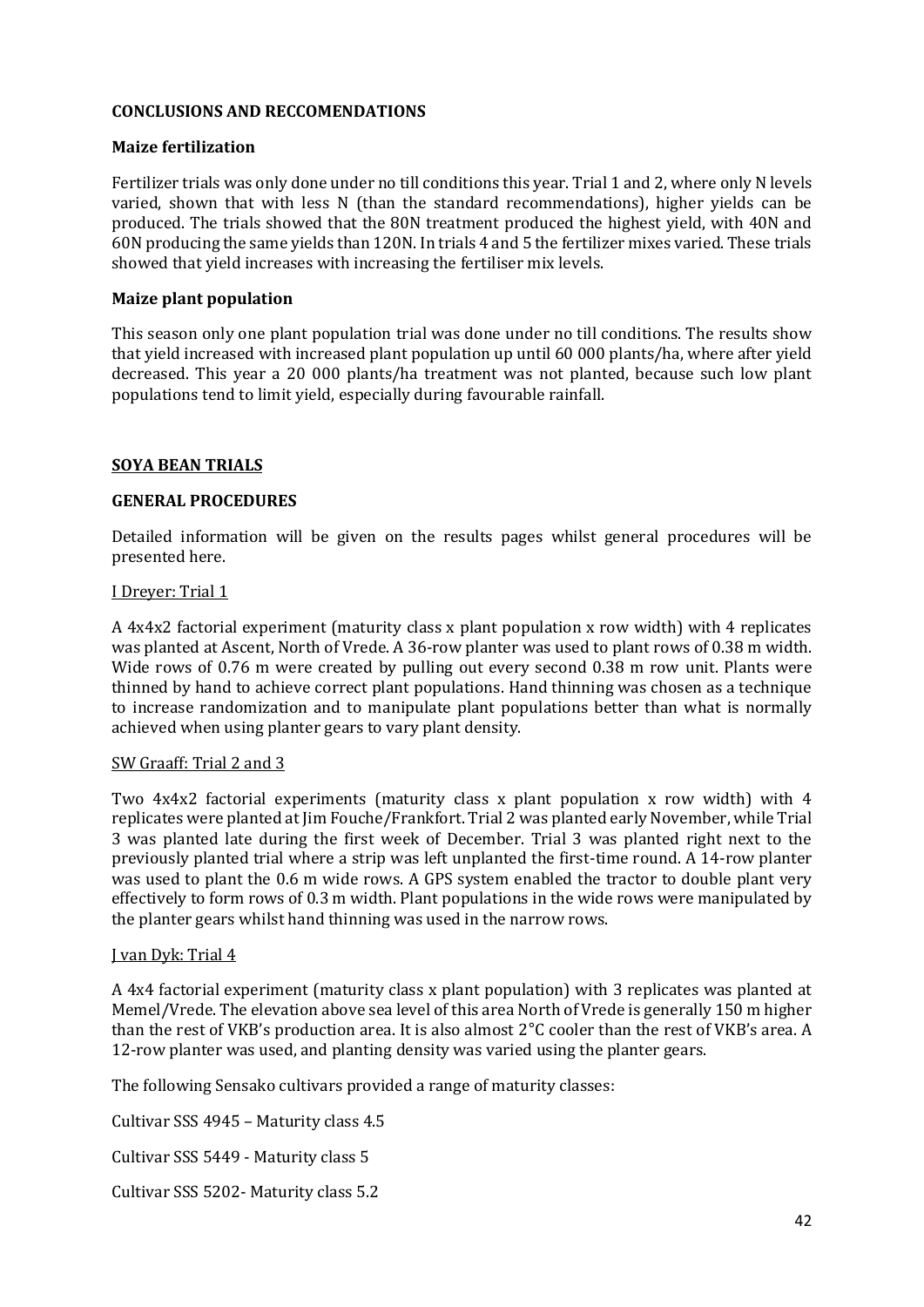Cultivar SSS 6560 - Maturity class 6

The cultivar 5202 was included this season as a fourth cultivar.

Net plots consisted of two 5 m rows that were harvested by pulling out whole plants and transporting them in bags to a store for threshing. A small-scale threshing machine was used, and small samples were taken for determining moisture contents afterwards. Yields are comparable on a 12,5% moisture content basis.

Harvesting dates differed according to the requirements of the different maturity classes. It was generally done about two weeks after physiological maturity had been reached for a specific maturity class.

Pod heights were determined just before harvesting was done. A measurement was made after subjectively determining which plants were most representative of the treatment combination.

Pod numbers per plant were determined during harvesting. Plants were pulled from the ground by hand and put in bundles of 10 to assist with counting the plant population. One of these bundles was selected and all the pods counted to determine the mean number of pods per plant.

Morphological development could only be monitored once a week. Crude differences could be demonstrated but finer differences would require finer measurements than what weekly observations could provide.

### **Trial 1**

Tillage practice: No Till

Fertilizer: 8kg/ha N; 16kg/ha P + gypsum + "green granules"

Planting date: 07 November 2017

Harvesting time: Differentially (two weeks after physiological maturity)

### **Treatments**

**Plant population** – 100k, 200k, 270k and 400k per ha

**Row width-** 0.38 m and 0.76 m

### **Maturity class-**

- 4.5 (Cultivar SSS 4945)
- 5 (Cultivar SSS 5449)
- 5.2 (Cultivar SSS 5202)
- 6 (Cultivar SSS 6560)

### **Trial 2**

Tillage practice: Conventional

Fertilizer applied: 6kg/ha N; 12kg/ha P; 24 kg/ha K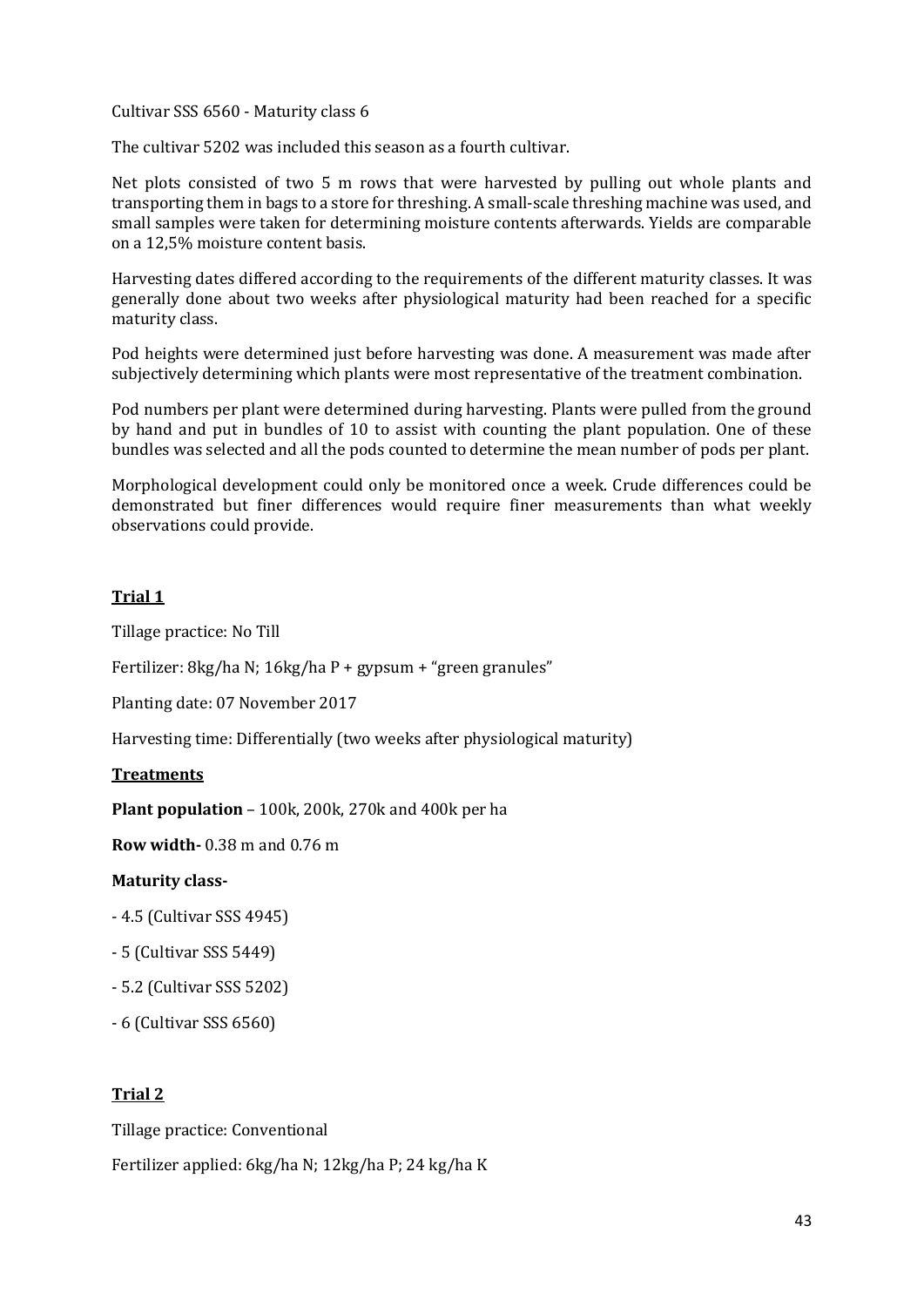Planting date: 16 November 2017 Harvest date: Differentially (two weeks after physiological maturity) **Treatments**:

**Plant population** – 150k, 300k, 400k and 600k per ha

**Row width** – 0.30 m and 0.60 m

### **Maturity class**

- 4.5 (Cultivar SSS 4945)
- 5 (Cultivar SSS 5449)
- 5.2 (Cultivar SSS 5202)
- 6 (Cultivar SSS 6560)

### **Trial 3**

Tillage practice: Conventional

Fertilizer applied: 6kg/ha N; 12kg/ha P; 24 kg/ha K

Planting date: 04 December 2017

Harvest date: Differentially (two weeks after physiological maturity)

### **Treatments**:

**Plant population** – 150k, 300k, 400k and 600k per ha

**Row width** – 0.30 m and 0.60 m

### **Maturity class**

- 4.5 (Cultivar SSS 4945)
- 5 (Cultivar SSS 5449)
- 6 (Cultivar SSS 6560)

### **Trial 4**

Tillage practice: No Till Fertilizer applied: 9kg/ha N; 9kg/ha P; 18kg/ha K Row width: 0.76 m Planting date: 29 November 2017 Harvest date: Differentially (two weeks after physiological maturity)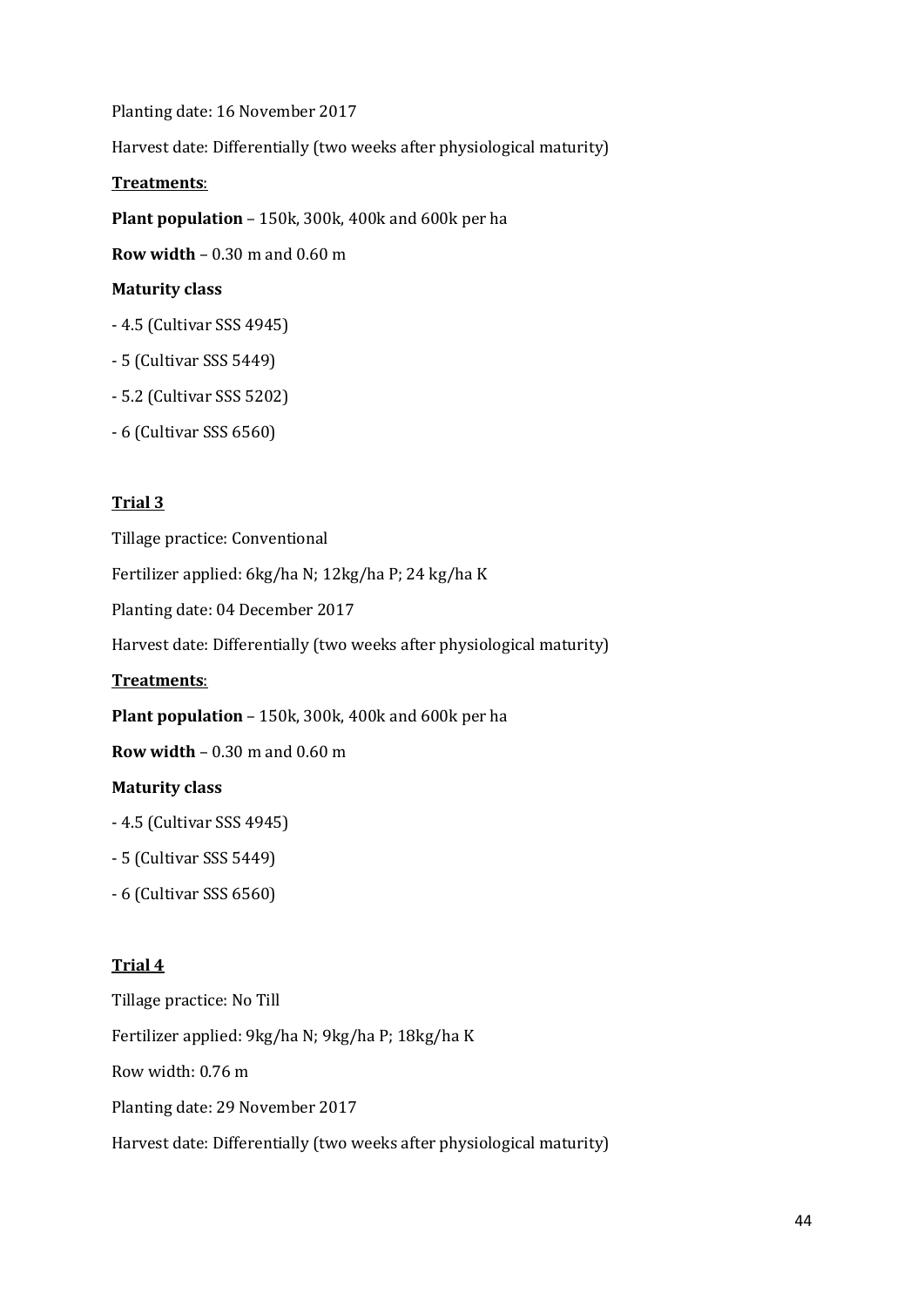### **Treatments**:

**Plant population** – 200k, 300k, 400k and 500k per ha

### **Maturity class**

- 4.4 (Cultivar Patrys 100)
- 5 (Cultivar SSS 5449)
- 5.2 (Cultivar SSS 5202)
- 6 (Cultivar SSS 6560)

### **Results**

The final plant populations that were determined at harvesting will be provided first. It is very important to keep these results in mind. Sometimes it is only practical to provide the planned plant population for a graph when certain results are illustrated. It can thus be misleading to link an effect to a certain plant population that was in reality not achieved.



Figure 8.5.8. Mean final plant populations for a) plant population treatments and b) maturity class treatments.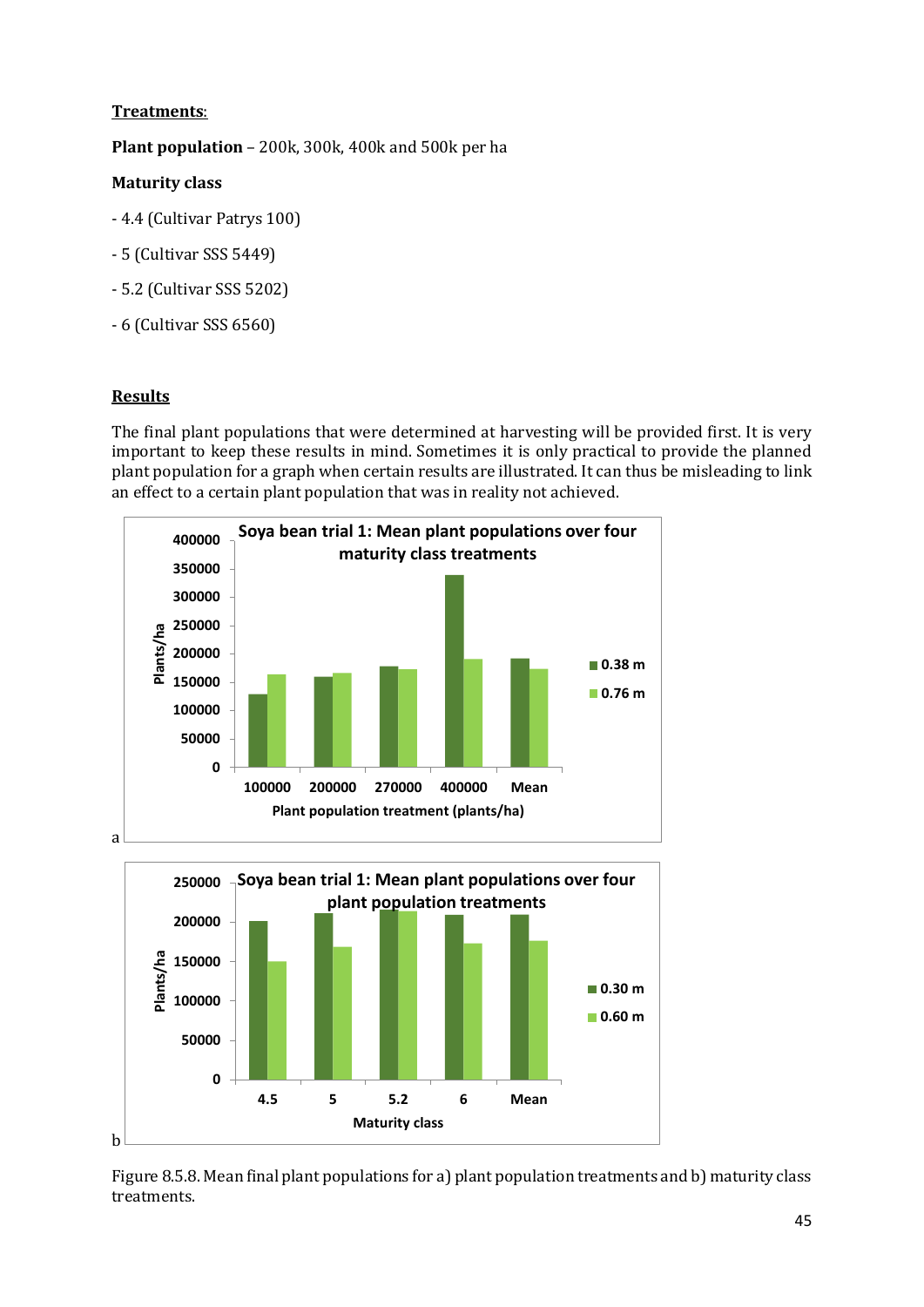



Figure 8.5.9. Mean final plant populations for a) plant population treatments and b) maturity class treatments.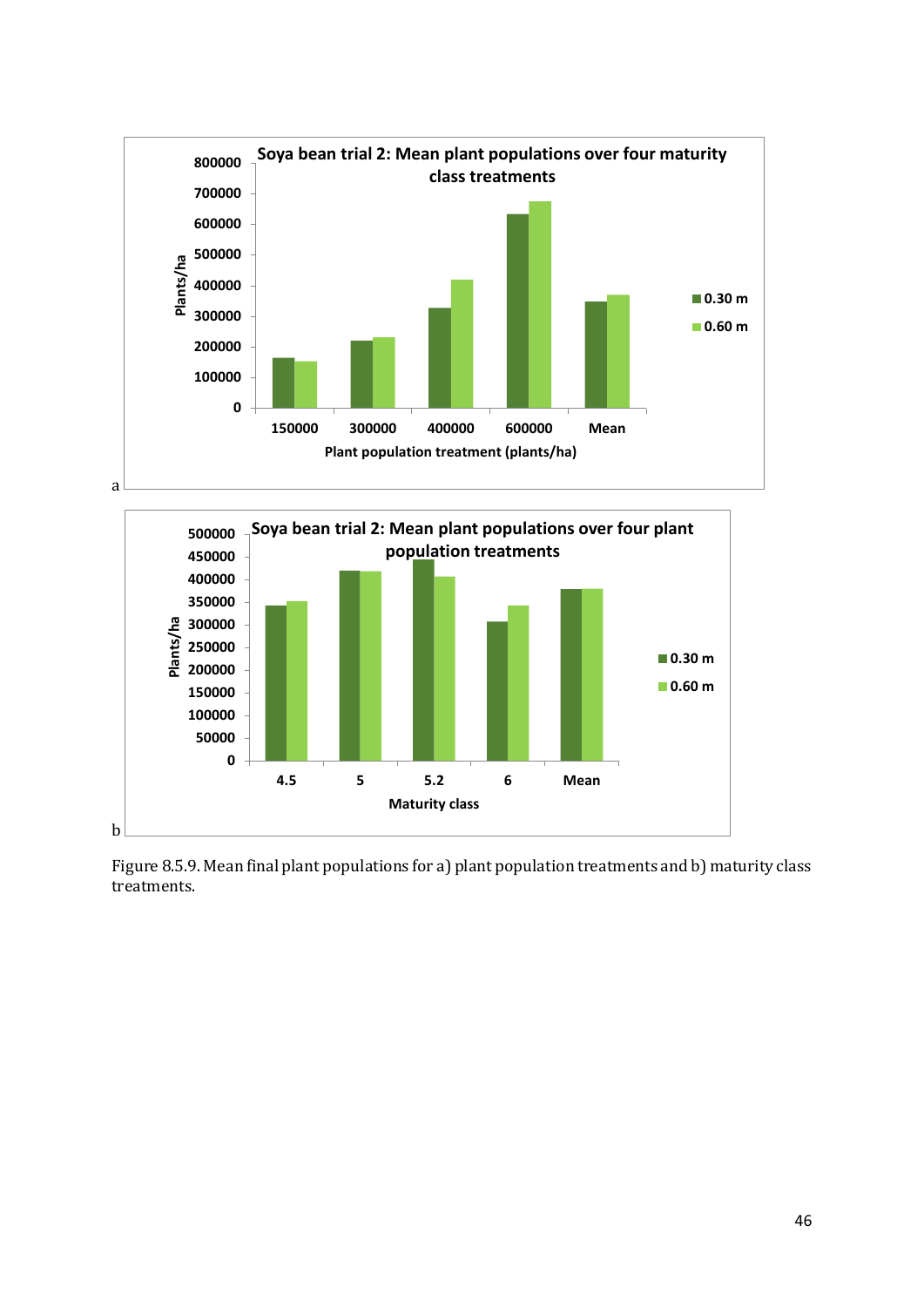

Figure 8.5.10. Mean final plant populations for a) plant population treatments and b) maturity class treatments.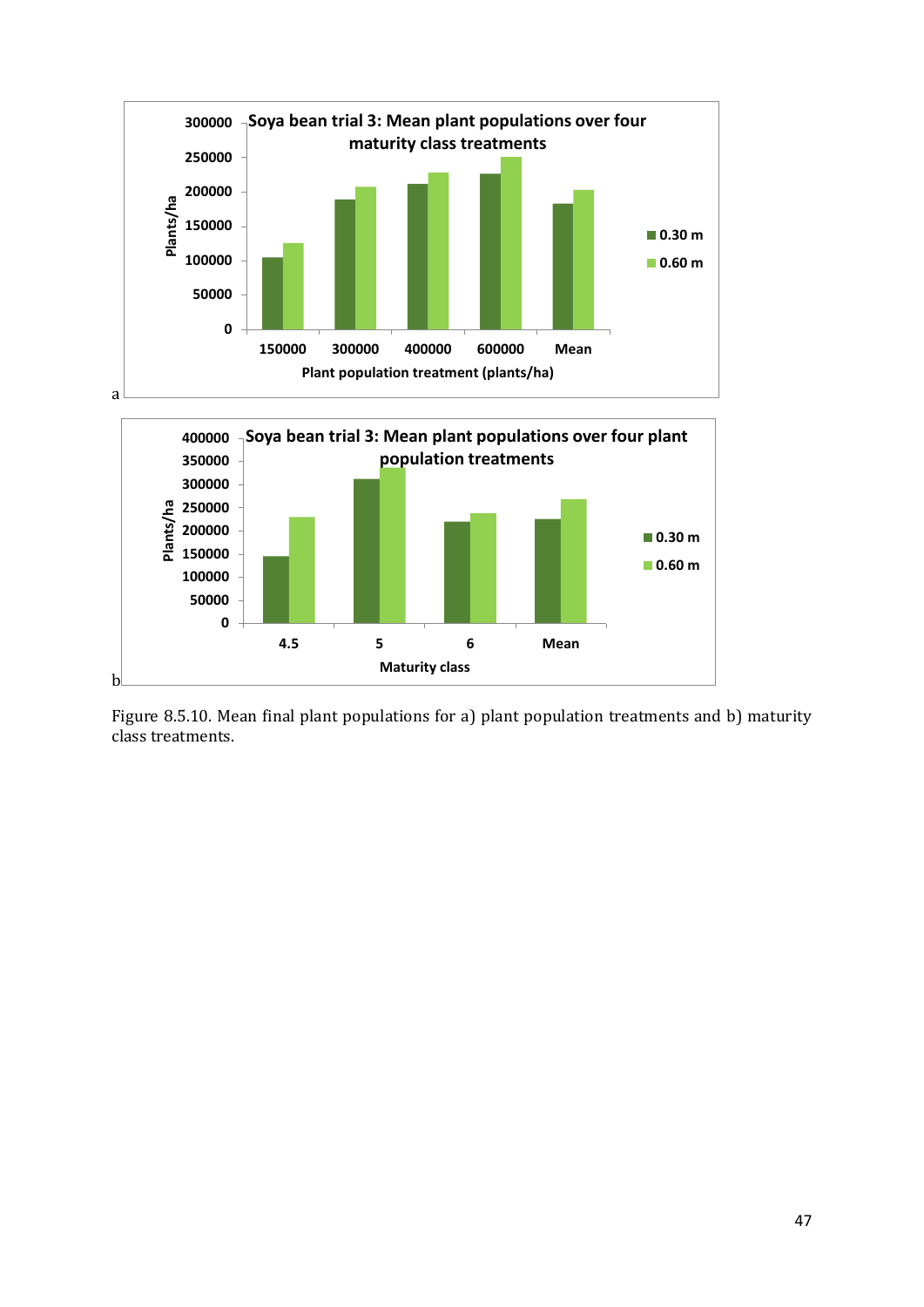



Figure 8.5.11. Mean final plant populations for a) plant population treatments and b) maturity class treatments.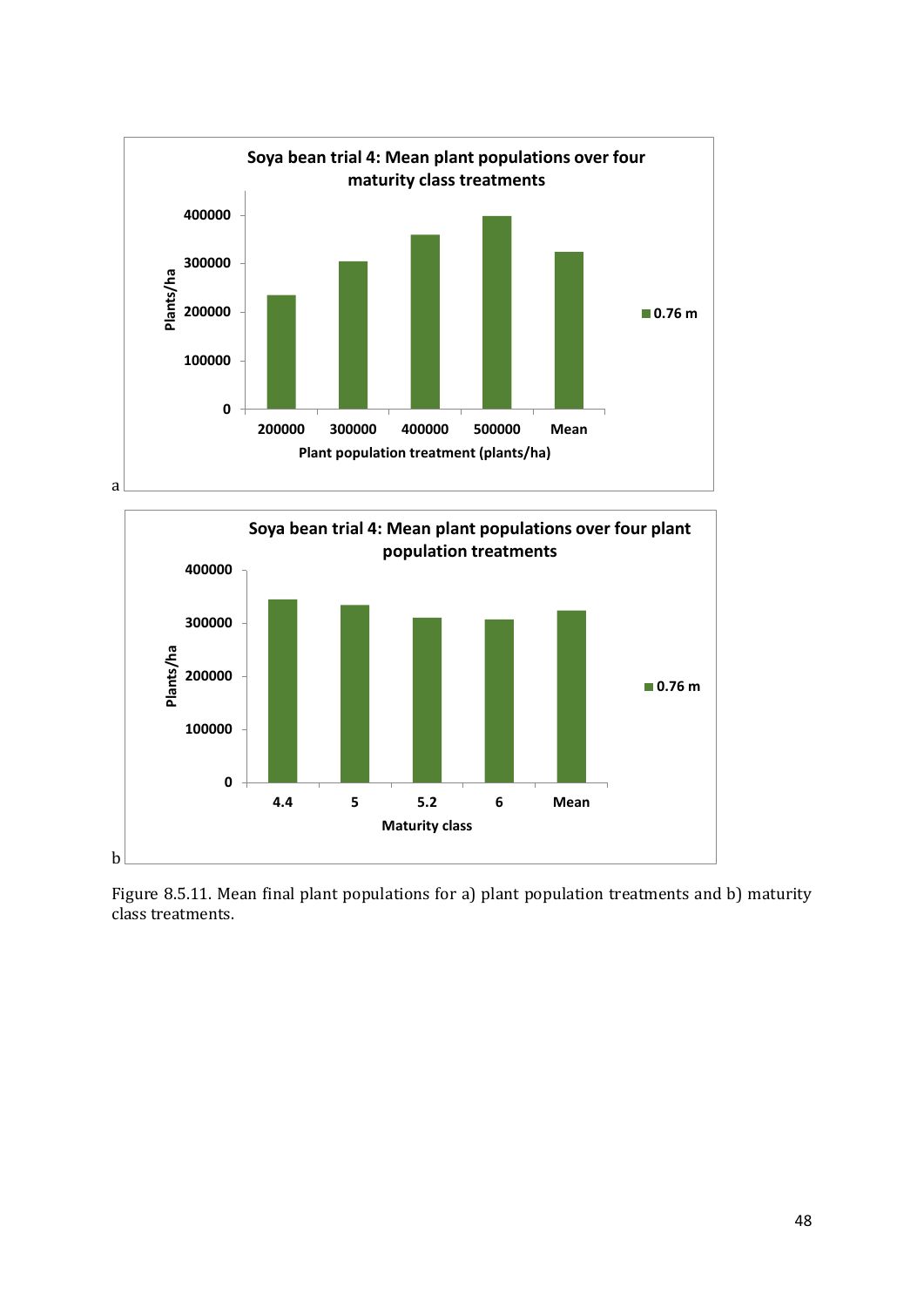

### **YIELD- MAIN EFFECTS FOR MATURITY CLASSES**



Figure 8.5.12. Main effect for maturity class (a) and b) maturity class x row width interaction for soya bean yield in Trial 1.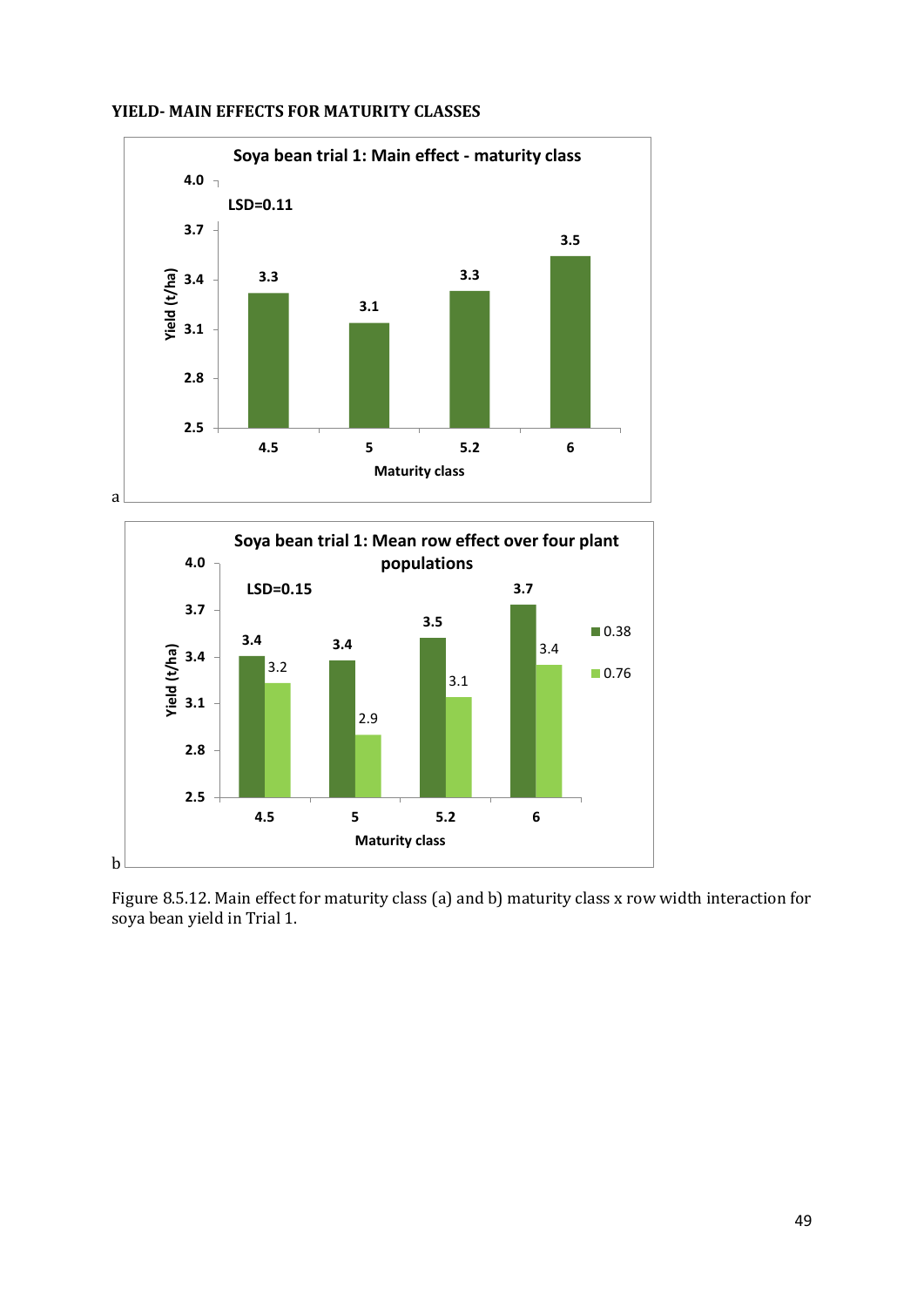



Figure 8.5.13. Main effect for maturity class (a) and b) maturity class x row width interaction for soya bean yield in Trial 2.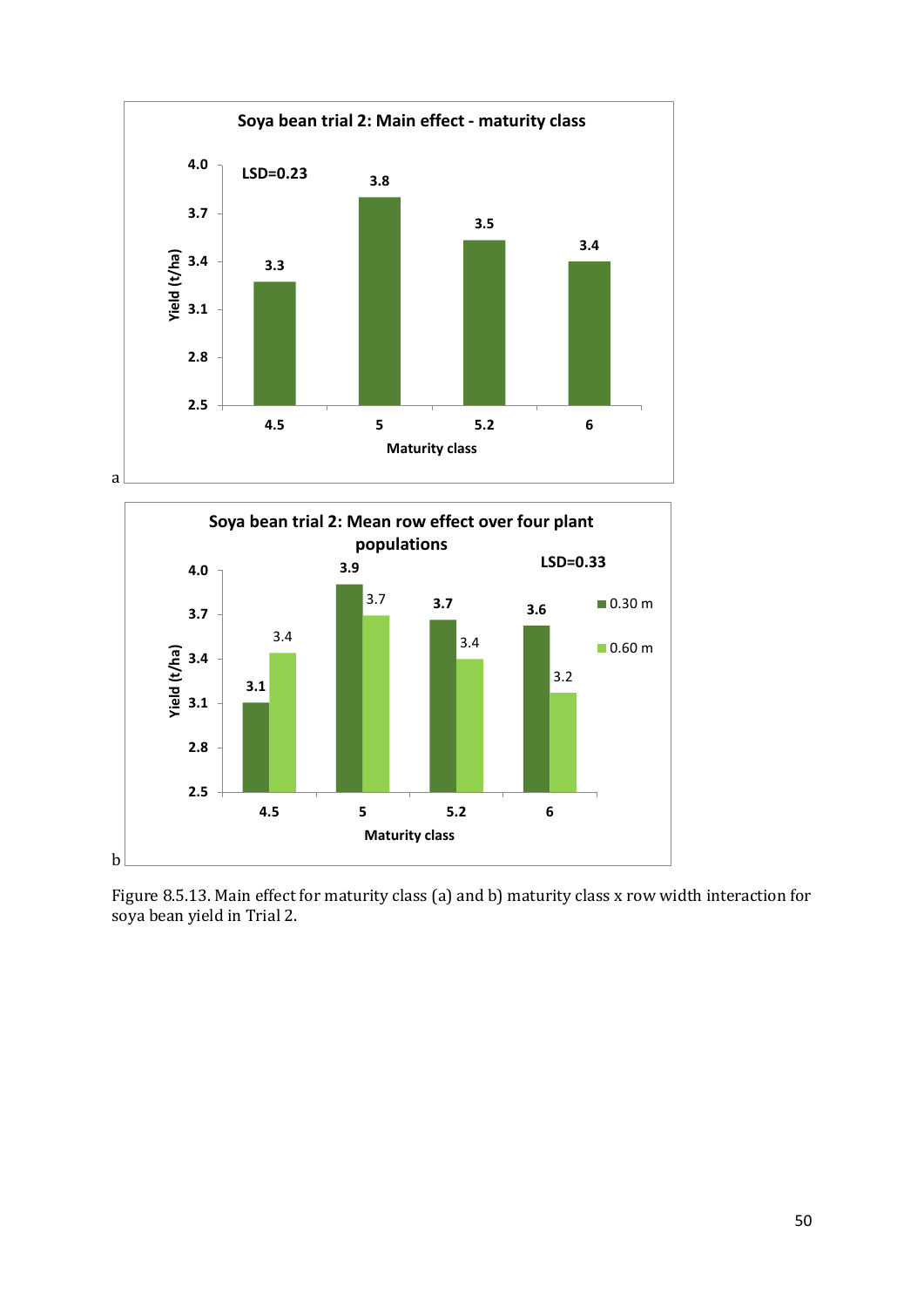



Figure 8.5.14. Main effect for maturity class (a) and b) maturity class x row width interaction for soya bean yield in Trial 3.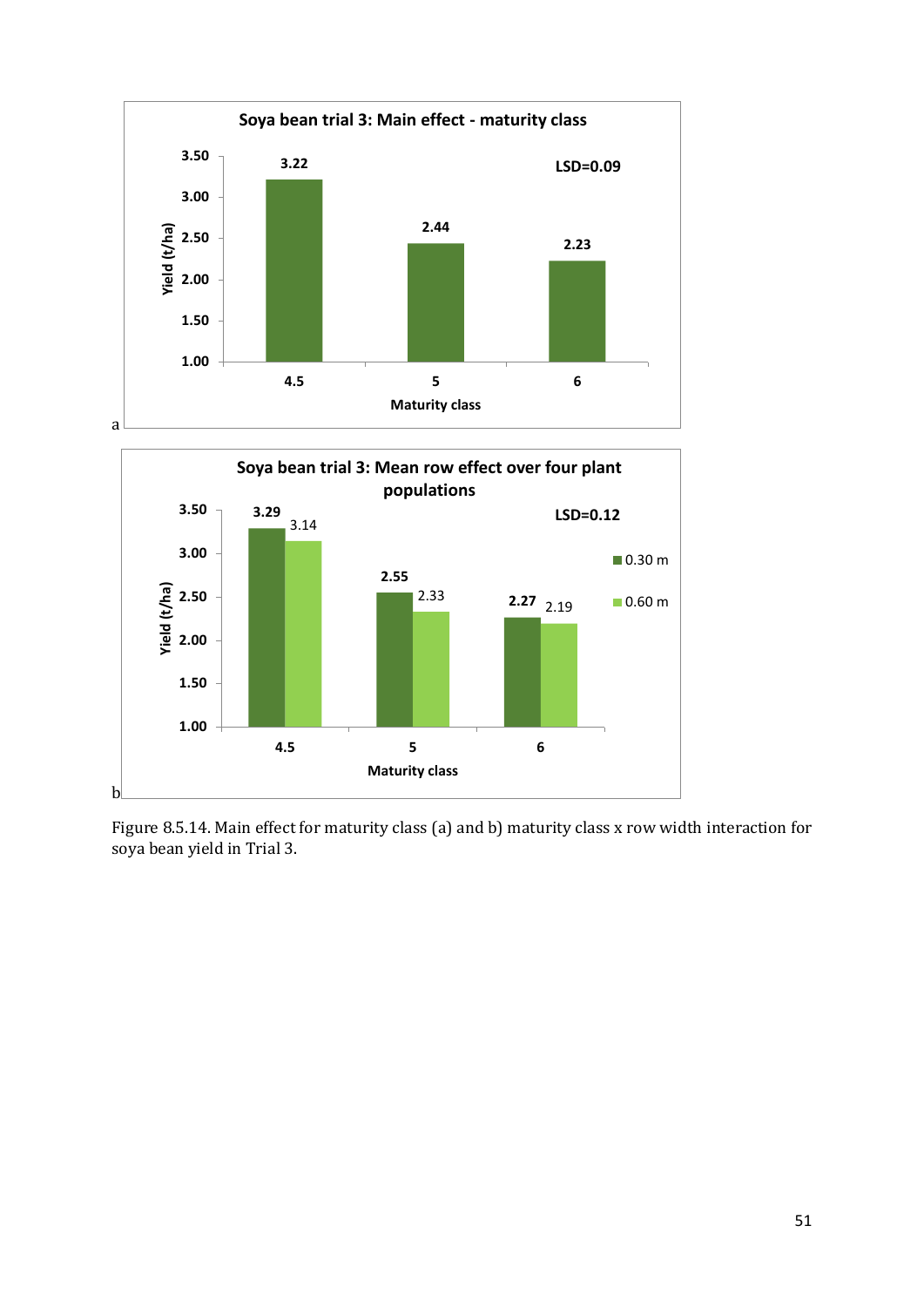

Figure 8.5.15. Main effect for maturity class for soya bean yield in Trial 4.



**YIELD- PLANT POPULATION X ROW WIDTH X MATURITY CLASS INTER ACTION**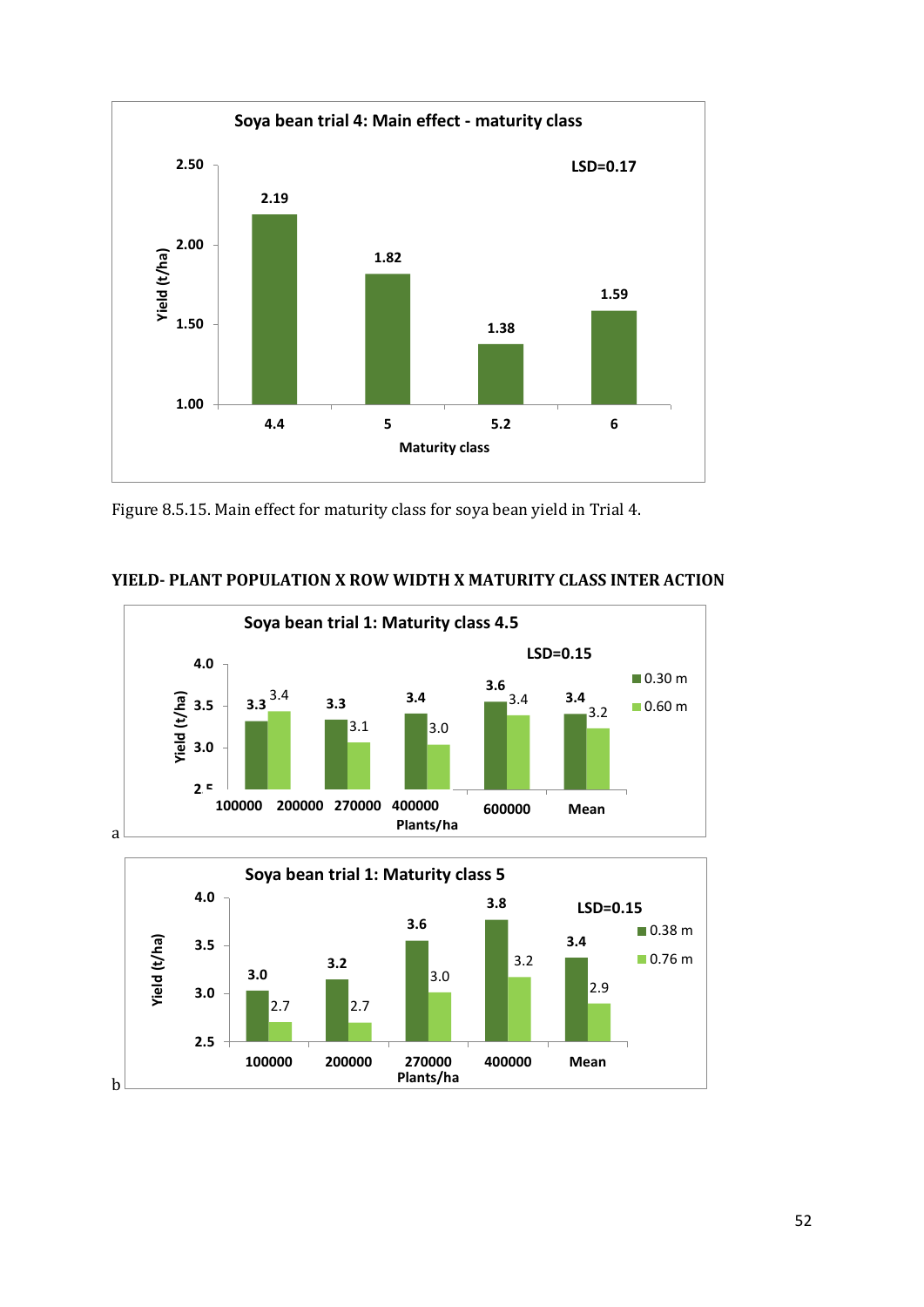

Figure 8.5.16. Soya bean yield for different maturity class x plant population x row width treatment combinations in Trial 1.



Figure 8.5.17. Mean yield for four soya bean maturity classes planted in two row widths at four plant populations in Trial 1.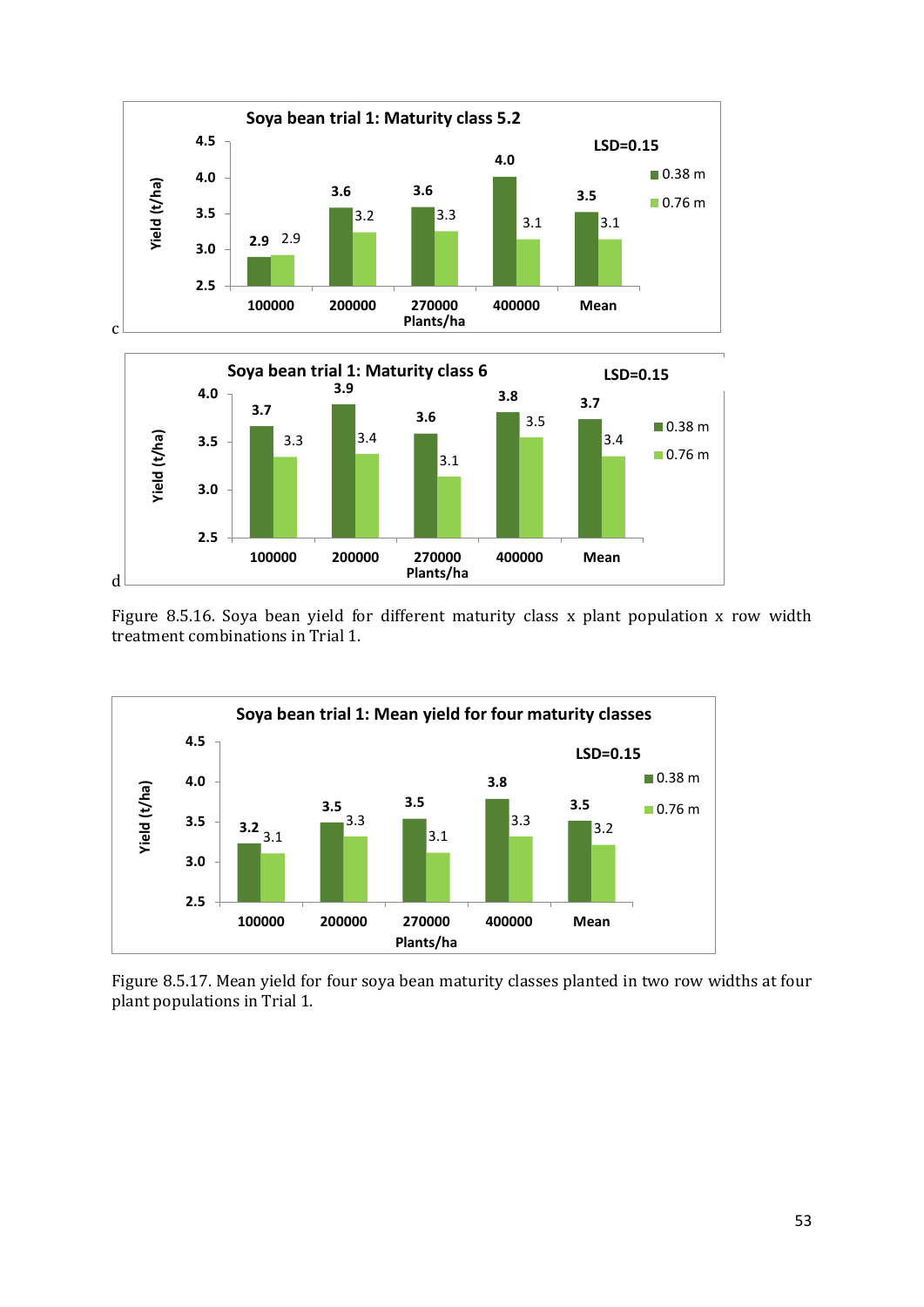







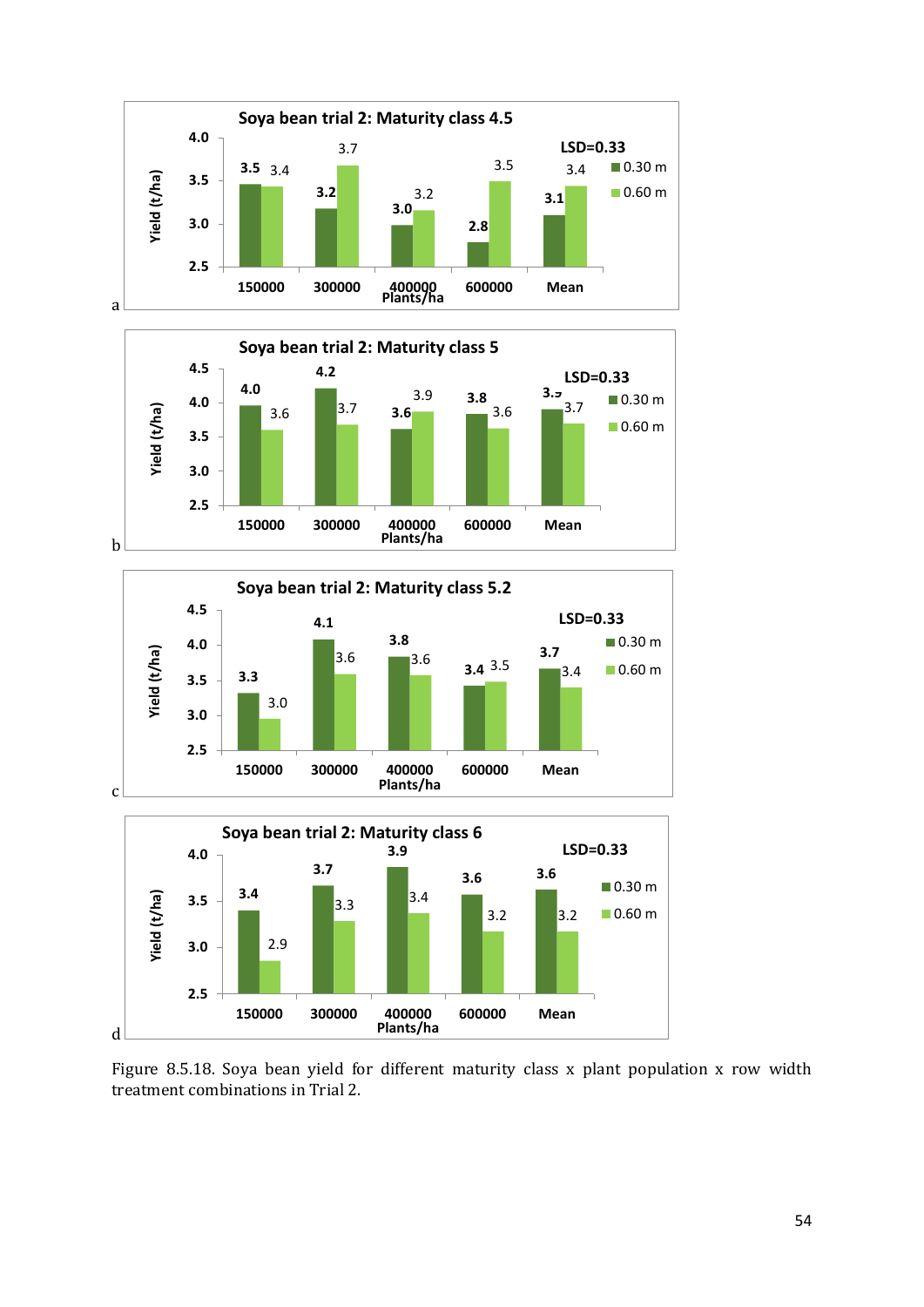

Figure 8.5.19. Mean yield for four soya bean maturity classes planted in two row widths at four plant populations in Trial 2.





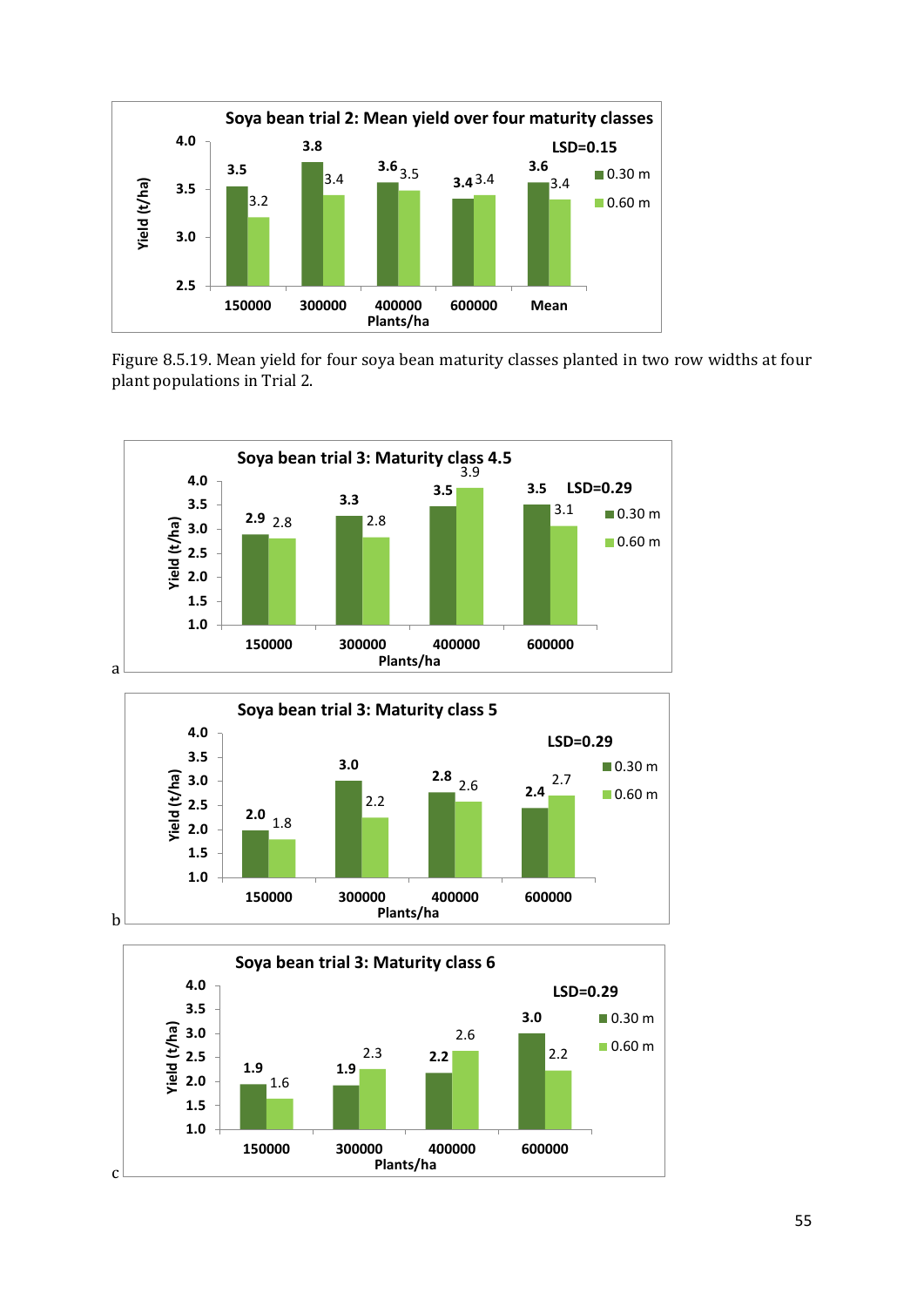Figure 8.5.20. Soya bean yield for different maturity class x plant population x row width treatment combinations in Trial 3.



Figure 8.5.21. Mean yield for four soya bean maturity classes planted in two row widths at four plant populations in Trial 3.

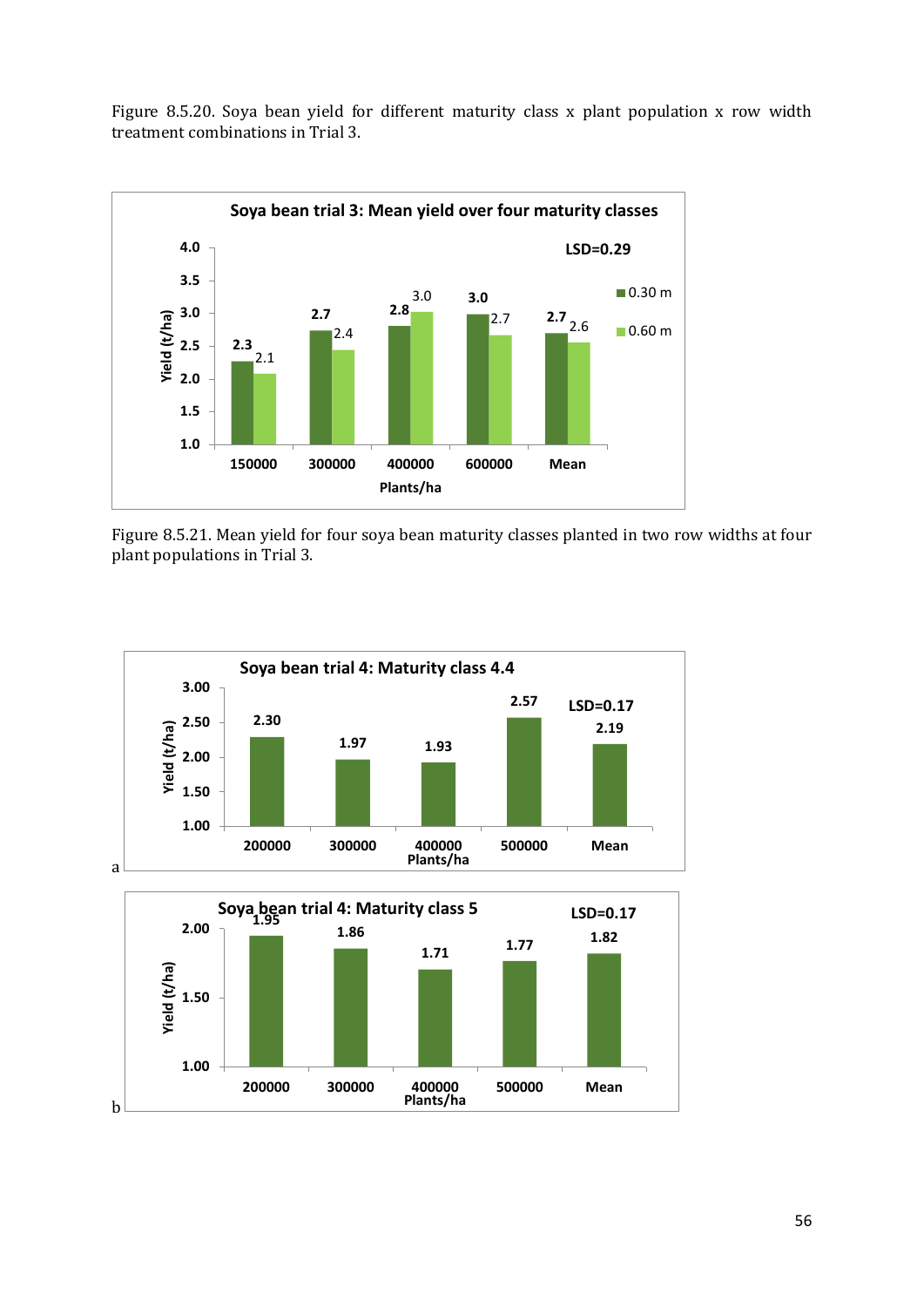



Figure 8.5.22. Soya bean yield for different maturity class x plant population x row width treatment combinations in Trial 4.



Figure 8.5.23. Mean yield for four soya bean maturity classes planted in two row widths at four plant populations in Trial 4.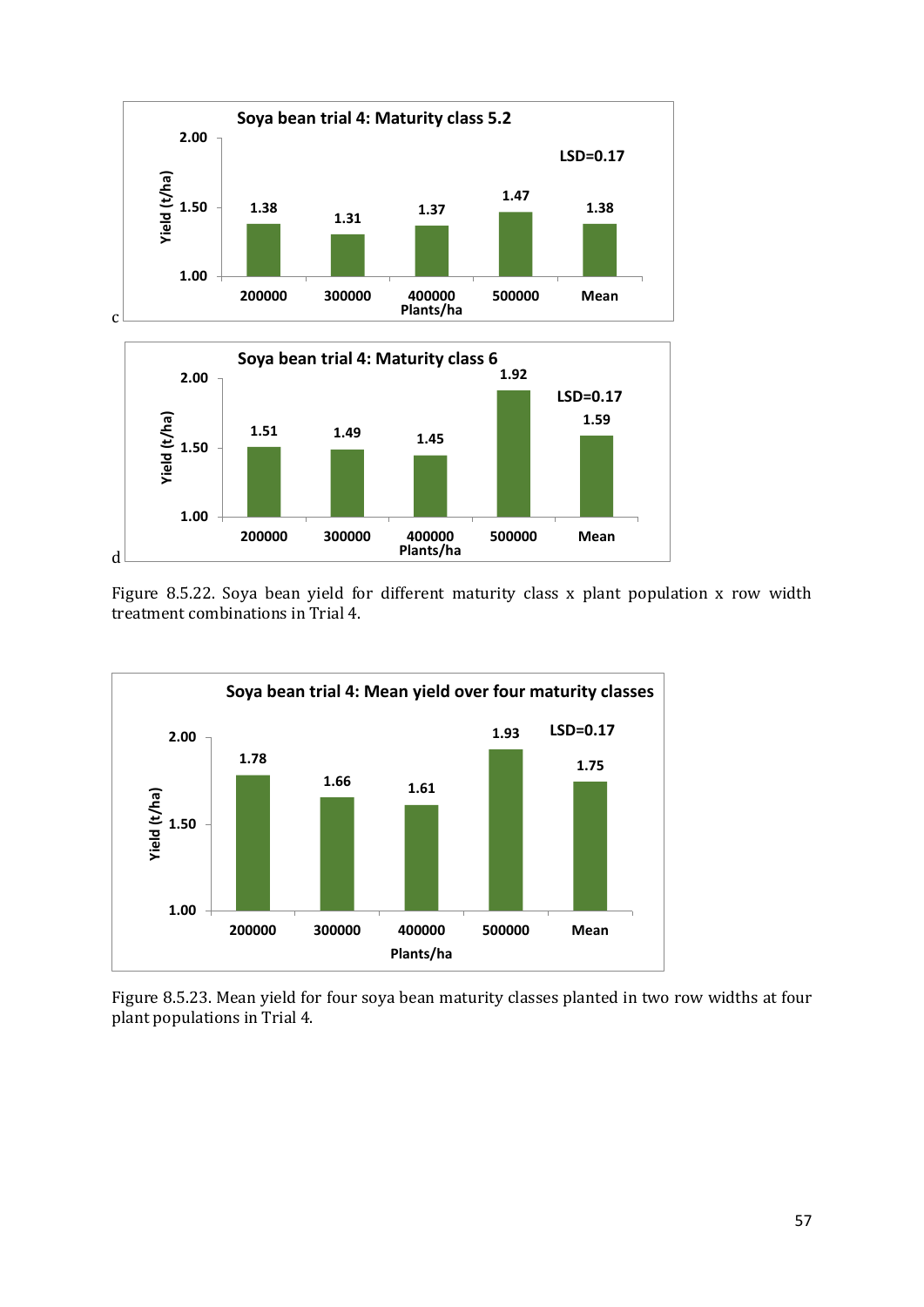### **POD HEIGHT**

b



Figure 8.5.24. Mean pod height for a) four plant populations and b) four soya bean maturity classes in Trial 1.



Figure 8.5.25. Mean pod height for a) four plant populations and b) four soya bean maturity classes in Trial 2.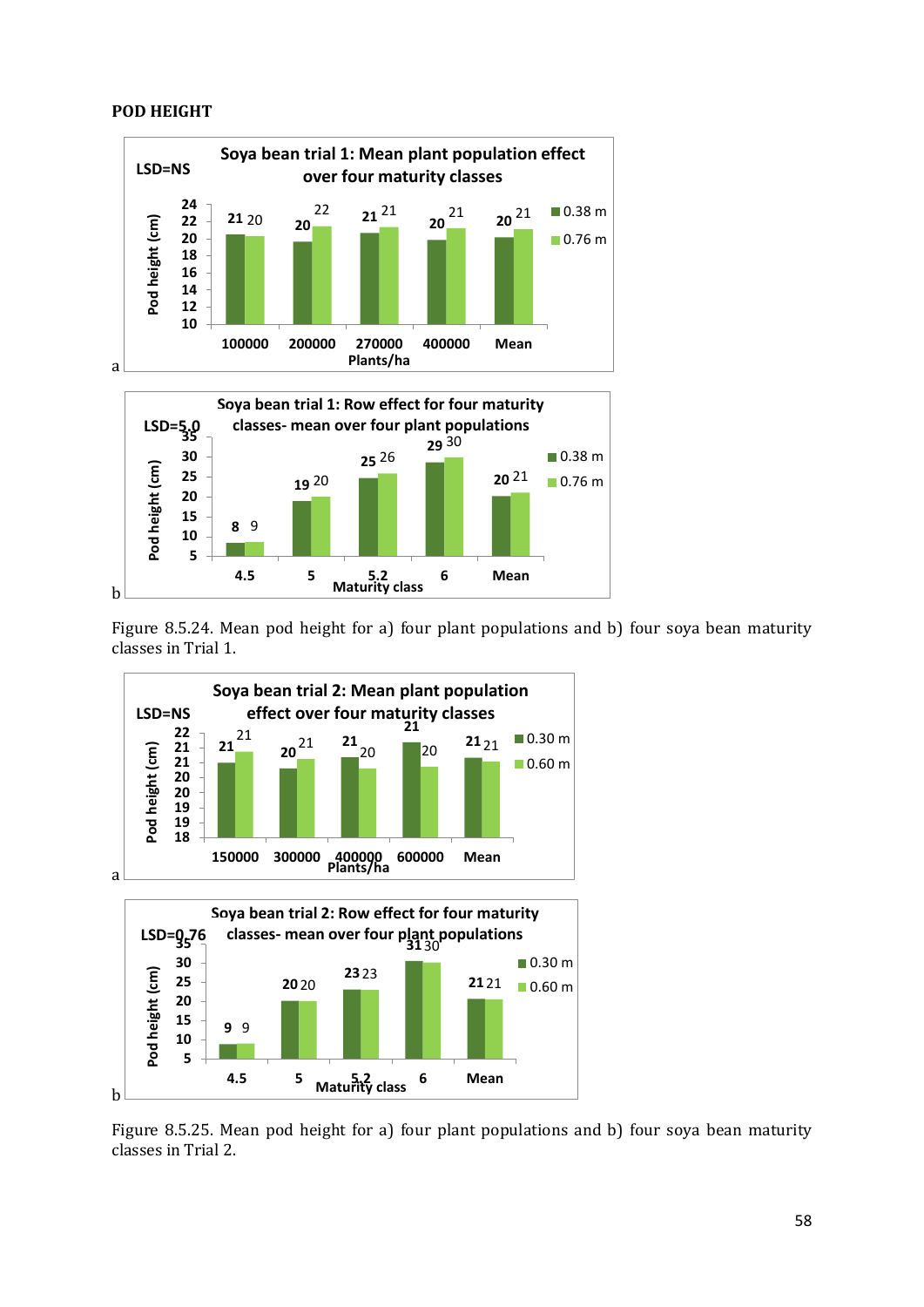

Figure 8.5.26. Mean pod height for a) four plant populations and b) four soya bean maturity classes in Trial 3.



Figure 8.5.27. Mean pod height for a) four plant populations and b) four soya bean maturity classes in Trial 4.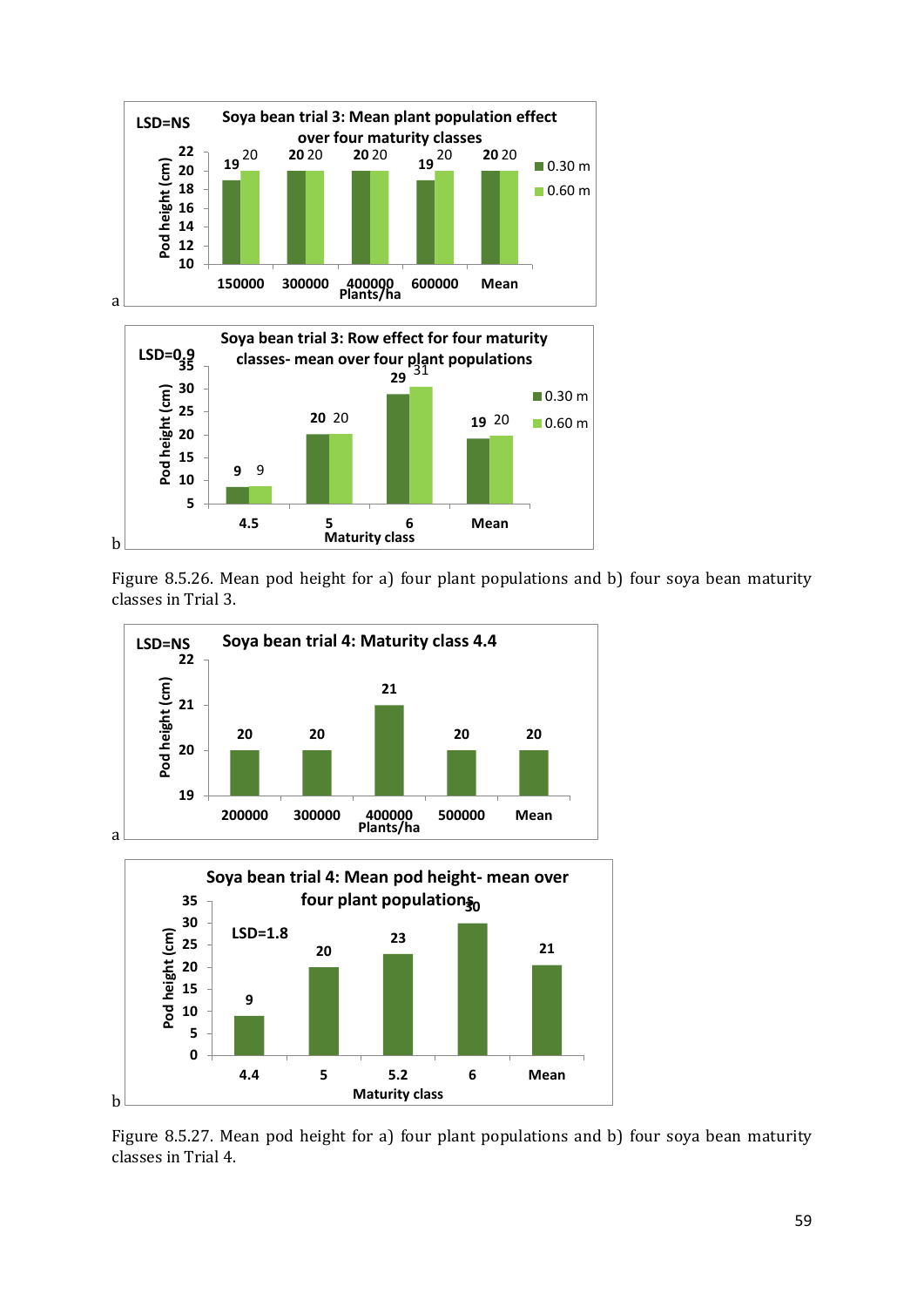### **POD NUMBER PER PLANT**

b



**4.5 5 5.2 6 Mean**

**Maturity class**

Figure 8.5.28. Mean pod number per plant for a) four plant populations and b) four soya bean maturity classes in Trial 1.

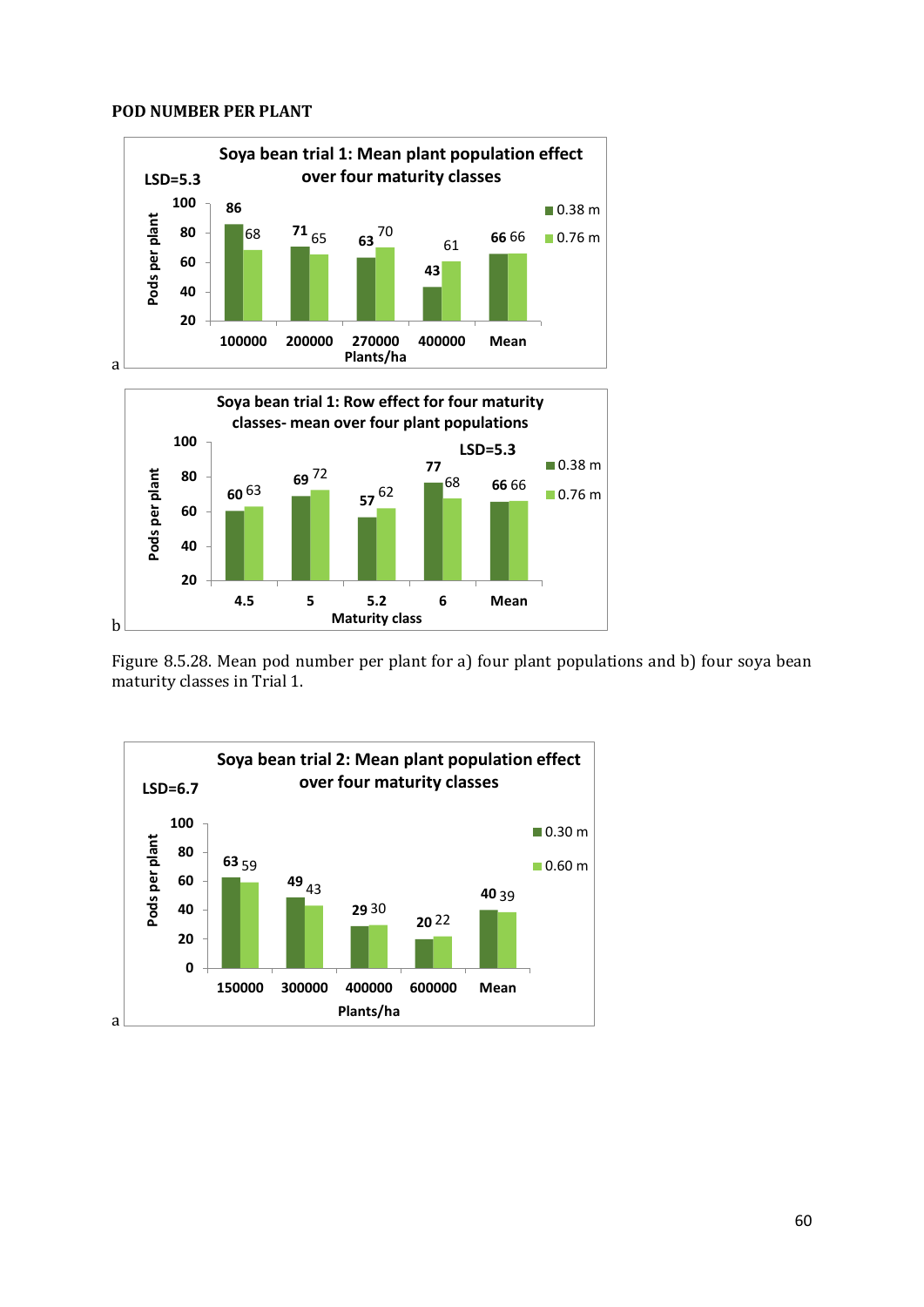

Figure 8.5.29. Mean pod number per plant for a) four plant populations and b) four soya bean maturity classes in Trial 2.



Figure 8.5.30. Mean pod number per plant for a) four plant populations and b) four soya bean maturity classes in Trial 3.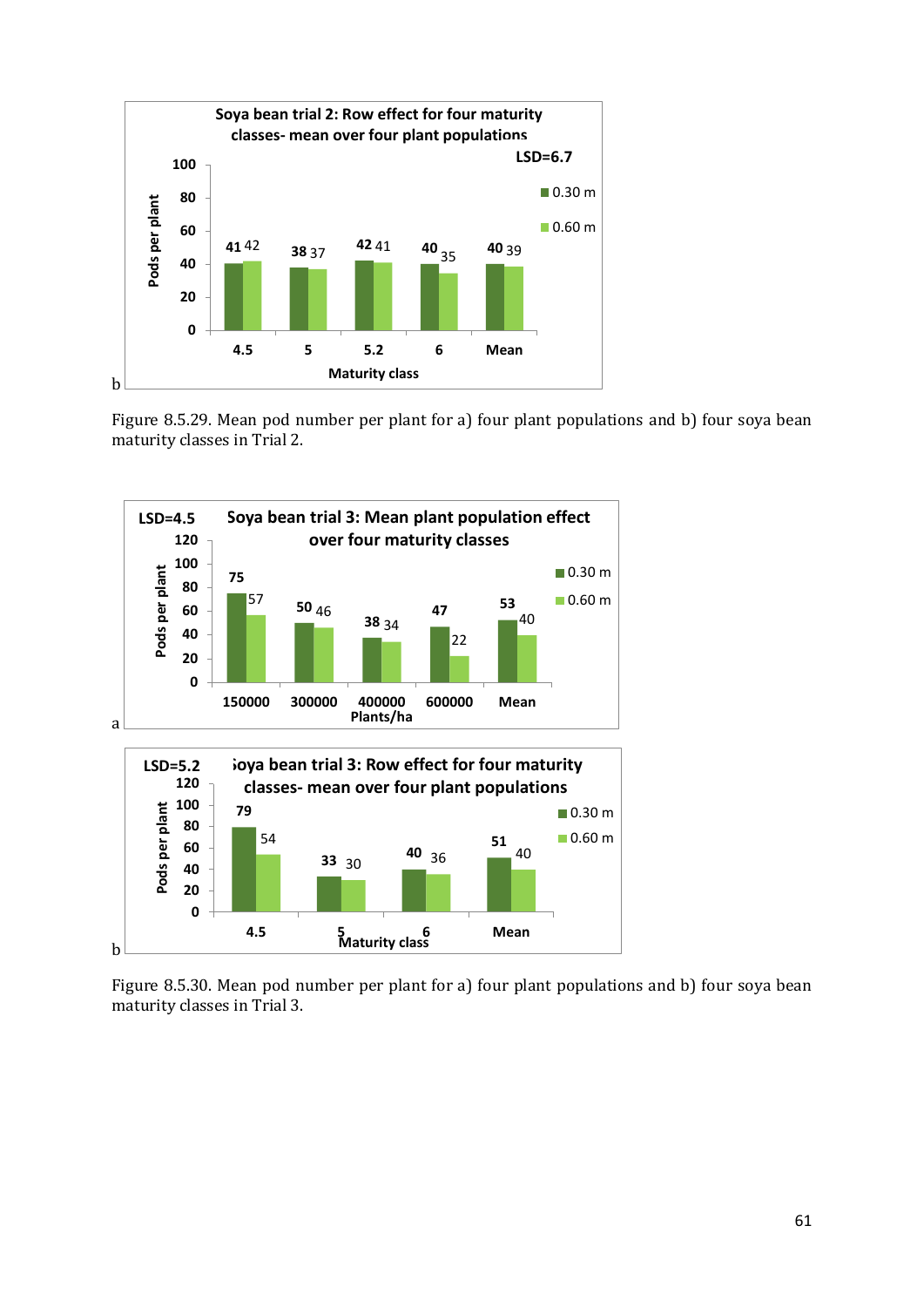

Figure 8.5.31. Mean pod number per plant for a) four plant populations and b) four soya bean maturity classes in Trial 4.

### **MORPHOLOGICAL DEVELOPMENT**

Table 8.5.1 to 8.5.4 show the total growing period in weeks, divided into critical development periods. There were clear differences between maturity groups in terms of reaching certain morphological periods. Looking specifically at trial 2 and 3, which had two planting dates, it is clear that later planting reduces the growing season. A two-and-a-half-week delay in planting resulted in a shorten growing season of 3 weeks for maturity group 4.5 and 2 weeks for maturity group 5 and 6. Also looking at yield, it is clear that later maturing groups tend to produce lower yields than early maturing groups for late planting dates. After two years of results one can conclude that maturity groups of 4.5 and shorter can still be planted during the first week of December and still have enough time to complete their growing cycles before a normal first date of middle April.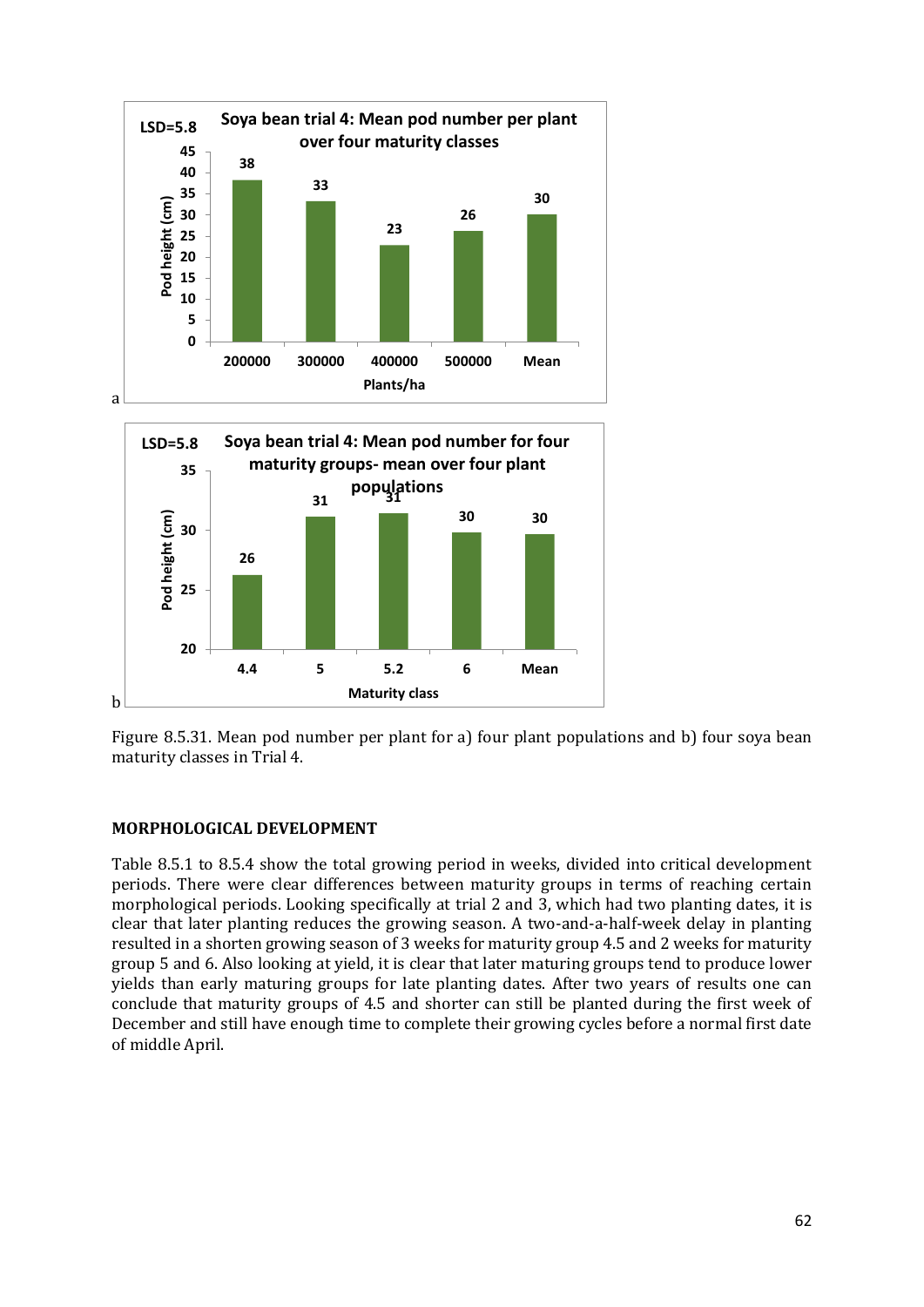|                                | <b>Maturity class</b> |    |     |    |
|--------------------------------|-----------------------|----|-----|----|
|                                | 4.5                   | 5  | 5.2 | 6  |
| Morphological<br>period        | Weeks                 |    |     |    |
| Planting-R1                    | 9                     | 12 | 13  | 13 |
| R <sub>1</sub> -R <sub>5</sub> | 6                     | 6  | 5   | 5  |
| <b>R5-R8</b>                   | 5                     | 5  | 6   | 6  |
| Total growing period           | 20                    | 23 | 24  | 24 |

Table 8.5.1. Trial 1 - Soya bean morphological development for four maturity classes.

Table 8.5.2. Trial 2 - Soya bean morphological development for four maturity classes.

|                                | <b>Maturity class</b> |    |     |    |
|--------------------------------|-----------------------|----|-----|----|
|                                | 4.5                   | 5  | 5.2 | 6  |
| Morphological<br>period        | Weeks                 |    |     |    |
| Planting-R1                    | 7                     | 11 | 11  | 11 |
| R <sub>1</sub> -R <sub>5</sub> | 6                     | 5  | 5   | 5  |
| <b>R5-R8</b>                   | 6                     | 5  | 6   | 6  |
| Total growing period           | 19                    | 21 | 22  | 22 |

Table 8.5.3. Trial 3 - Soya bean morphological development for four maturity classes.

|                                | <b>Maturity class</b> |    |    |  |
|--------------------------------|-----------------------|----|----|--|
|                                | 4.5                   | 5  | 6  |  |
| Morphological period           | Weeks                 |    |    |  |
| Planting-R1                    | 6                     | 8  | 9  |  |
| R <sub>1</sub> -R <sub>5</sub> | 5                     | 6  | 5  |  |
| <b>R5-R8</b>                   | 5                     | 5  | 6  |  |
| Total growing period           | 16                    | 19 | 20 |  |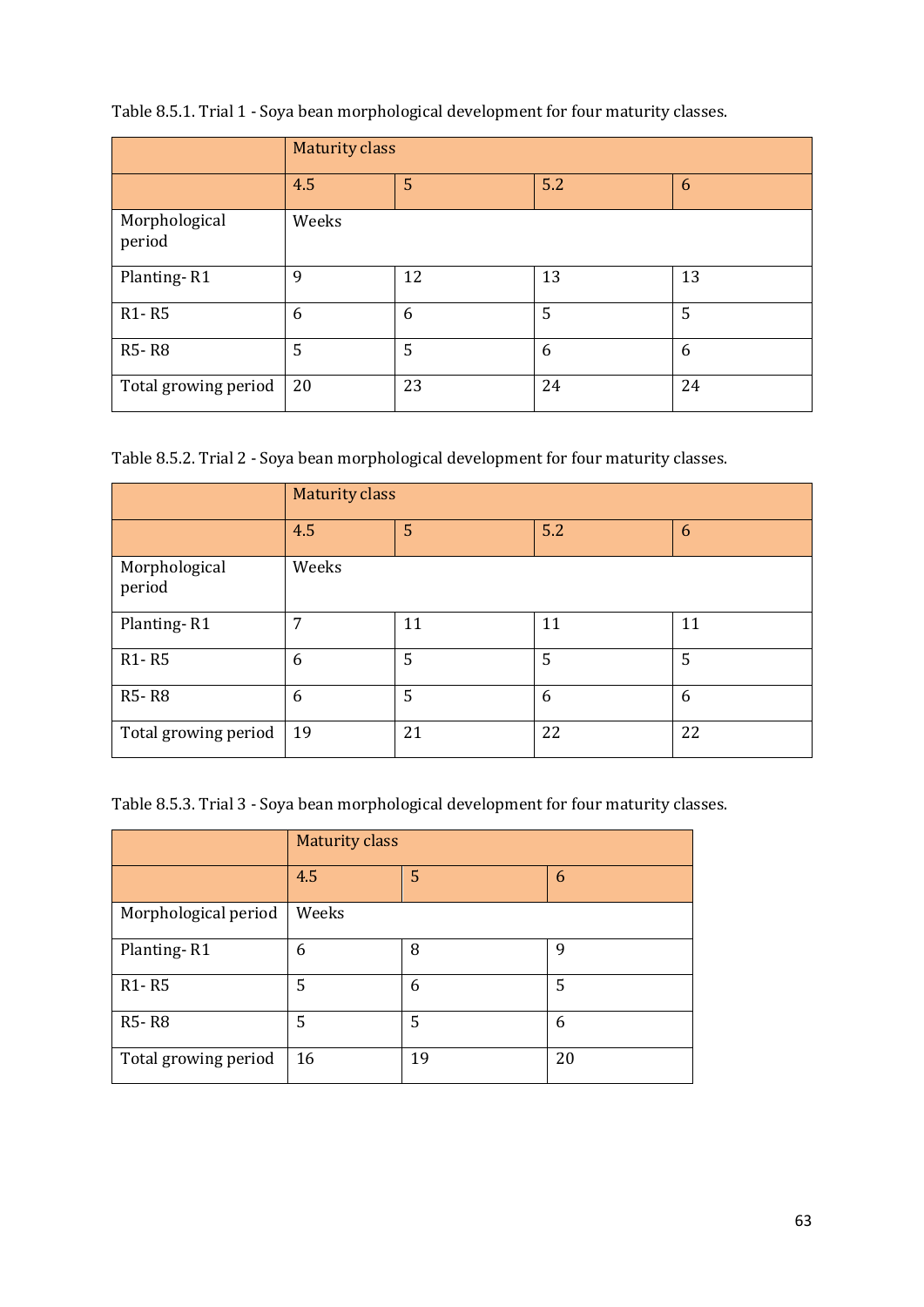|                                | <b>Maturity class</b> |    |     |    |
|--------------------------------|-----------------------|----|-----|----|
|                                | 4.4                   | 5  | 5.2 | 6  |
| Morphological<br>period        | Weeks                 |    |     |    |
| Planting-R1                    | 9                     | 13 | 13  | 13 |
| R <sub>1</sub> -R <sub>5</sub> | 4                     | 5  | 5   | 5  |
| <b>R5-R8</b>                   | 6                     | 4  | 6   | 6  |
| Total growing period           | 19                    | 22 | 24  | 24 |

Table 8.5.4. Trial 4 - Soya bean morphological development for four maturity classes.

### **CONCLUSUINS AND RECOMMENDATIONS**

### **PLANT POPULATION – SOYA BEAN**

As seen in the 2016/2017 season, soya bean plant populations as low as 100 000 or 150 000 plants/ha can produce yields close to plant populations of 250 000 to 400 000 plants/ha. Plant populations of lower than 150 000 plants/ha are not recommended, because the occurrence of hail is possible and can have a very negative impact on final plant population. Low plant populations can also lead to gaps in the row and especially with narrower rows. Increased plant population resulted in an increase in yield, especially for the late planting date. Before deciding on higher plant populations, one should consider the economic impact. The sum must be made to see if the increase in yield obtained from higher plant populations justify the increases seed cost. Results also show that an increase in plant population above the current general plant populations of about 350 000 plants/ha have a small advantage on yield. For pod height difference in plant population did not have significant differences. Number of pods per plant were significantly affected by plant population. Number of pods per plant decreased with increasing plant population in most of the trials.

### **ROW WIDTH – SOYA BEAN**

The results of the 2017-18 season, as the previous season, showed that narrow rows have significant greater yields than wider rows; the effect is much greater that increasing plant populations. Even when narrow rows of 0.6 m were further narrowed to 0.3 m, higher yields were harvested. This year's planting techniques also did not favour narrow rows, yet narrow rows produced higher yields. There were no significant differences between row widths regarding pod height. Narrow rows produced a higher number of pods per plant than wide rows in general.

### **PLANTING DATE AND MATURITY GROUP**

Planting date and maturity group interacts with one another and cannot be considered separately. Planting date had a great influence on yield. Early or normal planting dates resulted in higher yields than late planting dates. For the early planting trial all the maturity groups produced satisfactory yields. Late planting dates resulted in significant lower yields for maturity group 5 and 6.

It is clear that delayed planting effects yields of all maturity groups negatively. When early planting can be realized, longer maturity groups must be planted firstly, to utilize the growing season optimally. Shorter maturity groups can be planted in December, but longer maturity groups must be avoided when planting late.